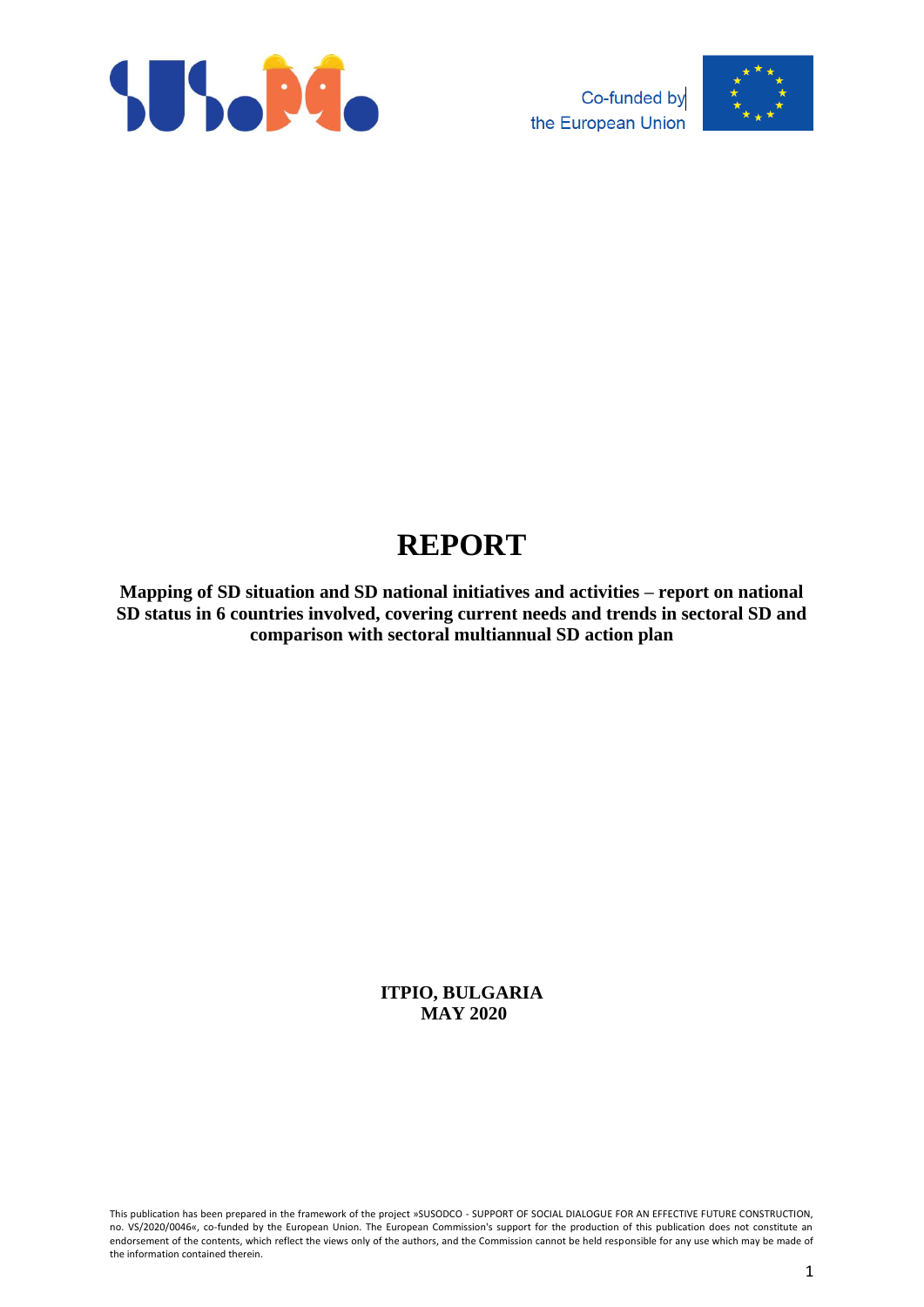





# Contents

| $\mathbf{1}$ . |                                                                                     |  |
|----------------|-------------------------------------------------------------------------------------|--|
| 2.             |                                                                                     |  |
| 2.1.           |                                                                                     |  |
| 3.             |                                                                                     |  |
| 3.1.           |                                                                                     |  |
| 3.2.           |                                                                                     |  |
| 3.2.1.         |                                                                                     |  |
| 3.2.2.         |                                                                                     |  |
| $4_{\cdot}$    |                                                                                     |  |
| 4.1.           |                                                                                     |  |
| 4.1.1.         | European Federation of Building and Woodworkers (EFBWW) – workers' organisations 7  |  |
| 4.1.2.         | European Construction Industry Federation (FIEC) – employers' organisations 10      |  |
| 4.2.           | SD body/commission/partner of the construction industry at national level 11        |  |
|                |                                                                                     |  |
|                |                                                                                     |  |
|                |                                                                                     |  |
|                |                                                                                     |  |
|                |                                                                                     |  |
| 4.2.6.         |                                                                                     |  |
| 4.3.           |                                                                                     |  |
| 4.3.1.         |                                                                                     |  |
|                |                                                                                     |  |
|                |                                                                                     |  |
|                |                                                                                     |  |
|                |                                                                                     |  |
| 4.3.6.         |                                                                                     |  |
| 5.             |                                                                                     |  |
| 5.1.           |                                                                                     |  |
| 5.2.           |                                                                                     |  |
| 5.3.           |                                                                                     |  |
| 5.4.           |                                                                                     |  |
| 5.5.           |                                                                                     |  |
| 5.6.           |                                                                                     |  |
| 5.7.           |                                                                                     |  |
| б.             |                                                                                     |  |
| 7.             | National SD Activities and comparison with the EU level document Multiannual Action |  |
|                | Programme for the Sectoral European Social Dialogue of the Construction Industry 38 |  |
|                |                                                                                     |  |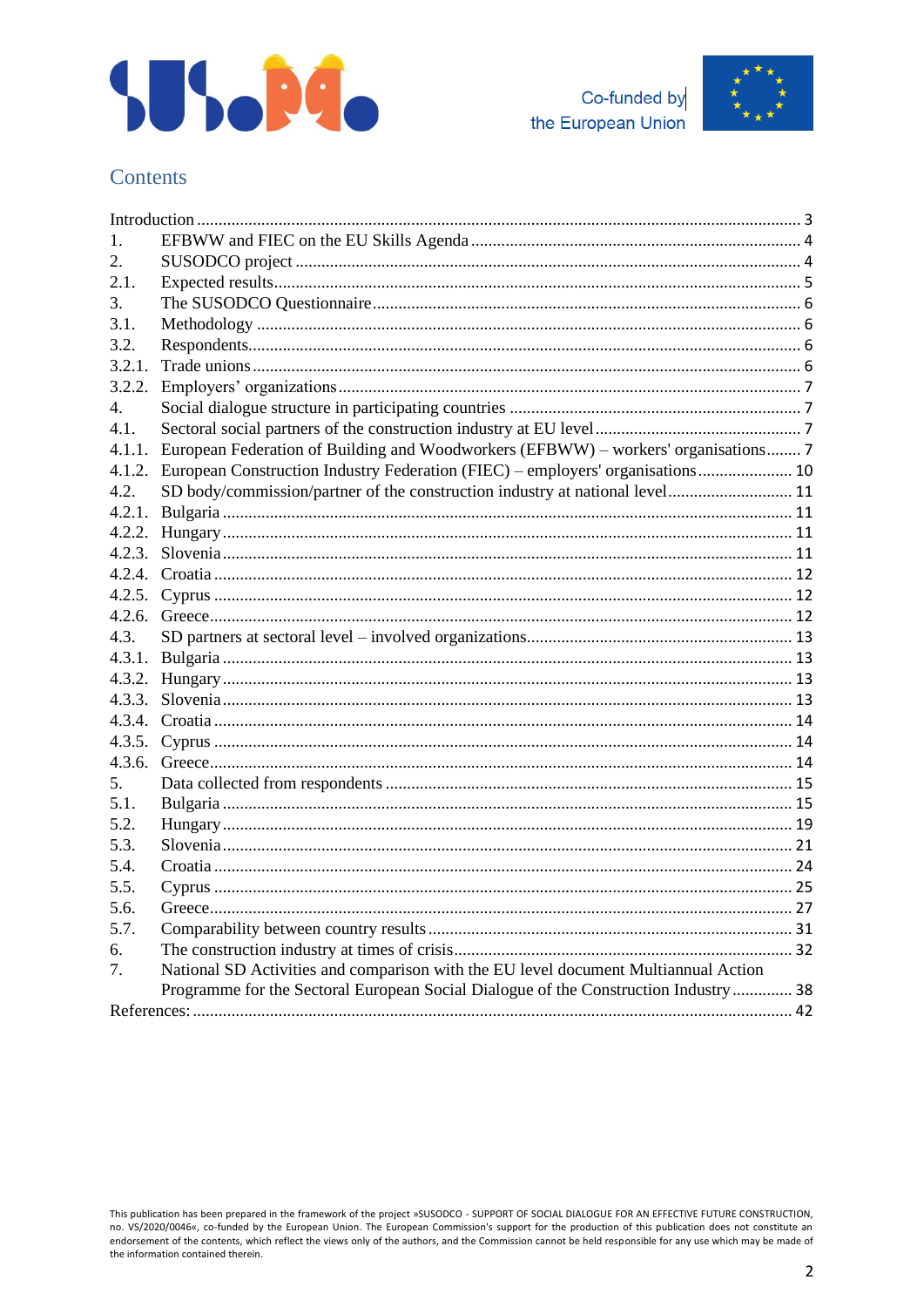



### <span id="page-2-0"></span>Introduction

Social dialogue (SD) is defined by the International Labour Organization (ILO) to include all types of negotiation, consultation or simply exchange of information between, or among, representatives of governments, employers and workers, on issues of common interest relating to economic and social policy. It can exist as a tripartite process, with the government as an official party to the dialogue or it may consist of bipartite relations only between labour and management (or trade unions and employers' organizations), with or without indirect government involvement. SD processes can be informal or institutionalised, and often it is a combination of the two. It can take place at European, national, regional or at enterprise level. It can be inter-professional, sectoral or a combination of these.

The main goal of SD itself is to regulate/organise the labour market by consensus building and democratic involvement among the main social partners in the world of work. Successful SD structures and processes have the potential to resolve important economic and social issues, encourage good governance, advance social and industrial peace and stability and boost economic progress. It is welldocumented that countries with a well-established system of industrial relations have a higher productivity and workers satisfaction.

SD is one of the key tools in industrial relations, involving employers and trade unions. The topics for negotiations on key issues are: minimum wages, supplementary social protection (such as supplementary pensions, supplementary unemployment benefits, etc.) and wage supplements, health and safety at work, vocational education and training. Over time new topics are added, such as controlling and enforcing labour market rules, promoting greening and sustainability, access to the profession, establishing labour market observatories …

European social dialogue (ESD) refers to discussions, consultations, negotiations and joint actions involving recognized and representative European federations representing the two sides of industry (employers and workers). It takes two main forms:

- a tripartite dialogue involving the public authorities;
- a bipartite dialogue between the European employers and trade union organisations. This takes place at cross-industry level and within [sectoral social dialogue committees.](http://ec.europa.eu/social/main.jsp?catId=480&langId=en)

For an organisation to be recognised as a partner in European SD, it must be organised at the EU level and capable of taking part in consultations and negotiating agreements. The European Federations should be considered as representative within most of the EU Member States. This implies that their national members must be recognised as social partners in the respective countries.

The construction industry is the bedrock of the economy in most of the partner countries of the SUSODCO project (Slovenia, Croatia, Cyprus, Greece, Bulgaria, Hungary). Behind a strong sector there are always active sectoral SD partner organizations, which are defining, fostering and developing SD.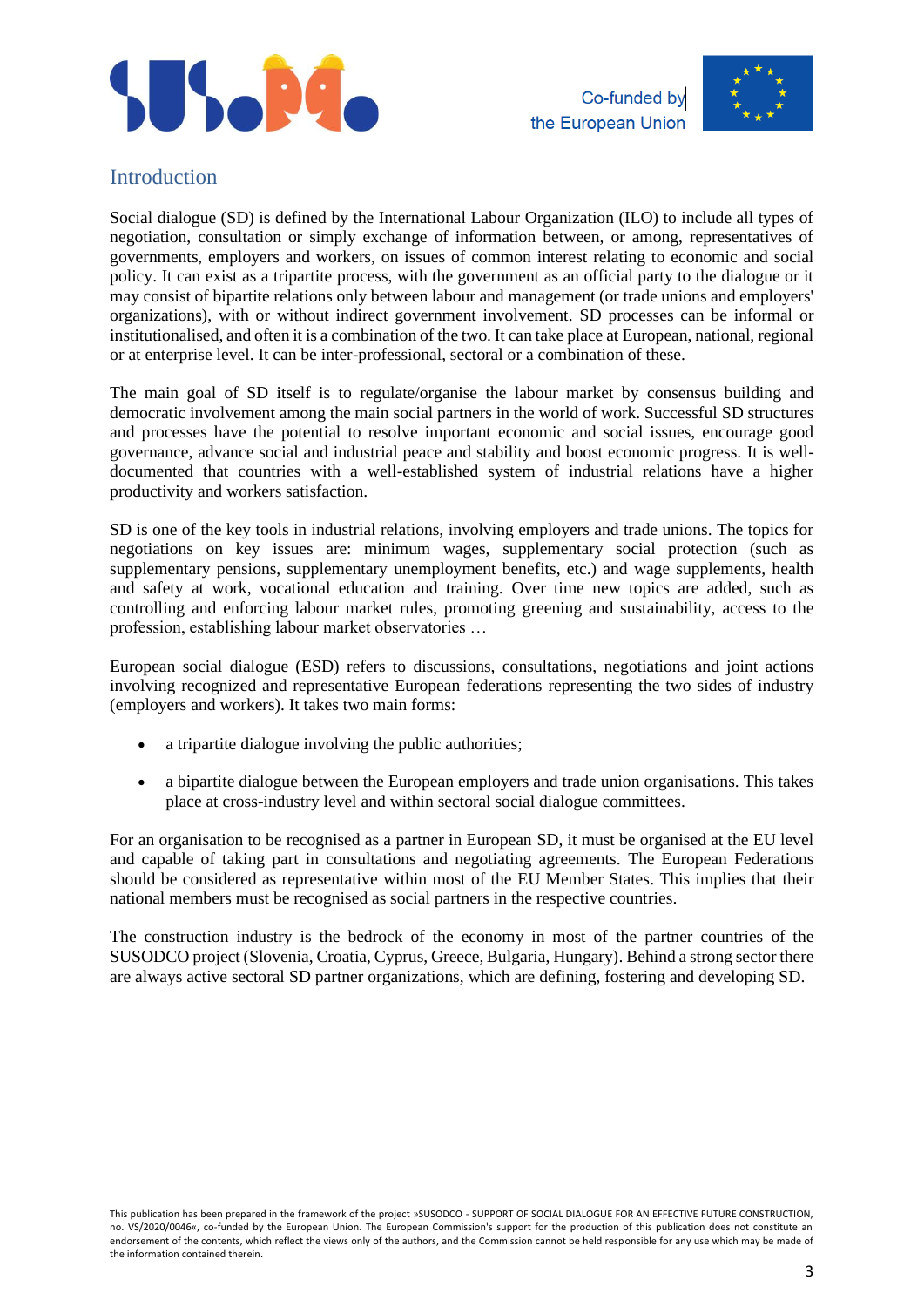



### <span id="page-3-0"></span>1. EFBWW and FIEC on the EU Skills Agenda

In the end of January 2020, **the European Federation of Building and Woodworkers (EFBWW)** and **the European Construction Industry Federation (FIEC)** made public a Joint reaction of the European social partners of the construction industry on the proposed EU skills agenda, focusing on the future skills' needs that will have a significant impact on the construction industry. EFBWW and FIEC expect that measures to address future skills challenge in the greening industries, such as the construction industry, will in the future strongly impact the non- and low-skilled workers. An overall increased demand for skilled construction workers can be observed due to several reasons: the construction industry is highly labour intensive; the significant progressive ageing demographic development of construction workers in many Member States; the continuous increase of emigration and mobility flows and the resulting skills drain in the sector in many Central and East-European Countries (CEECs); the transition to a greener, circular and climate–neutral economy, resulting in new combinations of material and new materials; the impact of automation, digitalization and other technological changes to improve resource efficiency, which will also lead to a substitution of labour in construction and the necessity to provide training to many construction workers.

In line with their observations the EFBWW and FIEC underline the positive role of paritarian vocational and education training schemes and institutions in the construction industry that already exist in many Member States. These paritarian organisations are able to organize the adequate training programmes to construction workers and companies, according to their needs. Through the system of collective bargaining the social partners, via paritarian bodies, are capable to finance and manage their programmes in the most effective and efficient manner.

The European social partners of the construction industry underline that improving the professional skills and qualifications of construction workers requires a long-term investment, vision and cooperation between the authorities, training and education partners and the social partners of the construction industry.

# <span id="page-3-1"></span>2. SUSODCO project

The SD partners in the construction industry from Central (Slovenia, Hungary), South-eastern (Croatia, Bulgaria) and Southern Europe (Cyprus, Greece) who are willing and committed to collaborate more actively through a consortium, have decided, on the basis of the preliminary research showing common challenges and issues, to apply for a new EU project (SUSODCO) focused on social dialogue topics, which are aimed at reinforcement and capacity building of firstly national sectoral SD and secondly in more active contribution to the European Sectoral Social Dialogue Committee (ESD). The SUSODCO project focuses on capacity building, promotion, visibility and mutual recognition and mutual trust of SD partners in the construction industry from Central and Eastern European and South-eastern Member States. In this framework, the SUSODCO project key objectives are to reactivate national sectoral SD partners and to equip them with missing key capacities that will enable them to be more engaged in sectoral SD and strengthen their operational functions (capacities) at national level, enable their growth, development and active inclusion in sectoral ESD activities, resulting in their successful and active SD cooperation referring to next multiannual work programme for the European SD for the construction industry (2020–2023).

This publication has been prepared in the framework of the project »SUSODCO - SUPPORT OF SOCIAL DIALOGUE FOR AN EFFECTIVE FUTURE CONSTRUCTION, no. VS/2020/0046«, co-funded by the European Union. The European Commission's support for the production of this publication does not constitute an endorsement of the contents, which reflect the views only of the authors, and the Commission cannot be held responsible for any use which may be made of the information contained therein.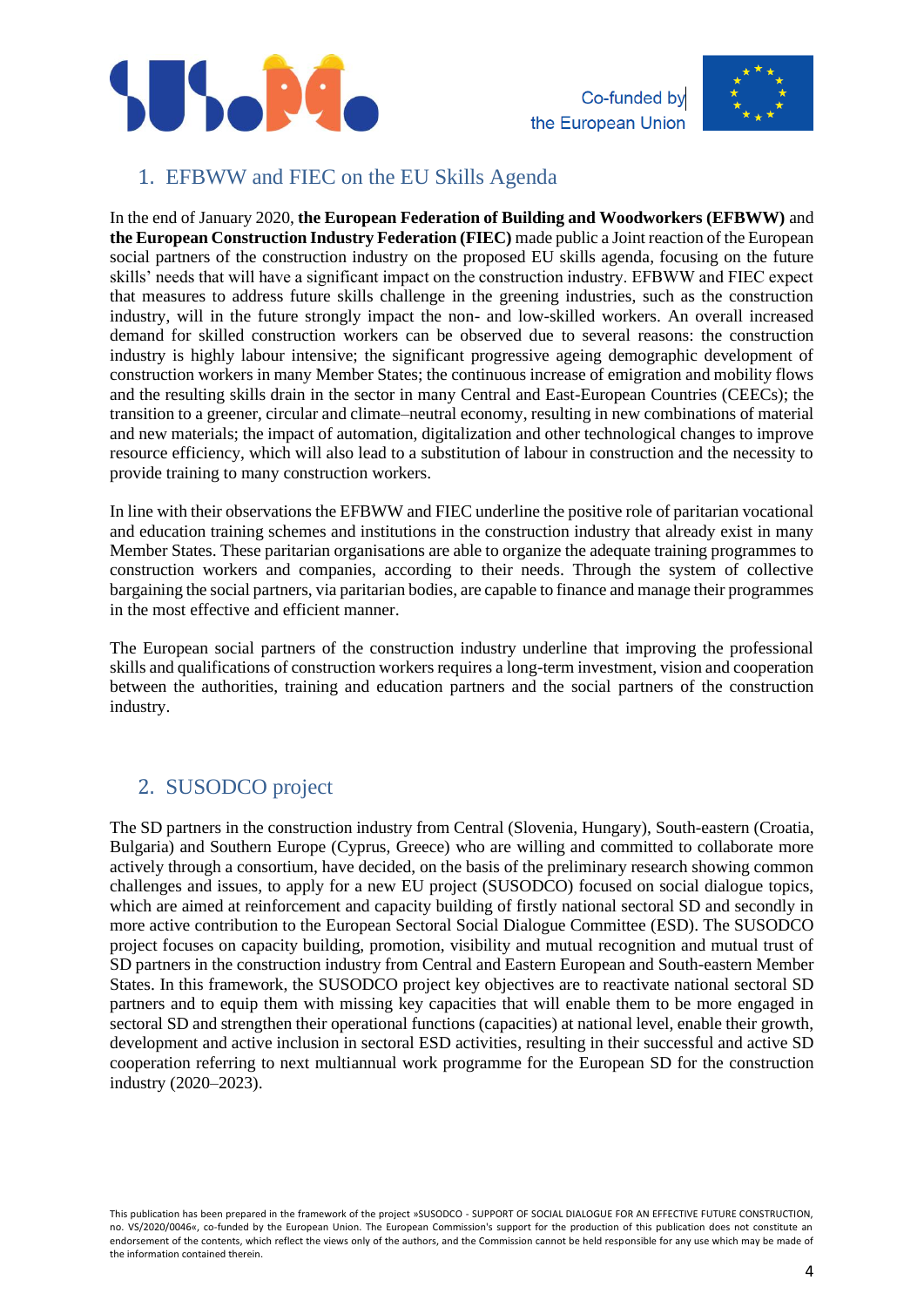



# <span id="page-4-0"></span>2.1. Expected results

The project envisages achievement of following results:

- Tailor made SD research methodology and capacity training events that can be transferred to other sectors.
- Creation of communication tools and measures enabling effective and focused SD (communication not lost and best sectoral SD practice and initiatives not overseen, lost or being only accessible for directly involved organizations).
- Effective, focused, transparent, systematic exchange of SD sectoral related projects, initiatives in EU.
- Digitalization of SD work processes and digital literacy; it is essential for SD partners to be empowered, SD process reinforced, either on EU or national level and of course being in line with common sectoral EU manifestos and strategic documents.

The partners in the project consortium are:

- From Bulgaria Federation of Construction, Industry and Water Supply (FCIW Podkrepa), Bulgarian Construction Chamber (BCC) and Institute for training of Personnel in International Organisation (ITPIO);
- From Hungary Association of the Trade Unions of Construction, Wood and Building Materials Workers (EFEDOSZSZ) and National Federation of Hungarian Building Contractors (EVOSZ);
- From Slovenia Trade Union of Construction Industry Workers of Slovenia (SDGD) and the Chamber of Construction and Building Materials Industry of Slovenia at the Chamber of Commerce and Industry of Slovenia (CCBMIS - CCIS);
- From Croatia Trade Union of Construction Industry (SGH);
- From Cyprus Federation of the Building Contractors Associations (OSEOK);
- From Greece Panhellenic Association of Engineers Contractors of Public Works (PEDMEDE);
- At EU-level: European Federation of Building and Woodworkers (EFBWW).

Supporting partners:

- European Construction Industry Federation (FIEC);
- AEIP:
- Croatian Employers' Association (HUP-UPG).

Associate partners:

- OMTSIM;
- SEK;
- OZS.

The following actions in close relation to the aim of the project are projected:

#### • 4 NATIONAL JOINT FOCUSED SD RESEARCHES (desk and field) and 4 REPORTS

• 4 JOINT CAPACITY BUILDING EVENTS: organization 4 regional/local specific targeted 2-day events, in compliance with the priorities for the European social partners of the construction and in line with the New Skills Agenda for Europe

• a new free tailor-made SECTORAL WEB PLATFORM dedicated to SD in the field of construction, to be designed to present key past SD initiatives and EU projects for further dissemination and

This publication has been prepared in the framework of the project »SUSODCO - SUPPORT OF SOCIAL DIALOGUE FOR AN EFFECTIVE FUTURE CONSTRUCTION, no. VS/2020/0046«, co-funded by the European Union. The European Commission's support for the production of this publication does not constitute an endorsement of the contents, which reflect the views only of the authors, and the Commission cannot be held responsible for any use which may be made of the information contained therein.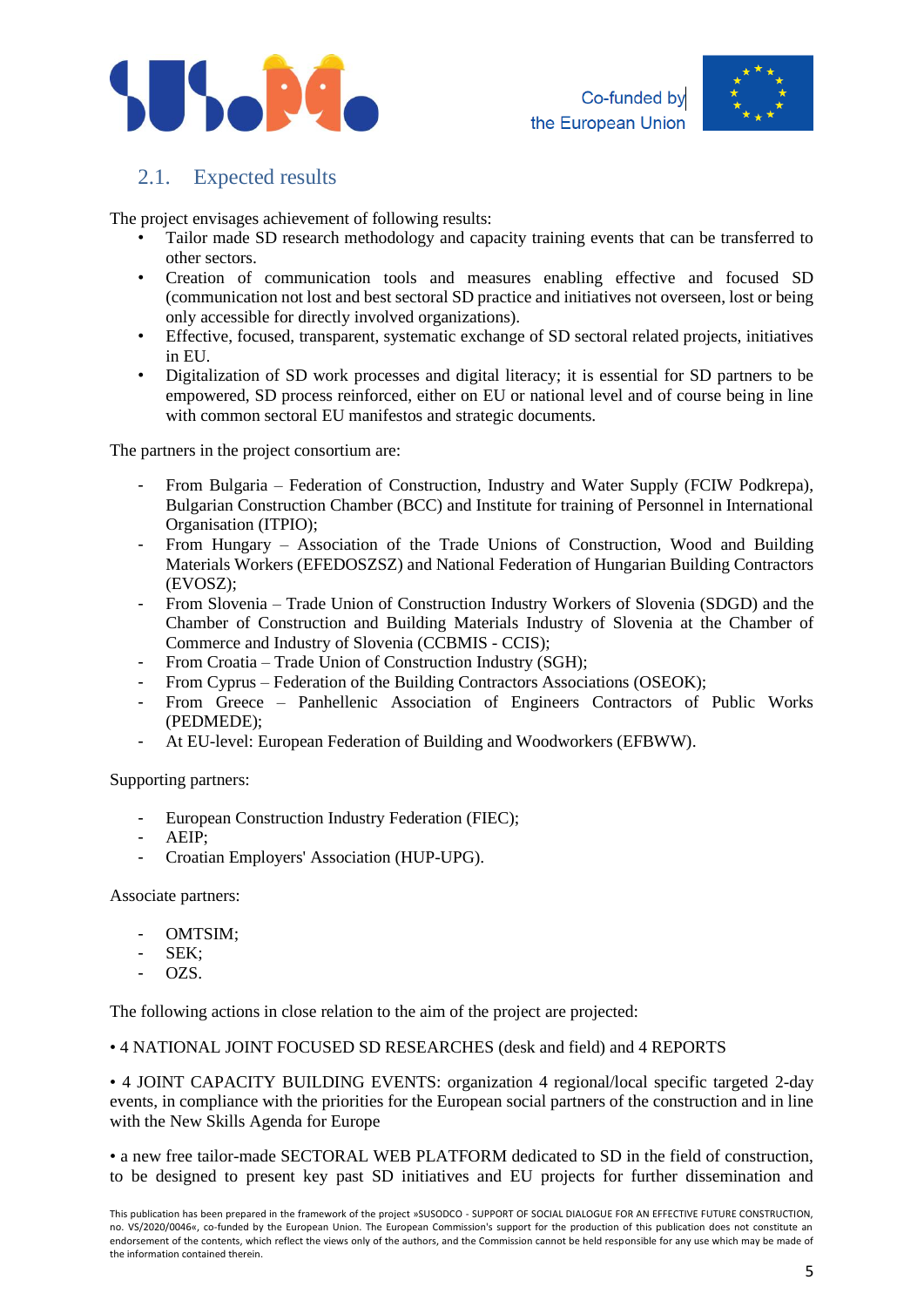



exploitation of the concepts, used methodologies, outcomes and impacts being achieved in EU. The platform will facilitate national sectoral SD organizations to cooperate effectively and efficiently in SD, to raise awareness in major issues for the sector, to promote training, to attract members, to invest in capacity building, to create synergies and eventually to foster SD in future.

# <span id="page-5-0"></span>3. The SUSODCO Questionnaire

# <span id="page-5-1"></span>3.1. Methodology

As part of the Preparatory Phase of the SUSODCO project, the partners carried out in April 2020 special tailor made desk research to obtain information about the SD situation and SD national initiatives and activities on the national SD status in the 6 countries involved (Slovenia, Croatia, Hungary, Bulgaria, Cyprus, Greece), covering current needs and trends in sectoral SD and comparison with sectoral multiannual SD action plan.

In the desk research respondents were asked to fill in a special questionnaire.

The questionnaire is partly based on the TANSIRC project (SD initiative from EFBWW-FIEC and funded by DG EMPL) research and is partly an attempt to continue the TANSIRC project in that it seeks to improve the capacity for their successful and active SD cooperation referring to the next multi-annual work programme for the European social dialogue for the construction industry (2020–2023) and national SD priorities of the construction industry.

The questionnaire consists of 28 questions, addressing sectoral social dialogue topics such as key needs on the agenda of negotiations, factors contributing to effective SD, thematic groups of SD, social paritarian funds, pension schemes, undeclared labour and equal working conditions, priorities in line with the Multiannual Action Programme for the Sectoral European SD of the Construction Industry, strengths and weaknesses of SD, social partners' plans and measures at times of crises and particularly during the COVID-19 pandemic, etc.

The questionnaire combines open-ended questions and multiple-choice questions with predefined answers offering respondents the possibility to choose among several options. For some questions, an optional space was provided to elaborate on the answer. This open part is considered of great importance for this type of survey as it contributes to improving the interpretation of its overall results and provides with additional valuable material.

# <span id="page-5-2"></span>3.2. Respondents

### <span id="page-5-3"></span>3.2.1. Trade unions

- Federation of Construction, Industry and Water Supply (FCIW Podkrepa), Bulgaria;
- Association of the Trade Unions of Construction, Wood and Building Materials Workers (EFEDOSZSZ), Hungary.
- Trade Union of Construction Industry Workers of Slovenia (SDGD);
- Trade Union of Construction Industry of Croatia (SGH)

and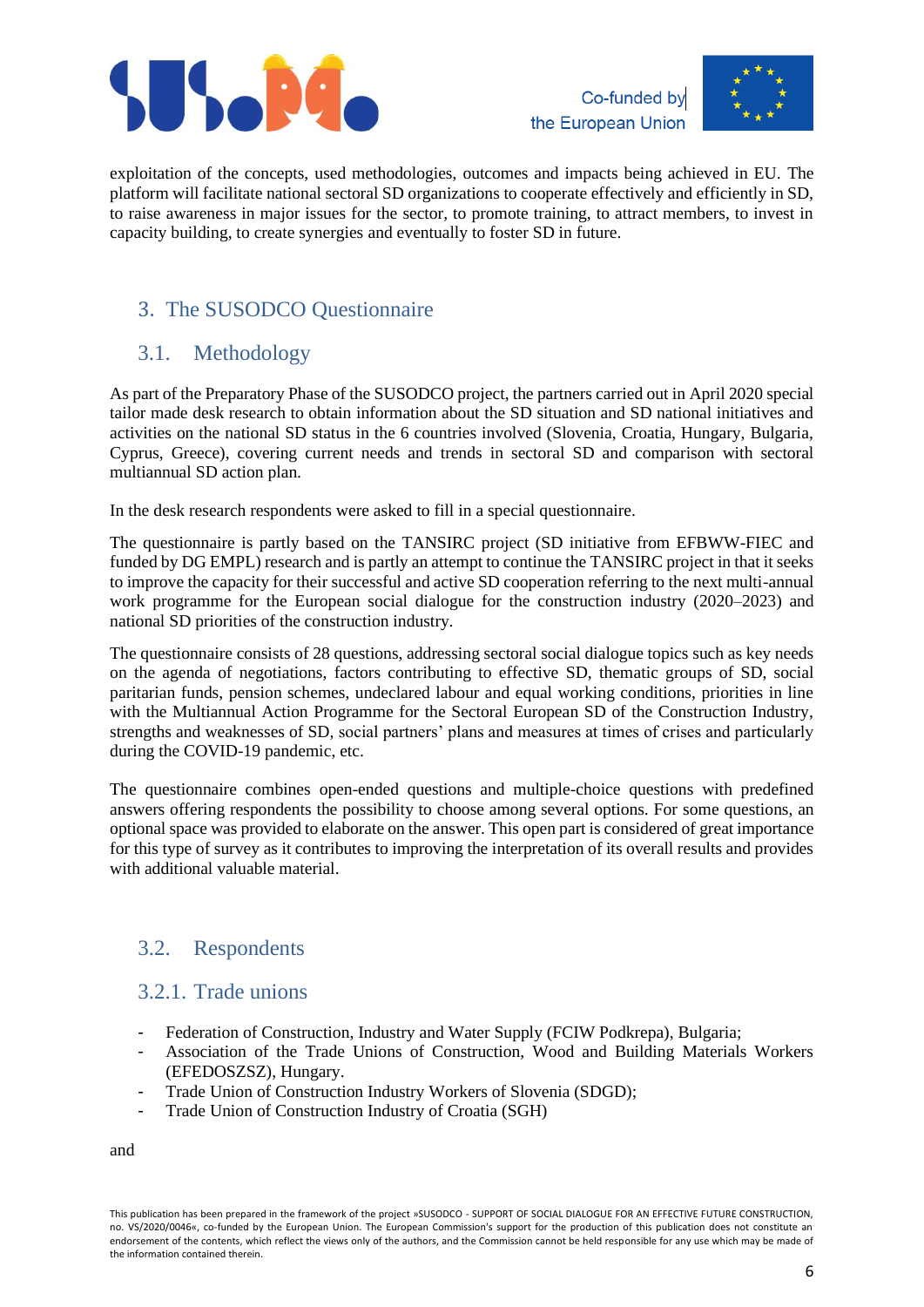



# <span id="page-6-0"></span>3.2.2. Employers' organizations

- Bulgarian Construction Chamber (BCC);
- National Federation of Hungarian Building Contractors (EVOSZ);
- Chamber of Commerce and Industry of Slovenia (CCIS);
- Federation of the Building Contractors Associations of Cyprus (OSEOK);
- Panhellenic Association of Engineers Contractors of Public Works (PEDMEDE), Greece)

The respondents were asked to fill in the SUSODCO questionnaire in April 2020, answering the questions from their viewpoint and collecting feedback from other national SD partners in the construction sector.

### <span id="page-6-1"></span>4. Social dialogue structure in participating countries

According to ILO [\(https://www.ilo.org/ifpdial/areas-of-work/social-dialogue/lang-](https://www.ilo.org/ifpdial/areas-of-work/social-dialogue/lang--en/index.htm)%20%20a) [en/index.htm\)%20%20a\)](https://www.ilo.org/ifpdial/areas-of-work/social-dialogue/lang--en/index.htm)%20%20a), prerequisite conditions which enable, facilitate and foster social dialogue are:

- Strong, independent workers' and employers' organizations with the technical capacity and the access to relevant information to participate in social dialogue;
- Political will and commitment to engage in social dialogue on the part of all the parties;
- Respect for the fundamental rights of freedom of association and collective bargaining; and
- Appropriate institutional support.
- •

# <span id="page-6-2"></span>4.1. Sectoral social partners of the construction industry at EU level

Social partners who represent SD in the construction industry at EU level are FIEC, representing employers' interests and EFBWW, representing workers' interests.

### <span id="page-6-3"></span>4.1.1. European Federation of Building and Woodworkers (EFBWW) – workers' organisations

### **EFBWW's affiliates are:**

- GEWERKSCHAFT BAU HOLZ, Austria
- ACV BIE CSC BIE, Belgium
- FGTB LA CENTRALE GÉNÉRALE ABVV DE ALGEMENE CENTRALE, Belgium
- CENTRALE GÉNÉRALE DES SYNDICATS LIBÉRAUX DE BELGIQUE, Belgium
- CONSTRUCTION, INDUSTRY AND WATER SUPPLY FEDERATION PODKREPA (FCIW-PODKREPA), Bulgaria
- BULGARIAN FEDERATION OF TRADE UNION ORGANIZATIONS IN FORESTRY AND WOOD PROCESSING INDUSTRIES, Bulgaria
- FEDERATION OF INDEPENDENT CONSTRUCTION TRADE UNIONS (CITUB), Bulgaria
- TRADE UNION OF CONSTRUCTION INDUSTRY OF CROATIA
- INDEPENDENT ROAD WORKERS UNION (NCS), Croatia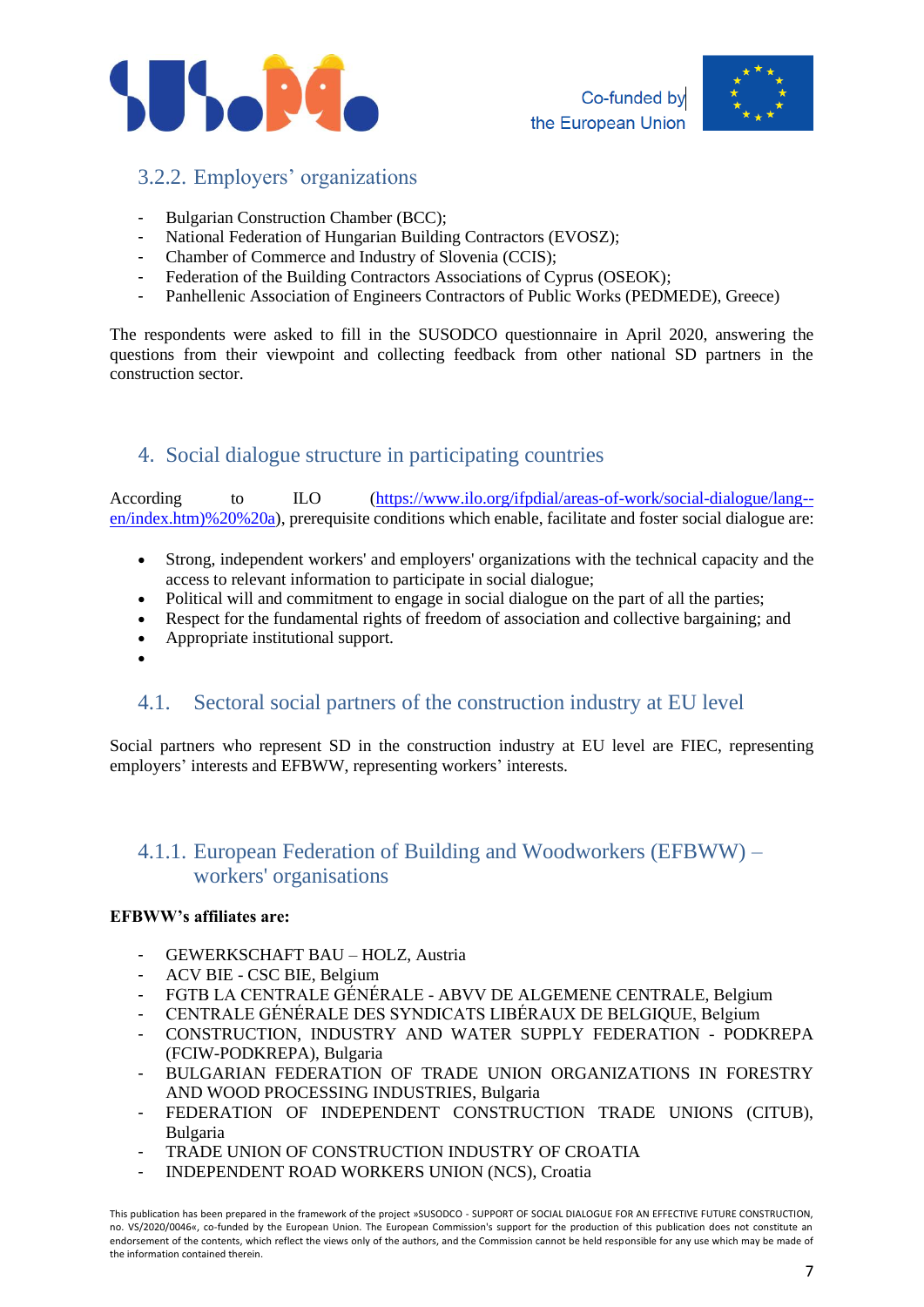



- CROATIAN FORESTRY UNION (HRVATSKI SINDIKAT ŠUMARSTVA), Croatia
- FEDERATION OF CONSTRUCTION WORKERS MINERS AND ALLIED PROFESSIONS (SEK), Cyprus
- TRADE UNION OF BUILDING WORKERS OF THE CZECH REPUBLIC (OS STAVBA), Czech Republic
- TRADE UNION OF WOODWORKING, FORESTRY AND WATER MANAGEMENT IN THE CZECH REPUBLIC (OS DLV), Czech Republic
- BLIK- OG RØRARBEJDERFORBUNDET, Denmark
- THE CENTRAL ORGANISATION OF INDUSTRIAL EMPLOYEES IN DENMARK (CO INDUSTRI), Denmark
- MALERFORBUNDET, Denmark
- DANISH ELECTRICITY FEDERATION (DANSK EL-FORBUND), Denmark
- FAGLIGT FAELLES FORBUND (3F), Denmark
- DANSK METALARBEJDERFORBUND, Denmark
- ESTONIAN FOREST WORKERS UNION, Estonia
- GREEK FEDERATION OF WORKERS AND EMPLOYEES IN CEMENT INDUSTRY. **Greece**
- RAKENNUSLIITTO, Finland
- TRADE UNION PRO OF TRAINED PROFESSIONALS, EXPERTS AND MANAGERIAL STAFF (PRO), Finland
- INDUSTRIAL UNION (TEOLLISUUSLIITTO), Finland
- CFDT CONSTRUCTION BOIS, France
- CFTC BATI-MAT-TP, France
- FÉDERATION GÉNÉRALE FO BÂTIMENT, BOIS, PAPIER, CARTON, CÉRAMIQUE, France
- FÉDÉRATION NATIONALE DES SALARIÉS DE LA CONSTRUCTION, BOIS ET AMEUBLEMENT - FNSCBA-CGT, France
- INDUSTRIEGEWERKSCHAFT METALL (IG METALL), Germany
- INDUSTRIEGEWERKSCHAFT BAUEN-AGRAR-UMWELT (IG BAU), Germany
- WORKERS UNIONS (ÉFÉDOSZSZ), Hungary
- UNION OF ICELANDIC ELECTRICAL WORKERS, Iceland
- SAMIÐN SAMBAND IÐNFÉLAGA, Iceland
- SERVICES, INDUSTRIAL, PROFESSIONAL AND TECHNICAL UNION (SIPTU), Ireland
- FEDERAZIONE ITALIANA DEI LAVORATORI DEL LEGNO, DELL'EDILIZIA, DELLE INDUSTRIE AFFINI ED ESTRATTIVE (FILLEA CGIL), Italy
- FEDERAZIONE ITALIANA LAVORATORI COSTRUZIONI E AFFINI (FILCA CISL), Italy
- FEDERAZIONE NAZIONALE EDILI AFFINI E DEL LEGNO (FENEAL-UIL), Italy
- LATVIAN BUILDING SECTOR TRADE UNION (LBNA), Latvia
- FOREST SPHERE WORKERS TRADE UNION (LMNA), Latvia
- FEDERATION OF LITHUANIAN FOREST AND WOOD WORKER TRADE UNIONS (LMPF), Lithuania
- LCGB CONSTRUCTION & ARTISANAT, Luxembourg
- OGB-L SYNDICAT BÂTIMENT, ARTISANAT DU BÂTIMENT ET CONSTRUCTIONS MÉTALLIQUES, Luxembourg
- GENERAL WORKERS UNION MALTA (GWU), Malta
- CHRISTELIJK NATIONAAL VAKVERBOND (CNV), Netherlands
- FEDERATIE NEDERLANDSE VAKBEWEGING (FNV), Netherlands
- TRADE UNION OF CONSTRUCTION, INDUSTRY AND DESIGN OF THE REPUBLIC OF MACEDONIA, North Macedonia
- TRADE UNION OF FORESTRY, WOOD INDUSTRY AND ENERGY OF REPUBLIC OF MACEDONIA, North Macedonia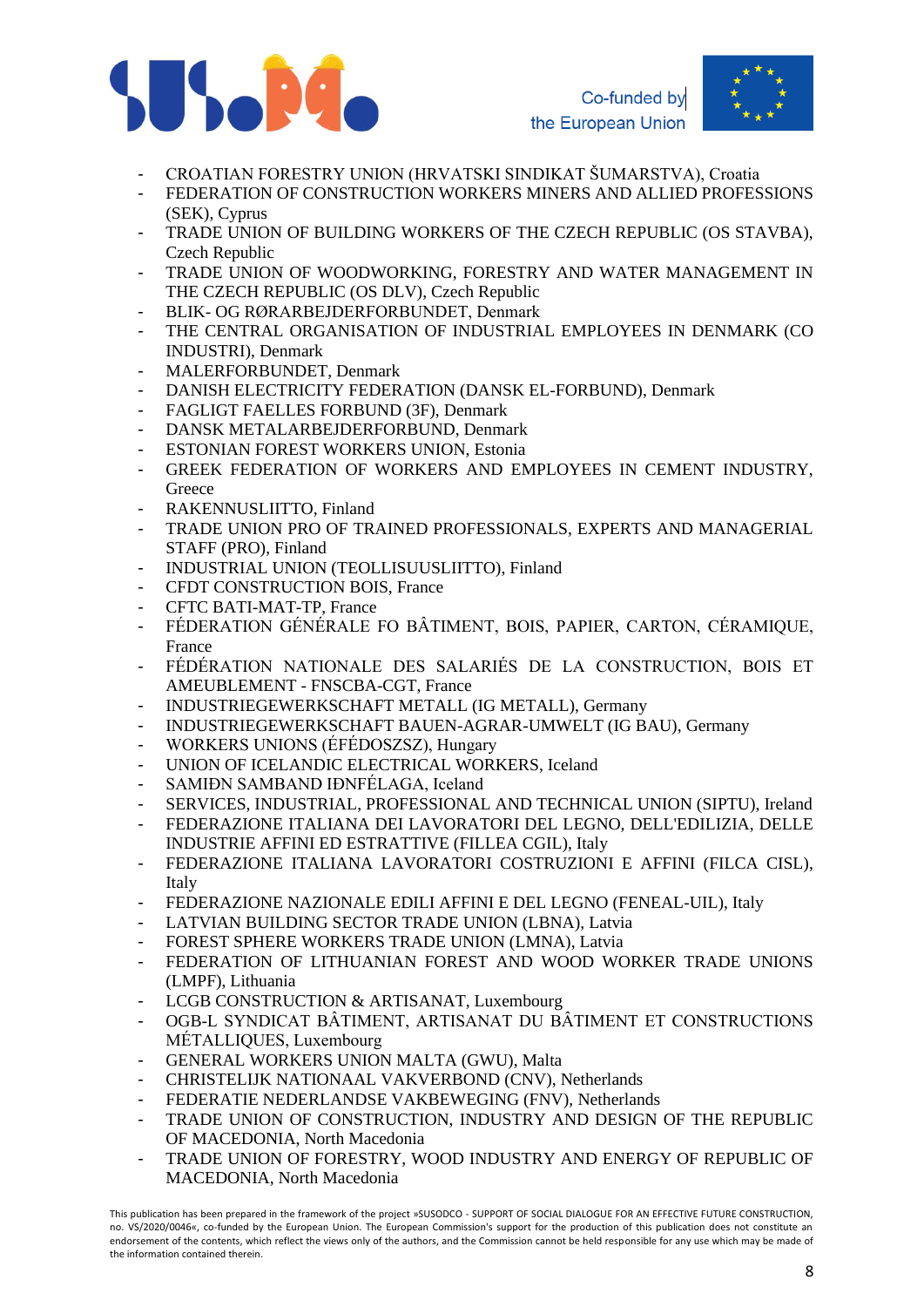



- TRADE UNION IN CONSTRUCTION, INDUSTRY, TRANSPORTATION, FARMING, HOTELS, RESTAURANTS AND GRAPHICAL SECTOR (FELLESFORBUNDET), Norway
- TRADE UNION FOR THE INDUSTRY AND ENERGY SECTORS (INDUSTRI ENERGI), Norway
- ZZ BUDOWLANI, Poland
- NSZZ SOLIDARNOSC, Poland
- NSZZ SOLIDARNOSC 80, Poland
- SINDICATO DA CONSTRUÇÃO, OBRAS PÚBLICAS E SERVIÇOS (SETACCOP), Portugal
- FEDERATIILE SINDICALE DIN SECTORUL CONSTRUCTIILOR DIN ROMANIA (FGS Familia)
- FEDERATIA SINDICATELOR CIMENTISTILOR DIN ROMANIA (FSCR)
- FEDERATIA SINDICATELOR LIBERE DIN INDUSTRIA LEMNULUI (FSLIL) observer status, Romania
- AUTONOMOUS TRADE UNION OF ROAD MAINTENANCE WORKERS (SSPS), Serbia
- AUTONOMOUS UNION OF BUILDING AND CONSTRUCTION INDUSTRY WORKERS OF SERBIA (SRGIGMS)
- INTEGRATED TRADE UNION ASSOCIATION (IOZ), Slovakia
- TRADE UNION OF CONSTRUCTION INDUSTRY WORKERS OF SLOVENIA (SDGD), Slovenia
- ELA-INDUSTRY AND CONSTRUCTION, Spain
- CCOO CONSTRUCCIÓN Y SERVICIOS, Spain
- UGT FICA, Spain
- BYGGNADS, Sweden
- UNION OF FORESTRY, WOOD AND GRAPHICAL WORKERS, Sweden
- SWEDISH PAINTERS' UNION (SV. MÅLAREFÖRBUNDET), Sweden
- THE UNION FOR SERVICE AND COMMUNICATIONS EMPLOYEES (SEKO), Sweden
- SWEDISH ELECTRICIANS' UNION (ELEKTRIKERNA), Sweden
- UNIONEN, Sweden
- SYNA, Switzerland
- UNIA, Switzerland
- ÖZ AĞAÇ İŞ, Turkey
- CONSTRUCTION WORKERS TRADE UNION OF TURKEY (YOL-IS)
- UNITE THE UNION, UK
- GMB, UK

#### **EFBWW has following partners:**

- BUILDING AND WOODWORKERS' INTERNATIONAL (BWI)
- EUROPEAN TRADE UNION CONFEDERATION (ETUC)
- SEVERAL EUROPEAN TRADE UNION FEDERATIONS (INDUSTRY, TRANSPORT, PRIVATE SERVICES, AGRICULTURE, CATERING, PUBLIC SERVICES
- BAT KARTELLET
- EUROPEAN TRADE UNION INSTITUTE (ETUI)
- EUROPEAN CONSTRUCTION INDUSTRY FEDERATION (FIEC)
- EUROPEAN FURNITURE MANUFACTURERS FEDERATION (UEA)
- THE EUROPEAN CONFEDERATION OF WOODWORKING INDUSTRIES (CEI BOIS)
- EUROPEAN FURNITURE INDUSTRIES CONFEDERATION (EFIC)
- EUROPEAN PANEL FEDERATION (EPF)
- EUROPEAN ASSOCIATION OF PARITARIAN INSTITUTIONS (AEIP)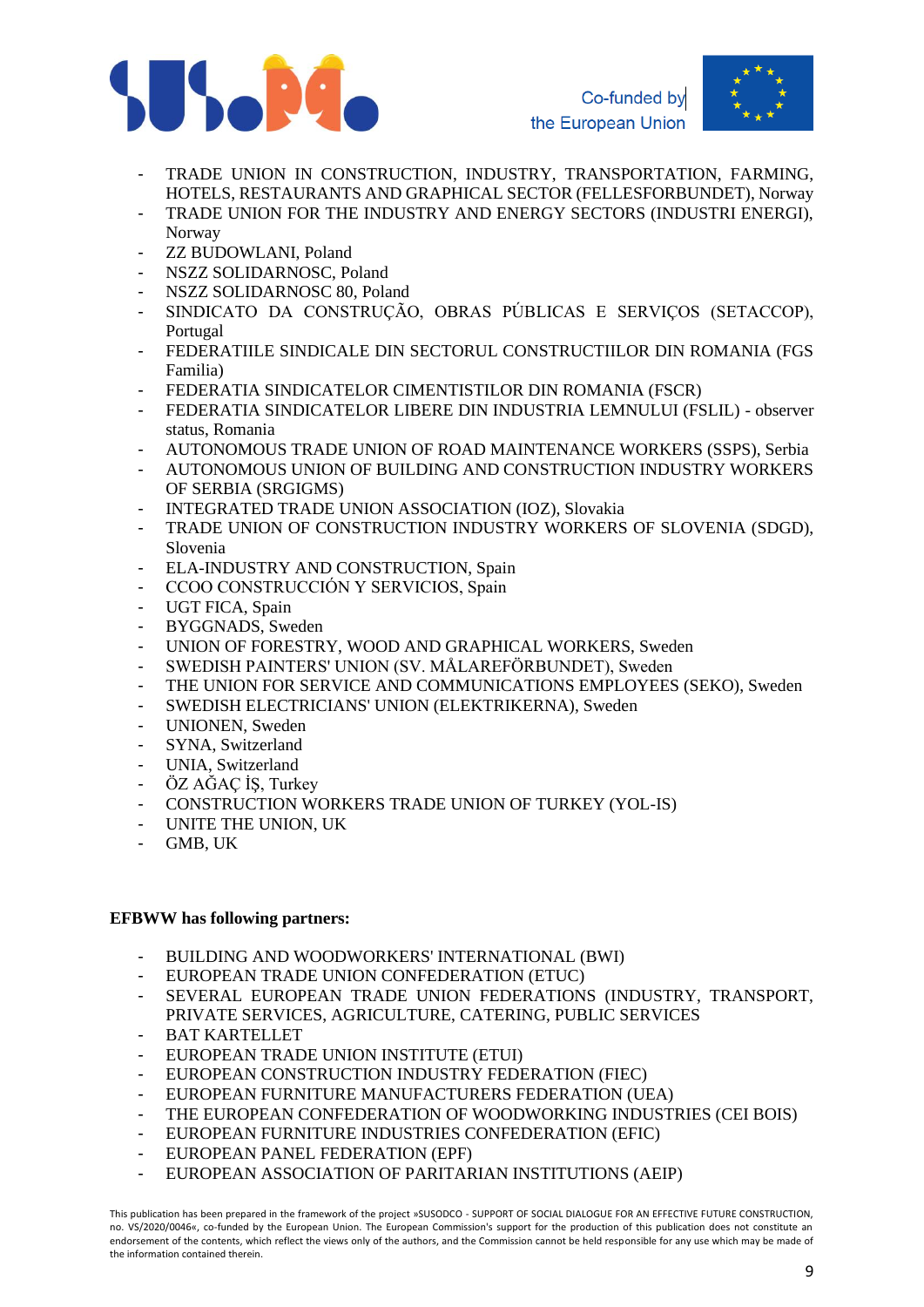



- FRIEDRICH-EBERT-STIFTUNG
- EURO DETACHEMENT (ED)
- EUROPEAN AGENCY FOR SAFETY AND HEALTH AT WORK (BILBAO AGENCY)
- EUROPEAN LABOUR AUTHORITY (ELA)
- THE EUROPEAN FOUNDATION FOR THE IMPROVEMENT OF LIVING AND WORKING CONDITIONS (EUROFOUND)
- EUROPEAN PARLIAMENT
- EUROPEAN COMMISSION
- EUROPEAN ECONOMIC AND SOCIAL COMMITTEE (EESC)

#### **The affiliates of project partners are:**

- Bulgaria: Construction, Industry and Water supply Federation Podkrepa (FCIW-PODKREPA); Federation of Independent Construction Trade Unions (CITUB) – observer status; Bulgarian Federation of Trade Union Organizations in Forestry and Wood-processing Industries;
- Hungary: Federation of Building, Wood and Building Industry Workers Unions (ÉFÉDOSZSZ);
- Slovenia: Trade Union of Construction Industry Workers of Slovenia (SDGD);
- Croatia: Trade Union of Construction Industry of Croatia; Independent Road Workers Union (NCS); Croatian Forestry Union;
- Cyprus: Federation of Construction Workers Miners and Allied Professions (SEK);
- Greece: Greek Federation of Workers and Employees in Cement Industry.

# <span id="page-9-0"></span>4.1.2. European Construction Industry Federation (FIEC) – employers' organisations

#### **FIEC's members are:**

- Bi Bau Bundesinnung Bau, Austria
- FVBI Fachverband der Bauindustrie, Austria
- Confédération Construction, Belgium
- BCC Bulgarian Construction Chamber, Bulgaria
- HUP Croatian Employers' Association Construction Employers' Association
- OSEOK Federation of the Building Contractors Associations of Cyprus
- SPS Association of Building Entrepreneurs of the Czech Republic
- Dansk Byggeri, Denmark
- EEEL Estonian Association of Construction Entrepreneurs
- Confederation of Finnish Construction Industries RT, Finland
- FFB Fédération Française du Bâtiment, France
- FNTP Fédération Nationale des Travaux Publics, France
- HDB Hauptverband der Deutschen Bauindustrie, Germany
- ZDB Zentralverband des Deutschen Baugewerbes, Germany
- PEDMEDE Panhellenic Association of Engineers Contractors of Public Works, Greece)
- ÉVOSZ Epitési Vállalkozók Országos Szakszövetsége, Hungary
- CIF Construction Industry Federation, Ireland
- ACB Israel Builders Association, Israel
- ANCE Associazione Nazionale Costruttori Edili, Italy
- Partnership of Latvian Contractors, Latvia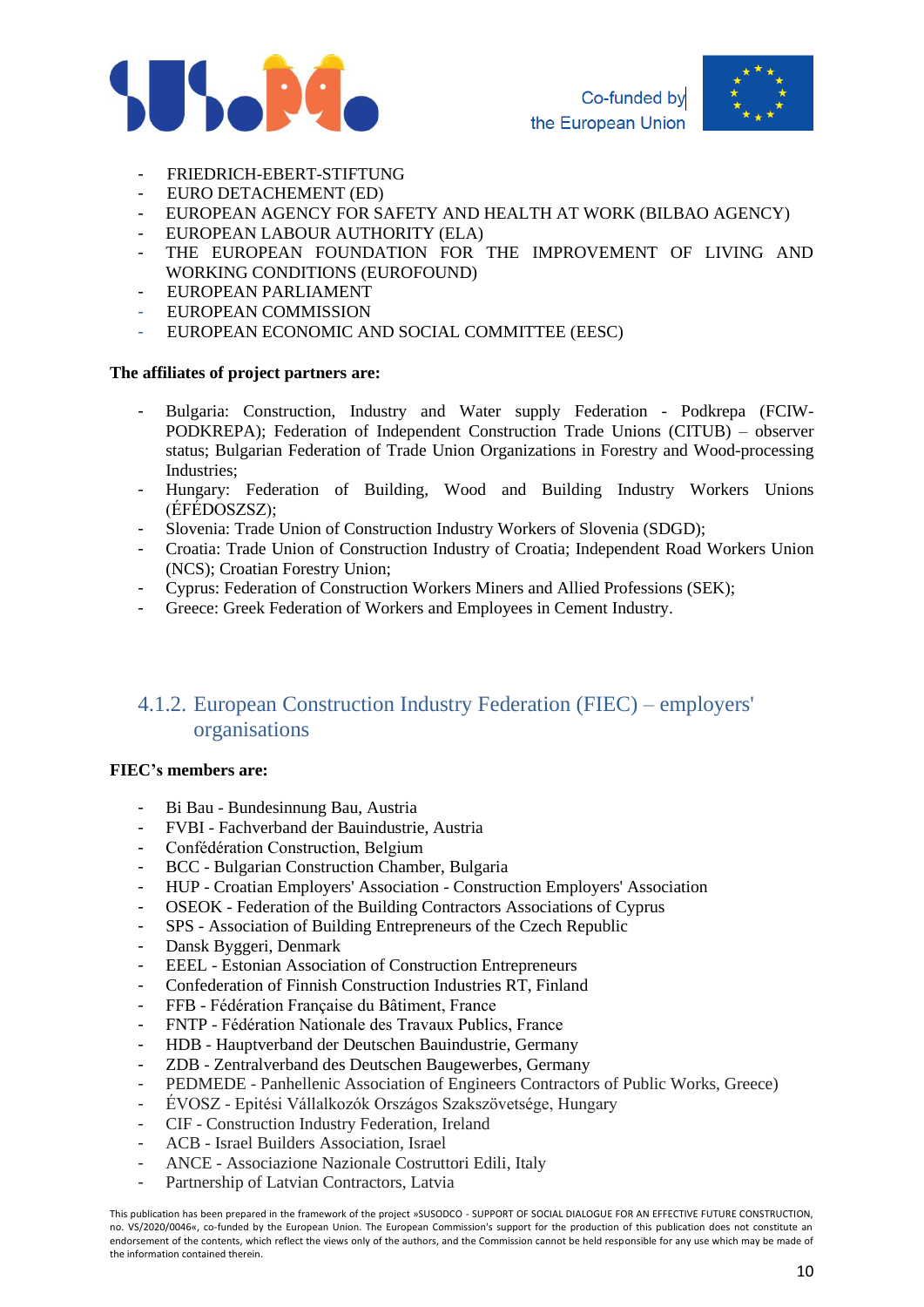





- LCA Lithuanian Construction Association, Lithuania
- GEBTP Groupement des Entrepreneurs du Bâtiment et des Travaux Publics, Luxembough
- BNL Bouwend Nederland, Netherlands
- BNL Byggenaeringens Landsforening, Norway
- EBA Norwegian Contractors Association,
- FEPICOP Federação Portuguesa da Indústria Construção e Obras Públicas, Portugal
- ARACO Romanian Association of Building Contractors
- ZSPS Zvaz Stavebnych Podnikatelov Slovenska, Slovak Republic
- CCBMIS Chamber of Construction and Building Materials Industry of Slovenia
- CNC Confederacion Nacional de la Construccion, Spain
- Byggföretagen, Sweden

-

- TCA Turkish Contractors Association, Turkey
- CBU Confederation of Builders of Ukraine
- EFFC European Federation of Foundation Contractors, Europa
- <span id="page-10-1"></span><span id="page-10-0"></span>4.2. SD body/commission/partner of the construction industry at national level

### 4.2.1. Bulgaria

- Chamber of Builders in Bulgaria (EO);
- Bulgarian Construction Chamber (EO);
- Ministry of Labour and Social Policies of the Republic of Bulgaria;
- Ministry of Regional Development and Public Works

The main negotiations are for the Labour Code, the Safe Working Conditions Act, the Civil Servant Act.

# 4.2.2. Hungary

#### <span id="page-10-2"></span>**Tripartite forum:**

- Versenyszféra és a Kormány Állandó Konzultációs Fóruma FVK (Permanent Consultation Forum of the Government and Private Sector)
- [https://szakszervezetek.hu/vkf/11986-ma-ul-ossze-a-versenyszfera-es-a-kormany-allando](https://szakszervezetek.hu/vkf/11986-ma-ul-ossze-a-versenyszfera-es-a-kormany-allando-konzultacios-foruma)[konzultacios-foruma](https://szakszervezetek.hu/vkf/11986-ma-ul-ossze-a-versenyszfera-es-a-kormany-allando-konzultacios-foruma)
- NGTT Nemzeti Gazdasági és Társadalmi Tanács The National Economic And Social Council Of Hungary - <http://ngtt.hu/en/>

<span id="page-10-3"></span>Recommendations for the Labour Act; Minimum Wage Decree; OSH Law.

### 4.2.3. Slovenia

#### **Tripartite SD**

The Economic and Social Council of the Republic of Slovenia (ESC), formed by:

- employers' representative organizations (EOs);
- employees' representative organizations (TUs);
- the Government of Slovenia

(More info at: [http://www.ess.si/ess/ess-eng.nsf\)](http://www.ess.si/ess/ess-eng.nsf).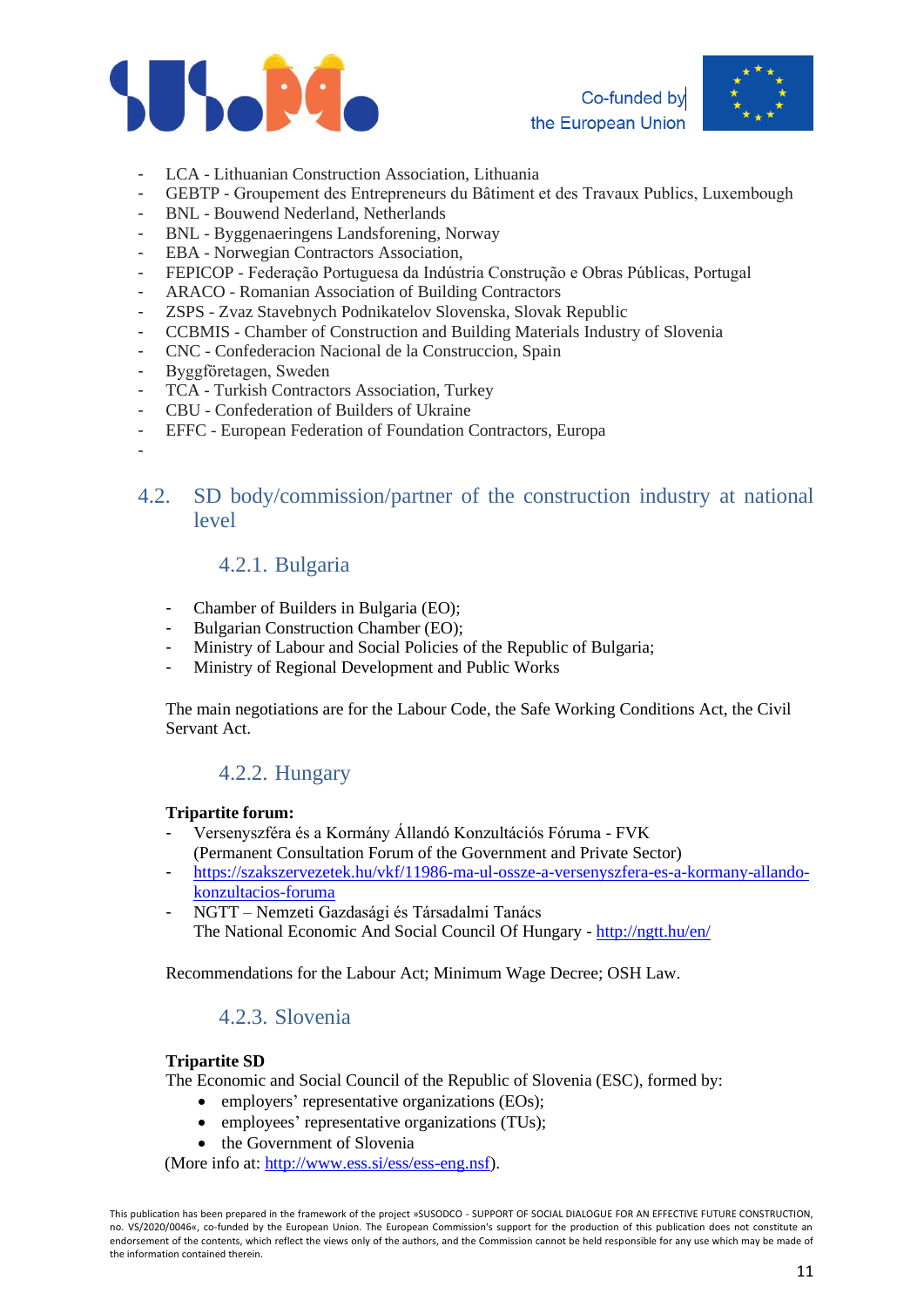



Social partners at national level negotiate via CCIS (not as sectoral CCIS department: CCBMIS) for the following important national legislation acts: Employment Relationships Act: <http://www.pisrs.si/Pis.web/pregledPredpisa?id=ZAKO5944> Minimum Wage Act:<http://pisrs.si/Pis.web/pregledPredpisa?id=ZAKO5861> Pension and Disability Insurance Act: <http://pisrs.si/Pis.web/pregledPredpisa?id=ZAKO6280> Health Care and Health Insurance Act: <http://pisrs.si/Pis.web/pregledPredpisa?id=ZAKO213> Collective Agreements Act: <http://www.pisrs.si/Pis.web/pregledPredpisa?id=ZAKO4337> Other Laws connected to Labour rights

# 4.2.4. Croatia

<span id="page-11-0"></span>The Economic and Social Council of the Republic of Croatia is composed of:

- representatives of the Government of the Republic of Croatia;
- Croatian Employers' Association (HUP);
- Union of Autonomous Trade Unions of Croatia (SSSH /UATUC)

<span id="page-11-1"></span>Social partners at national level negotiate on the Labour Law, Minimum wage law, OHS Law, etc. via the TU confederation.

### 4.2.5. Cyprus

A tripartite SD is always held on labour matters in the same form both at national level, as well as at sectoral level, between:

- OSEOK, representing Employers in the construction sector,
- The Trade Unions ( PEO, SEK, DEOK), representing Employees in the construction sector, and
- The Department of Industrial Relations (Ministry of Labour, Welfare and Social Insurance) representing the State.

Since 2017, OSEOK has been negotiating at national level for the enactment of a law providing for the implementation of the main clauses of the construction industry's collective agreement. The said Law, entitled "The Construction Industry's Employees (Basic Employment Terms Law of 2020" L.52(I)/2020], entered into force on the  $28<sup>th</sup>$  May 2020.

### 4.2.6. Greece

#### **Employee representative confederations (TUs):**

- <span id="page-11-2"></span>the Greek General Confederation of Labour (GSEE), representing private sector workers;
- the Confederation of Public Servants (ADEDY), representing public servants

#### **Employers' organisations (EOs):**

- the Hellenic Federation of Enterprises (SEV), representing big businesses;
- the Hellenic Confederation of Commerce & Entrepreneurship (ESEE), representing commercial enterprises;
- the Hellenic Confederation of Professionals, Craftsmen and Merchants (GSVEE), representing micro, small and medium enterprises, and self-employed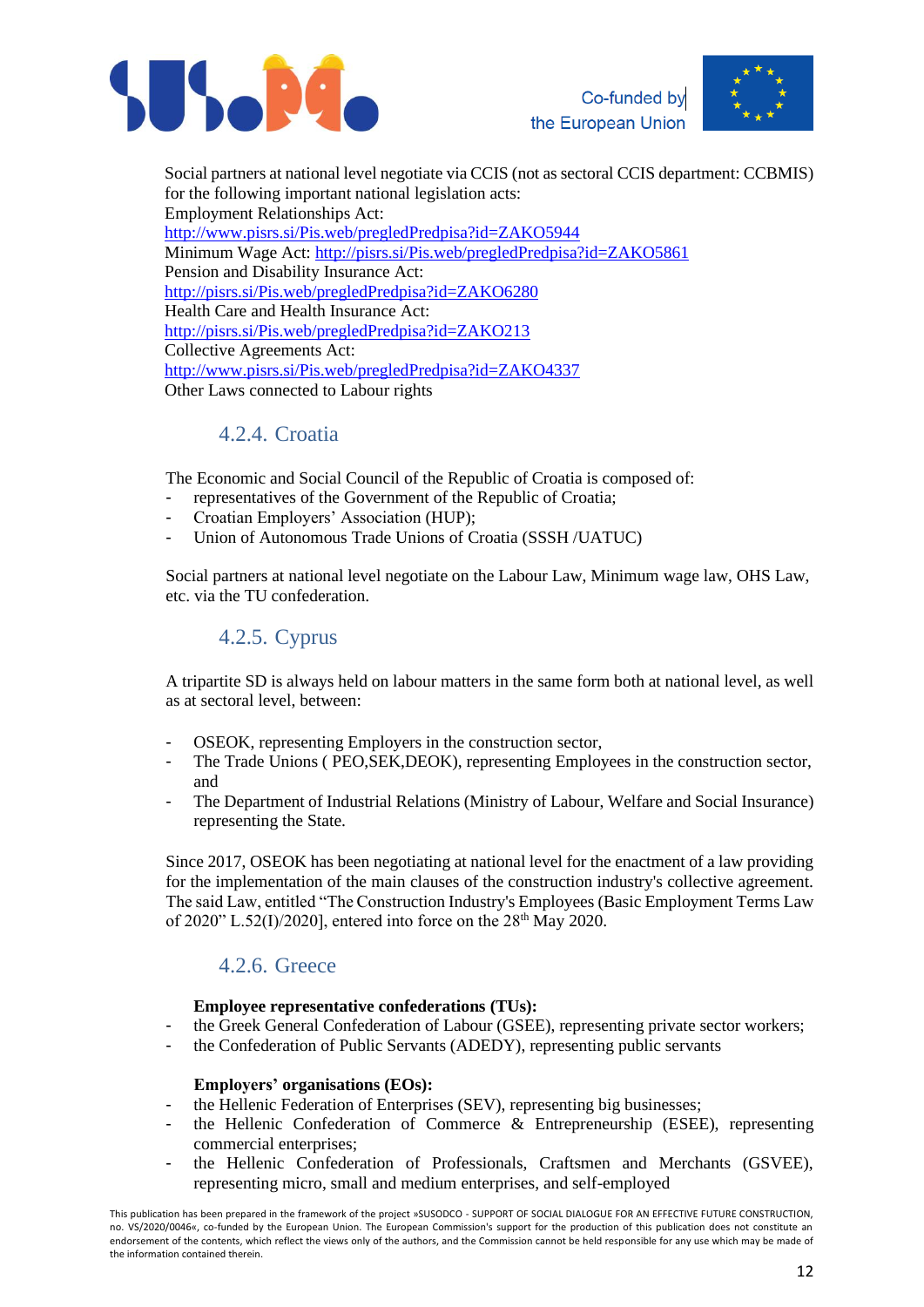



Social partners at national level negotiate on Law 1264/1982 – for the manifestation of the trade union movement and their securing trade union liberties of workers, codified, as in force today Government Gazette 27 A / 1990 - Law 1876/1990 – Collective bargaining Government Gazette 79 A / 1982 Law 1264/1982-Cooperative Freedoms of employees Greek Constitution – Right to Work

# <span id="page-12-1"></span><span id="page-12-0"></span>4.3. SD partners at sectoral level – involved organizations

# 4.3.1. Bulgaria

### **Trade unions:**

- FCIW Podkrepa Federation Construction, Industry and Water Supply (TU)
- Federation of Independent Trade Unions of Construction (TU)
- Chamber of Builders in Bulgaria (EO);
- Bulgarian Construction Chamber (EO)

Influence is exerted by decrees of the Council of Ministers for determining the minimum wage, acts of the Council of Ministers concerning the payment of overtime and night work, health and safety at work, working hours, etc.

### 4.3.2. Hungary

<span id="page-12-2"></span>- Építőipari Ágazati Szociális Párbeszéd Bizottság (Construction Sectral Social Dialogue Commette) Members: ÉFÉDOSZSZ (TU) and ÉVOSZ (EO)

Recommendations for the Wage tariff; Minimum Wage Decree; Minimum overhead hourly rate; OSH Law; Vocational Education - as a member of the Vocational Innovation Council and the Construction Sector Skills Council

# 4.3.3. Slovenia

### <span id="page-12-3"></span>**Bilateral SD**

Signatories of Collective agreement for the construction industry [http://www.pisrs.si/Pis.web/pregledPredpisa?id=KOLP428:](http://www.pisrs.si/Pis.web/pregledPredpisa?id=KOLP428) CCIS CCBMIS and ZDS (EO); SDGD SLOVENIJE and PERGAM (TU)

Their web links:

CCIS CCBMIS: [www.gzs.si/zgigm](http://www.gzs.si/zgigm) ZDS: <https://www.zds.si/sl/o-zds/organi-upravljanja/odbori-sekcij/sekcija-za-gradbenistvo/> PERGAM: <http://sindikat-pergam.si/pergamovi-sindikati/> SDGD: <https://sdgd.si/> Slovenian social partners at sectoral level can have a direct influence only on Collective agreement for the construction industry:

<http://www.pisrs.si/Pis.web/pregledPredpisa?id=KOLP428>

This publication has been prepared in the framework of the project »SUSODCO - SUPPORT OF SOCIAL DIALOGUE FOR AN EFFECTIVE FUTURE CONSTRUCTION, no. VS/2020/0046«, co-funded by the European Union. The European Commission's support for the production of this publication does not constitute an endorsement of the contents, which reflect the views only of the authors, and the Commission cannot be held responsible for any use which may be made of the information contained therein.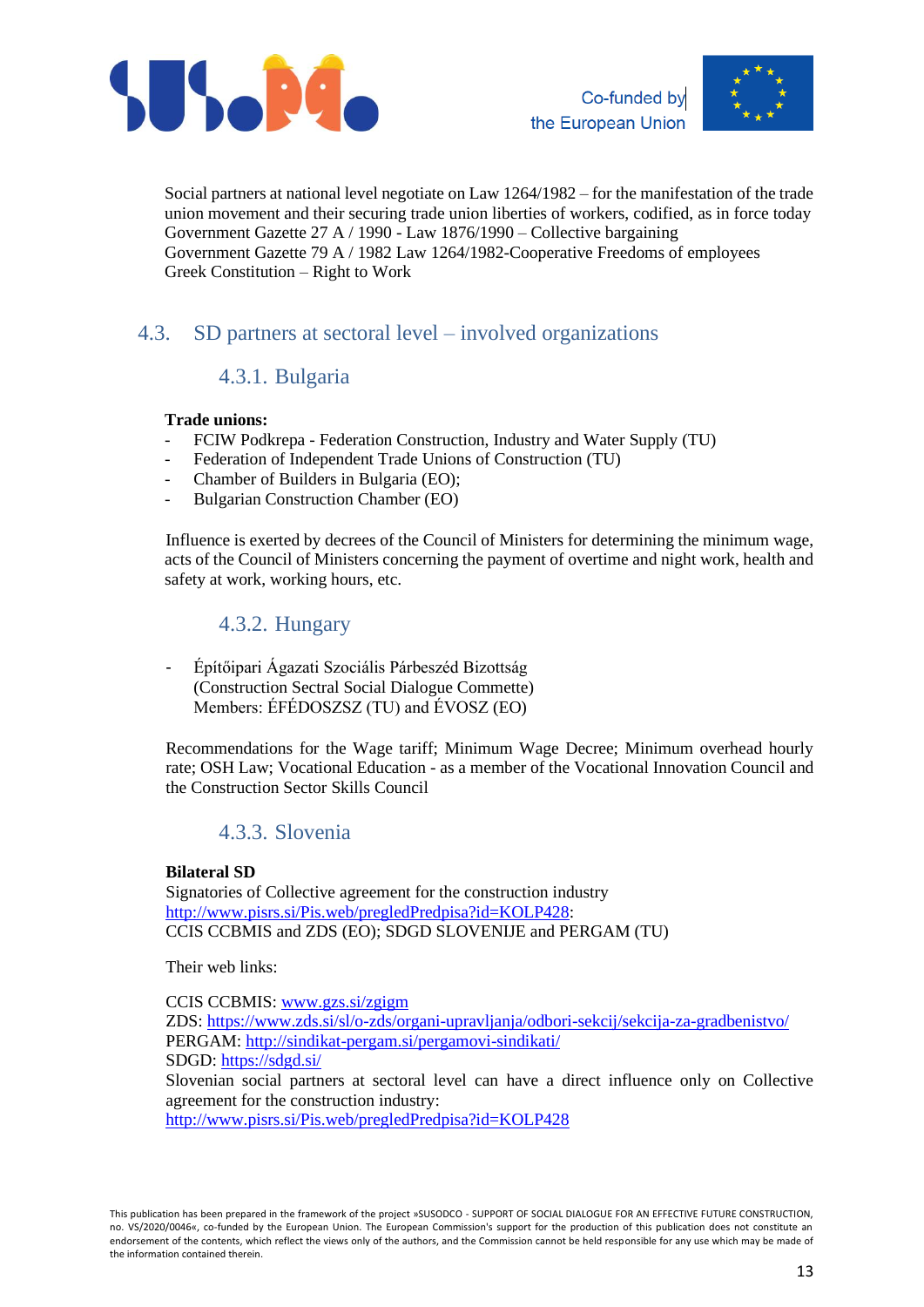



### 4.3.4. Croatia

<span id="page-13-0"></span>SGH (TU) and HUP-UPG (Croatian Employers' Association-Construction Employers' Association (CEA CEA).HUP-UPG (EO)

SGH and HUP-UPG sign the Collective agreement for construction

### 4.3.5. Cyprus

<span id="page-13-1"></span>OSEOK's views on matters affecting the special conditions existing in the construction industry have been taken into consideration upon issue of decrees/acts/schemes/laws/decisions aiming to:

- Support employment (restore posts) and enterprises encountering the corona virus (financial) consequenences in case of enterprises (complete or partial) suspension of works (Ministry of Labour, Welfare and Social Insurance).
- Strengthen the recovery and to maintain cash flow in the sector and SMEs, e.g.:
- ➢ Instructions to the competent authorities to announce bids for all mature development projects, regardless of their planned budgeting period.
- ➢ Interest rate subsidy scheme on business loans.
- ➢ Scheme to cover part of the rent and operating expenses.

(Council of Ministers, Ministry of Finance).

# 4.3.6. Greece

#### <span id="page-13-2"></span>**PEDMEDE as employers' representative**

PEDMEDE, as an employers' association has the right to participate (in special legislative committees or even to electronically posted legislation) in the negotiation of executional acts and decrees (called secondary legislative acts, as opposed to the voted law which creates primary obligation and rights) for the application of the law.

PEDMEDE participates in legal negotiations, in order to prepare the secondary legislation, on issues which refer to specific matters concerning the construction (health and safety, minimum wages, working conditions (weather issues), use of hazardous materials etc.) with the other federations or associations.

#### **Employees' representatives:**

- Federation of Associations of Technical Business Employees of Greece (OSETEE)
- Greek Technical Employees Association (STYE)
- Greek Federation of Workers and Employees in Cement Industry (OMTSIM)
- Greek Federation of Builders and relative professions
- Federation of operators of engineers and drilling drivers (OXMGE)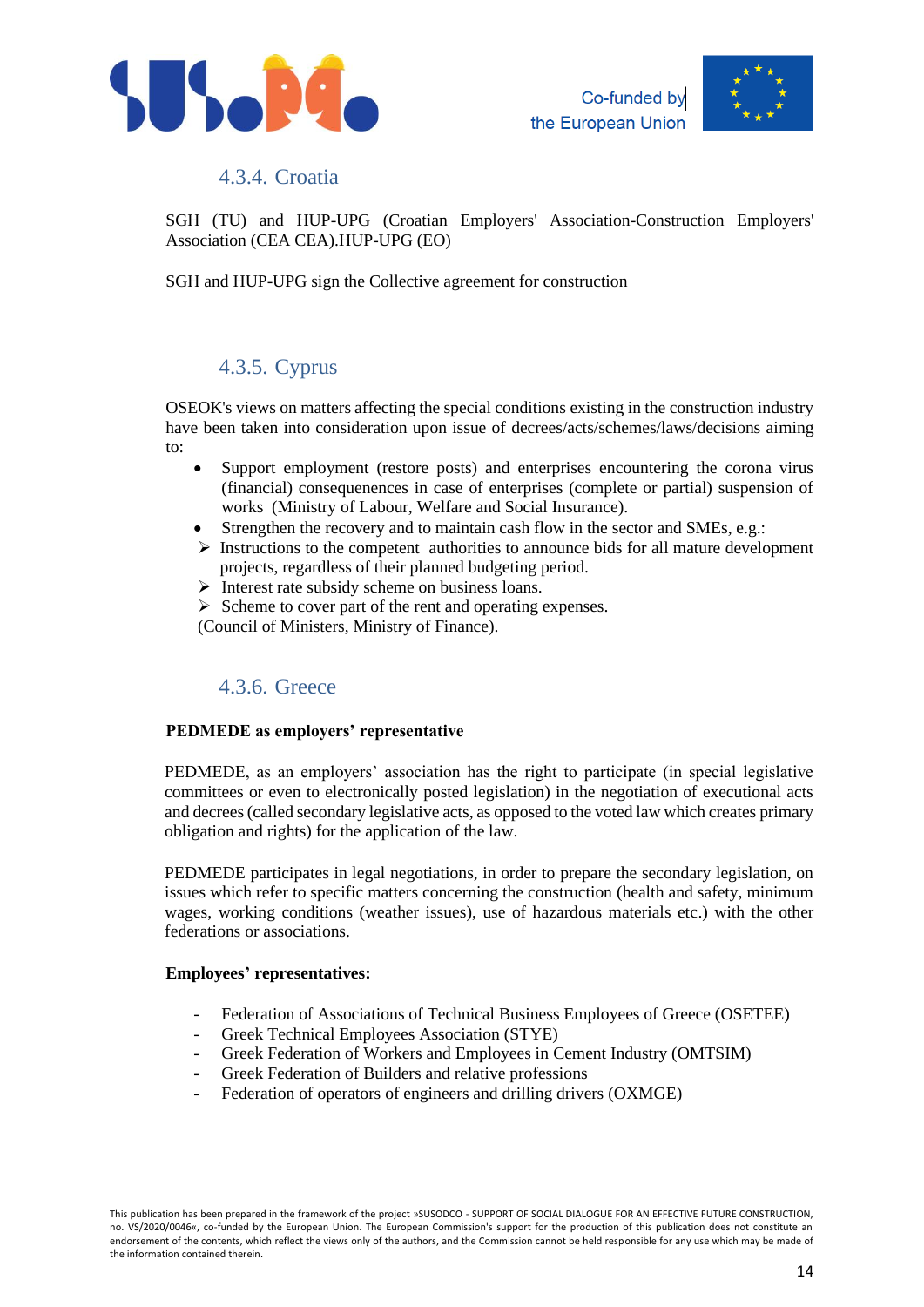



### <span id="page-14-0"></span>5. Data collected from respondents

### <span id="page-14-1"></span>5.1. Bulgaria

**The Federation of Construction, Industry and Water Supply – Podkrepa (FCIW Podkrepa, TU)** and the **Bulgarian Construction Chamber (BCC, EO)** are both involved in industrial relations at tripartite sectoral level and bilateral (= only employers and trade unions) national sectoral level, while the former is also involved in industrial relations at bilateral (= only employers and trade unions) national confederal level.

Both the Podkrepa Federation and BCC describe SD as including all types of negotiation, consultation or simply exchange of information between, or among, representatives of governments, employers and workers, on issues of common interest relating to economic and social policy. It can exist as a tripartite process, with the government as an official party to the dialogue or it may consist of bipartite relations only between labour and management (or trade unions and employers' organizations), with or without indirect government involvement. Social dialogue processes can be informal or institutionalised, and often it is a combination of the two. It can take place at the national, regional or at enterprise level. It can be inter-professional, sectoral or a combination of these. The main goal of social dialogue itself is to promote consensus building and democratic involvement among the main stakeholders in the world of work.

The two Bulgarian social partners specify the current economic situation in the sector as follows: "Construction industry output in 2019, according to the preliminary data of the National Statistics Institute, has registered a growth of 8.3% compared to 2018. The construction enterprises' revenues for 2019 will be published on 30 November 2020), however, the expected share of residential construction is 27.3% of the construction industry total operating revenue, of non-residential construction  $-29.9\%$ and civil engineering – 42.8%. The direct foreign investments in the construction industry for 2019, as per preliminary data, increased by  $\in$  39.1 million, compared to 2018."

For Bulgarian respondents the key needs in the construction industry on the agenda in stakeholders' latest (last 12 months) discussions were: fighting the undeclared work pattern; negotiating conditions of decent work; providing life-long learning methods for the sector *(Federation of Construction, Industry and Water supply - Podkrepa),* Professional qualification, vocational training and employment; Energy efficiency in the construction sector; COVID-19 emergency measures and industry impact *(Bulgarian Construction Chamber).*

### **The Podkrepa Federation conducts SD at regional and national level most often and identifies the following factors contributing to effective SD in the construction sector:**

Factor no.1: Awareness of the need for SD;

Factor no.2: Understanding the arguments of both parties;

Factor no.3: Mutual trust between the parties;

Factor no.4: The economic situation of the construction sector;

Factor no.5: The level of the grey sector in construction and its transparency

### **The Bulgarian branch organization in the construction sector conducts SD mostly at national and European level and points to the following factors contributing to effective SD:**

Factor no.1: Solidarity;

Factor no.2: Research, Analyse, Understand and Act;

Factor no.3: Consistency;

Factor no.4: Inclusion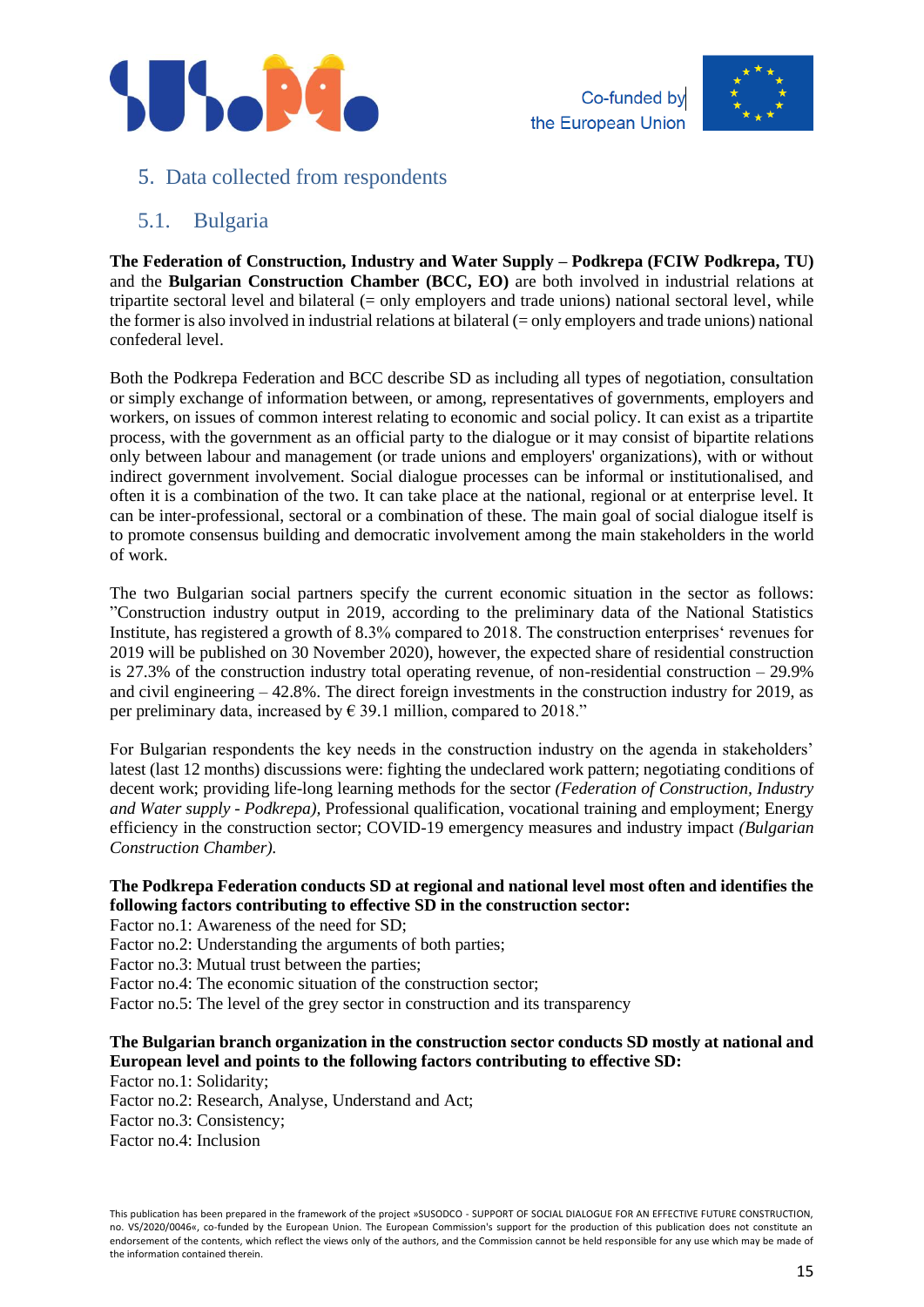



Annually or once every two years, a Branch Collective Bargaining Agreement between the social partners is signed and a Sectoral Council for Tripartite Cooperation, made up of workers' and employers' representatives and representatives of the Ministry of Regional Development and Public Works is operating.

The Podkrepa Federation reports there are no specially created thematic groups for SD and points to several important topics: Remuneration of labour; Qualification and retraining of staff; Health and safety at work.

The Bulgarian Construction Chamber, however, identifies six thematic groups:

- 1. Professional qualification and VET, improving the image of the sector;
- 2. Undeclared work and posting of workers;
- 3. Health and safety;
- 4. Energy efficiency in the construction;
- 5. Minimum insurance thresholds in the construction sector;
- 6. Sectoral collective agreements.

No **social fund** exists in the construction industry in Bulgaria at present. The Podkrepa Federation is considering establishment of a 'bad weather fund' in the sectoral collective agreement, intended to provide monetary compensation for workers in cases where construction work is impossible due to bad weather, but no action in that direction has been taken so far. In addition to a 'bad weather fund', the Bulgarian Construction Chamber is also considering the establishments of a 'health and safety fund', explaining that discussions on the need for **paritarian funds** have been on the agenda for a long time, but there is no clarity so far on how to establish them and create their legal framework. The dialogue on this matter is conducted at sectoral, national and European level.

There is no supplementary **pension scheme** in the construction industry in Bulgaria. The supplementary pension insurance in the country is implemented at national level. There is a legal framework for its implementation. Supplementary mandatory pension insurance is the second pillar of the pension system which gives the right to a second supplementary pension to people born after 31 December 1959, as well as an opportunity to receive a pension for early retirement of workers under the conditions of the first and second category labour. This type of insurance is regulated in Title Two of the Social Security Code (CSR) and is implemented through participation in universal and/or occupational retirement funds, which are established and managed by licensed pension insurance companies. In the construction sector there is no special professional retirement fund. The contribution to the universal retirement funds is 5% of the insurance income for 2020, with 2.8% being covered by the employer and 2.2% by the employee. The funds are accumulated in a personal account, from which the personal supplementary pension is later paid.

Responding to the question if measures for vocational education and training are implemented for employees in the construction industry with the support of social partners, the Podkrepa Federation replied that both the trade union and the employers' organisation have training centres for the advanced training and retraining of construction workers and specialists.

However, the Bulgarian Construction Chamber underlines that even though the social partners are collaborating in this field and have implemented some projects together, the VET and the trainings are mostly implemented at organizational level. For example, BCC has set up a subsidiary – Construction Qualification EAD to finance the training and qualification of member companies' employees which is free of charge for the companies.

Describing the role of social partners in the construction industry for ensuring healthy and safe working conditions the Podkrepa Federation notes that precarious work is quite often met when working in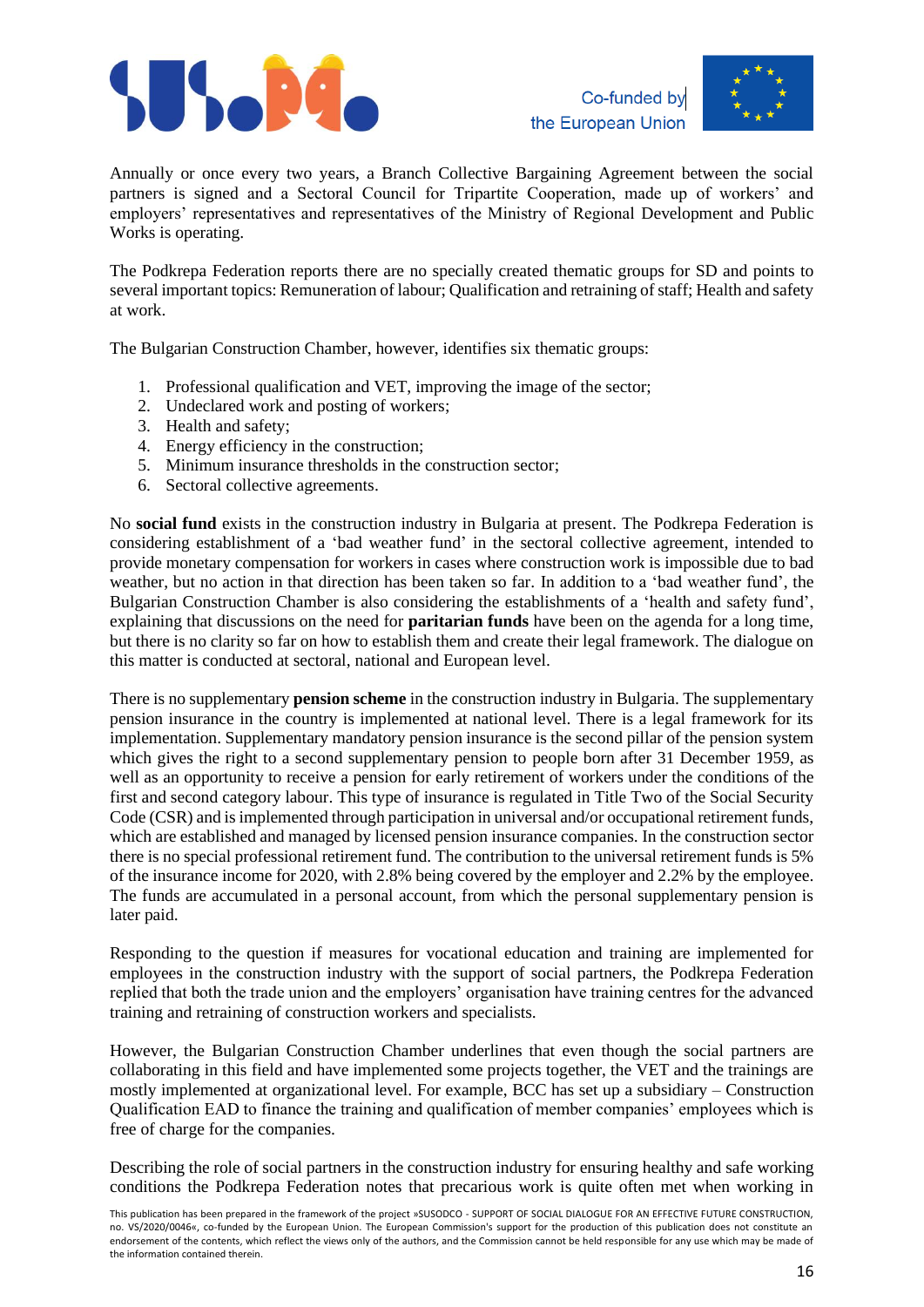



construction; providing the needed tools and equipment is more than crucial and the Federation feels quite strong about ensuring healthy and safe working conditions for (and not only) its members. It should not be a matter of negotiation but a concrete and regular right for an employee to be provided with everything needed so accidents can be prevented to the highest possible degree.

BCC adds that in its attempt to promote a culture of occupational health and safety (H&S), which has a strong social impact, given the alarming statistics of the Labour Inspectorate on the percentage of occupational accidents in the sector, BCC is actively involved in the process of design and the implementation of the H&S policies at national level. In order to ensure the quality implementation of the provisions of the H&S legislation in the sector, the Construction Qualification EAD, exclusively devoted to the implementation of the professional qualification strategy of the Chamber, organizes and conducts H&S trainings in accordance with Art. 281, paragraph 5 of the Labour Code and Article 6, paragraph 1 of Ordinance RD-07-2 / 16.12.2009 of the Ministry of Labour and Social Policies. Currently, the following three trainings are conducted:

- Health and Safety Officer;
- Construction Health and Safety Coordinator;

• Control over the quality of construction performance and compliance with the construction products used in the construction works.

Combating undeclared work is among the priorities of the Multiannual Action Programme for the Sectoral European Social Dialogue of the Construction Industry. The Podkrepa Federation underlines that the construction sector is quite vulnerable regarding the undeclared labour issue. Therefore, the fight against it is one of the core topics in every negotiation and collective bargaining agreement in the sector. BCC is actively involved in the discussions related to undeclared work and equal working conditions for the Bulgarian construction workers abroad. These activities are often related to the implementation of EU projects, such as EU Post Lab and ISA, both referring to the Posting of Workers Directive, and TANSIRC project. BCC has already conducted two surveys, researching on the working and posting of workers conditions in the EU, and has organized events to combat undeclared work.

The Podkrepa Federation outlines the following priorities at national level in the construction industry that are most in line with the Multiannual Action Programme for the Sectoral European Social Dialogue of the Construction Industry:

- 1. Attracting new members, building new trade union structures;
- 2. Reducing the share of the grey sector in the industry;
- 3. Signing a new branch collective agreement and extending it to all those working in the construction sector;
- 4. Implementation of "Bad weather" fund;
- 5. Increasing the qualification and retraining of the employees in the industry;
- 6. Participation in national and international projects:
- 7. Gaining and implementing good practices from our partners and affiliates

The respective list of the Bulgarian Construction Chamber is as follows:

- 1. Vocational training (anticipating skills needs);
- 2. Fostering a culture of H&S;
- 3. Social protection, combating undeclared work and improving the process and the conditions for posting of workers;
- 4. Ageing workforce (currently, BCC is partnering in two projects).

Asked about the **strengths and weaknesses of SD** in the construction industry at national level, the **Podkrepa Federation** pointed to these: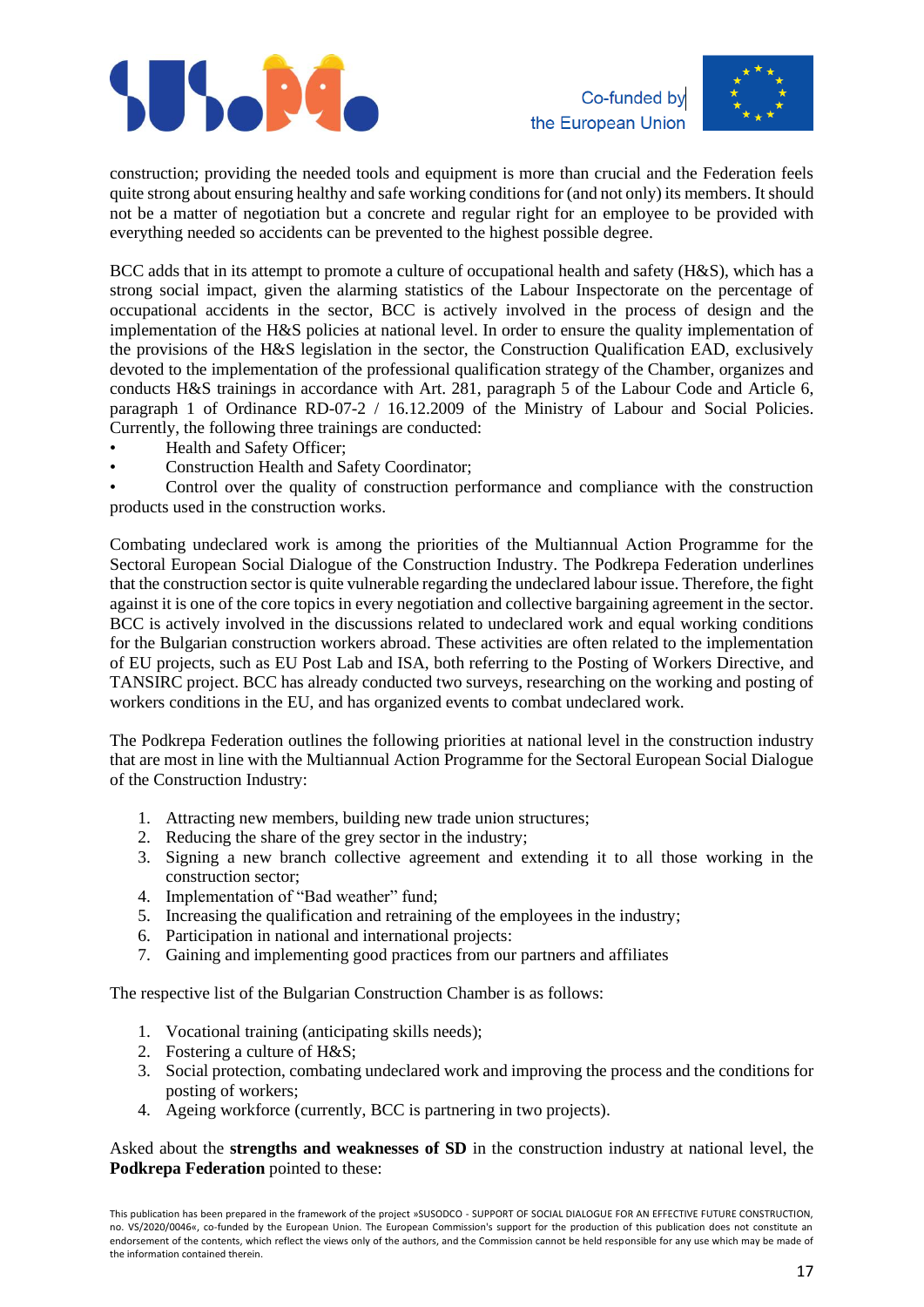



#### **Strengths**

- No one denies the benefits of social dialogue;
- Countries are currently listening to their problems and approaching a moderate compromise to find a solution;
- The common problem of lack of qualified staff mobilizes countries for common action.

#### **Weaknesses**

• Often, the commitments between the parties are not implemented in practice.

#### **BCC** specified the following:

#### **Strengths**

- Strong legislation acts;
- Good public discussions:
- Laws protecting the workers against dismissal;
- Freedom of bargaining.

#### **Weaknesses**

- The Collective labour agreements have a very limited impact only 30–35% of the workers are included.
- The payment inequalities are rather high.
- The measures are channelled at direct social benefits, instead of at the implementation of thorough and complex social strategies at industry level.
- Lack of united policies, combining the efforts of all stakeholders.

In the last few years, the frequent change of leadership of the BCC has led to inconsistent policies set by the parties in social dialogue. The current leadership of BCC has shown strong positions to continue developing the Social dialogue, which would offset this weakness.

According to the Podkrepa Federation, the most common barriers to social dialogue in line with the national priorities in the construction industry are at inter-company level, explaining that the companies operating in the grey sector do not want to follow any rules and agreements between the parties in social dialogue.

The Federation also says the most common difficulty faced by social partners when participating in social dialogue is the lack of resources, both financial and human, to achieve common goals.

BCC, on its part, specifies that the most common barriers are:

a. Inter-company: The SD at this level in Bulgaria is very limited.

b. Regional: The SD is mostly conducted at sectoral level.

c. National: Efficient and sustainable SD is very limited without the active support of the state. At times, relevant and strong SD initiatives cannot be implemented due to slow and/or insufficient involvement of the government and the respective ministries.

d. European: The EU SD initiatives are easier implemented in Bulgaria. Rarely, however, is Bulgaria initiating SD initiatives having an impact for the European construction sector.

BCC points to the following most common difficulties faced by social partners when participating in SD:

This publication has been prepared in the framework of the project »SUSODCO - SUPPORT OF SOCIAL DIALOGUE FOR AN EFFECTIVE FUTURE CONSTRUCTION, no. VS/2020/0046«, co-funded by the European Union. The European Commission's support for the production of this publication does not constitute an endorsement of the contents, which reflect the views only of the authors, and the Commission cannot be held responsible for any use which may be made of the information contained therein.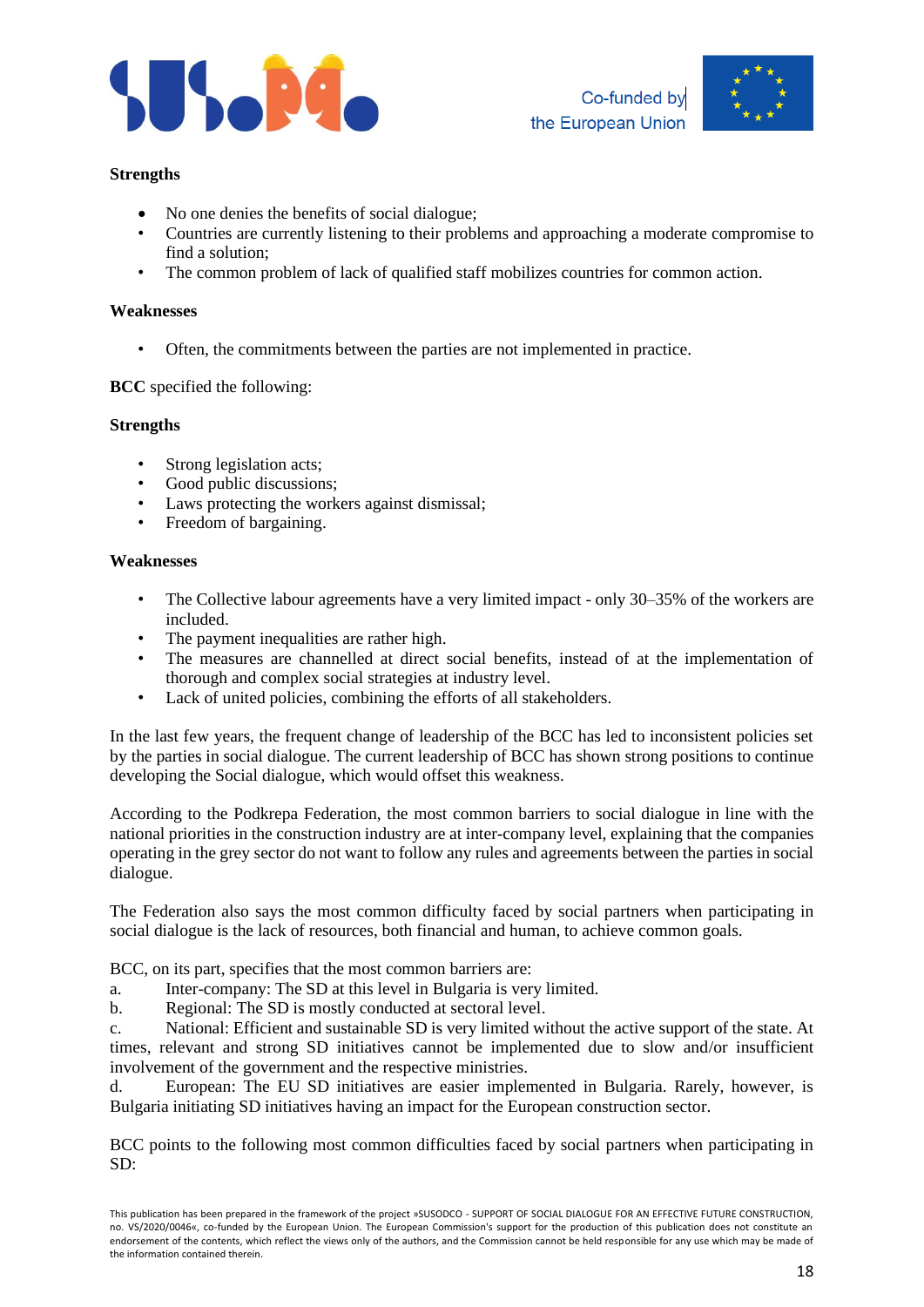



- 1. Dependent on EU funds;
- 2. Sluggish implementation at national level;
- 3. The SD is a complex and time-consuming process. Its impact is more likely to get visible in the long run.

For both social partners the lack of financial resources and dependence on EU funds is among the most common difficulties faced by social partners when participating in SD. They could act together to implement complex social strategies at industry level.

# <span id="page-18-0"></span>5.2. Hungary

**The Association of the Trade Unions of Construction, Wood and Building Materials Workers, Hungary (EFEDOSZSZ, TU)**, is involved in industrial relations at bilateral (= only employers and trade unions) national sectoral level, and the **National Federation of Hungarian Building Contractors**   $(\angle \textbf{FOSZ}, \angle \textbf{EO})$  – at bilateral (= only employers and trade unions) national sectoral level.

ÉVOSZ says that SD is a direct dialogue between employers' representatives and trade unions that could provide a framework for concluding sectoral and collective agreements and for consultation of the social partners.

EFEDOSZSZ and ÉVOSZ describe the current economic situation in the construction sector in Hungary:

"In 2019, the construction industry carried out construction and installation work in the amount of HUF 4.430 billion at current prices, and that was 21.7% more in volume than in 2018. Producer prices in the construction sector in 2019 were on average 9.7% higher than in the previous year. 21,127 new homes were built in 2019. However, the number of issued housing permits and simple notifications/permits for the construction of new dwellings was 35,123. According to the data of the National Labour Office's population survey, the number of employed in the sector was 343.3 thousand, which is 7.61% of the employed in the national economy as a whole. Of this, the number of employees is 156.7 thousand. However, because of the current virus situation a decline is expected."

According to respondents from Hungary, the key topics/needs in the construction industry on the agenda in stakeholders' latest discussions are: Vocational training and education; Occupational health and safety; Public procurement in the field of construction investments; Housing (EFEDOSZSZ), Stimulating the investment market, expanding orders of the public sector; Financing the activities of construction companies; Public procurement in the field of construction investments; Housing; Vocational training in construction and further training of the employees; Employment and labour issues in the construction industry; simplification of construction and official procedures; Improving professional standards and efficiency; Standardization in construction industry (ÉVOSZ).

#### **Both EFEDOSZSZ and ÉVOSZ conduct SD at inter-company and national level and distinguish two main factors contributing to effective SD:**

Factor no.1: Improving the position of the construction industry (productivity, working conditions, profitability).

Factor no.2: Mutual interests and common understanding.

This publication has been prepared in the framework of the project »SUSODCO - SUPPORT OF SOCIAL DIALOGUE FOR AN EFFECTIVE FUTURE CONSTRUCTION, no. VS/2020/0046«, co-funded by the European Union. The European Commission's support for the production of this publication does not constitute an endorsement of the contents, which reflect the views only of the authors, and the Commission cannot be held responsible for any use which may be made of the information contained therein.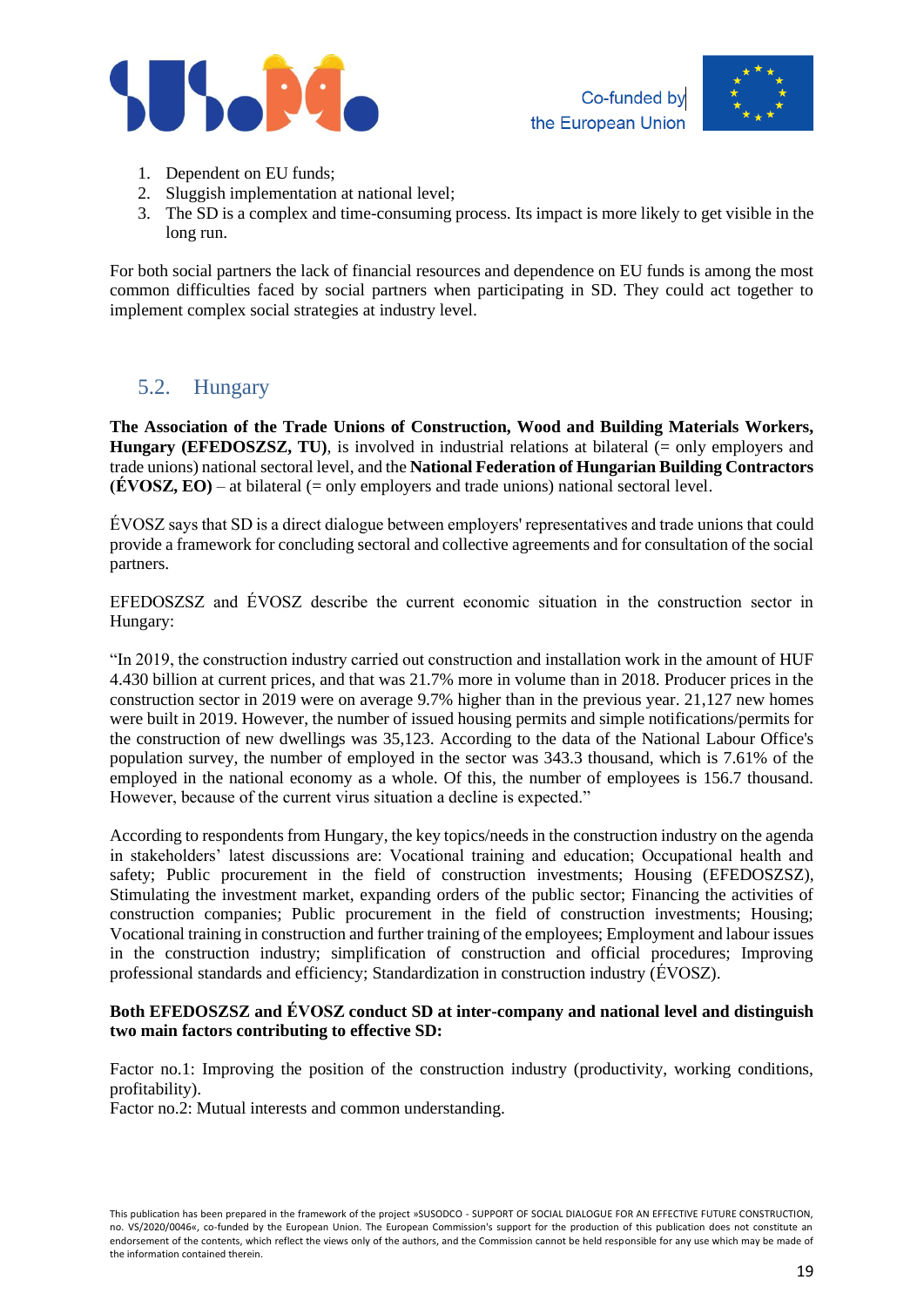





SD in Hungary is conducted by social dialogue committee in accordance with the law: 2009. LXXIV.) The thematic groups for SD activities are:

- 1. Vocational education Sectorial Skill Council
- 2. Occupational Health and Safety issues
- 3. Minimum overhead hourly rate

The National Federation of Hungarian Building Contractors is represented in the 1st and 3rd thematic group.

No **social fund** exists in the construction industry in Hungary but EFEDOSZSZ is considering the establishment of a social paritarian fund to promote and facilitate vocational education in the construction industry.

There is no supplementary **pension scheme** in the industry. Voluntary and personal solutions are existing but not typical in the industry. ÉVOSZ specified that in 2010, the government significantly restricted the operation of existing private pension funds and that move significantly reduced public confidence in pension funds. Currently, it is possible to operate Voluntary Pension Funds, Pension Insurances and Pension Savings Accounts.

In Hungary, the Ministry of Innovation and Technology, together with the National Chamber of Industry and Commerce has set up two working committees to promote VET reform. The members of the Sectorial Skills Council are representatives of construction companies and the trade union (ÉFÉDOSZSZ). The Vocational Innovation Council is not a sectorial organisation; its members are representative of employer organisation, major Hungarian companies, churches, and trade unions. The Construction Sectorial Skill Council made a proposal to define the range of basic construction professions, to select experts to develop the new curricula of these professions and commented on the developed curricula.

The role of the social partners is mainly informative. ÉVOSZ and ÉFÉDOSZSZ have implemented several joint projects on this topic aimed at informing employers and employees. Various information materials have been prepared as well as a website [\(www.nincsbaleset.hu\)](http://www.nincsbaleset.hu/).

According to ÉFÉDOSZSZ, the main role of social partners for reducing undeclared labour and ensuring equal working conditions in the construction industry would be the creation and adaptation of a generally binding collective agreement. Unfortunately the current legislation prevents this. ÉVOSZ says that social partners could make recommendations for decision makers, e.g. ensuring VAT reclaim for residential constructions and renovations because in most cases this is done through undeclared work.

Respondents from Hungary have replied that their activities do not follow directly the Multiannual Action Programme for the Sectoral European Social Dialogue of the Construction Industry.

According to ÉFÉDOSZSZ, there are no real strengths of social dialogue in the construction industry at national level due to the low level of representation, which is one of the weaknesses, the other being the lack of legal background and support due to historical reasons and the fact that the government does not treat social partners as important stakeholders.

The employers' organisation ÉVOSZ shares the opinion that there are no real strengths of social dialogue in the construction industry in Hungary due indifference on the part of the government. ÉVOSZ pointed to the relatively low level of conciliation on sectoral issues in Hungary as a weakness, which has primarily historical reasons. Upon accession to the EU, a collective agreement for employees was concluded in accordance with EU recommendations. But the role of social dialogue is still incomplete compared to Western European conciliation. The reason:

This publication has been prepared in the framework of the project »SUSODCO - SUPPORT OF SOCIAL DIALOGUE FOR AN EFFECTIVE FUTURE CONSTRUCTION, no. VS/2020/0046«, co-funded by the European Union. The European Commission's support for the production of this publication does not constitute an endorsement of the contents, which reflect the views only of the authors, and the Commission cannot be held responsible for any use which may be made of the information contained therein.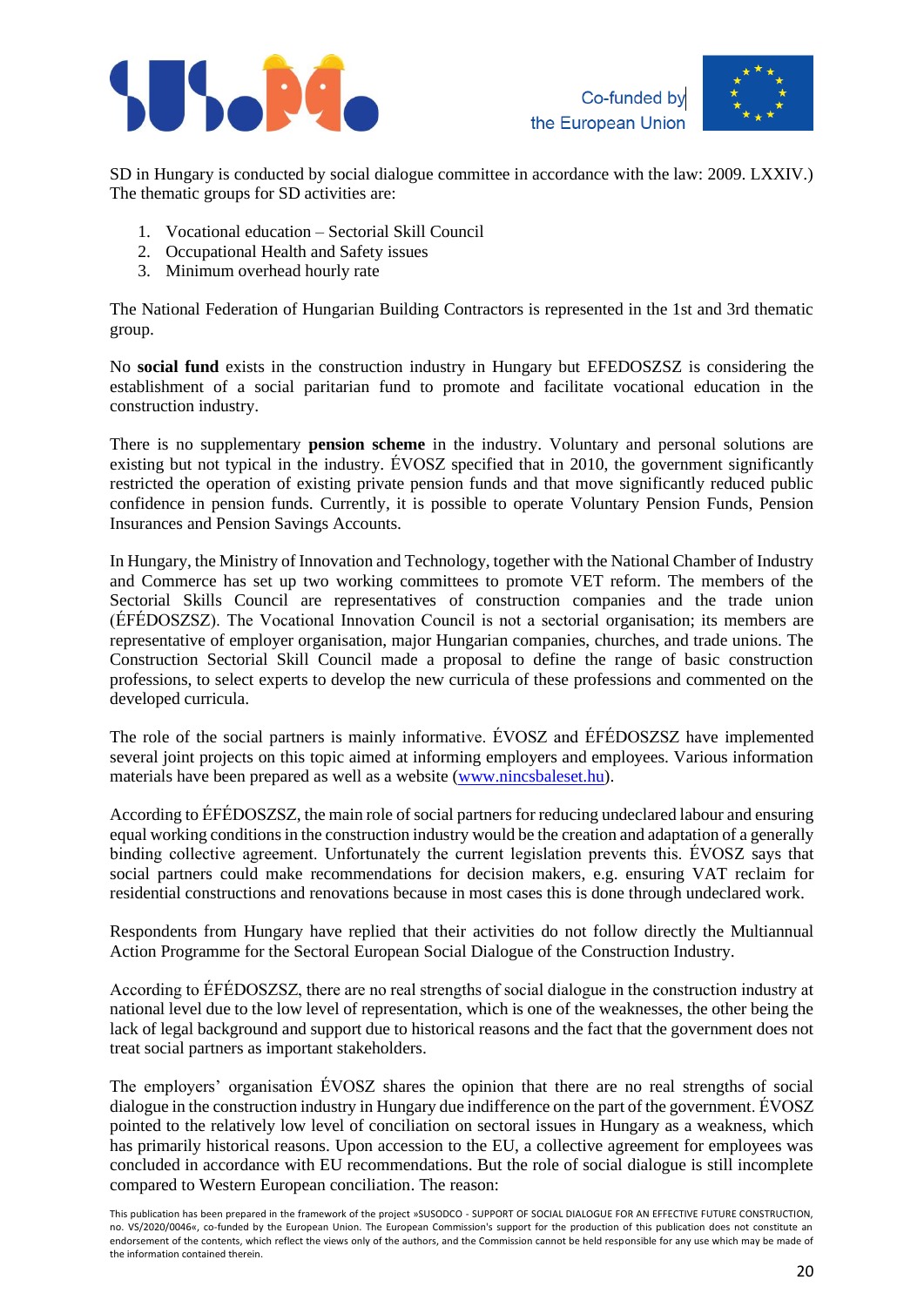





In 2015, the organizational background for the Sectoral Dialogue Committees was restructured and the government significantly reduced its support for the functioning of the social dialogue. Conciliation of interests is irregular and ad hoc.

ÉFÉDOSZSZ says the most common barriers to social dialogue in line with the national priorities in the construction industry are at the following levels:

- a. Inter-company: low organization rate especially at smaller companies;
- b. Regional: no regional organization;
- c. National: no proper institutional background;
- d. European: lack of capacities.

Both ÉFÉDOSZSZ and ÉVOSZ point to the lack of capacities as the most common difficulty faced by social partners when participating in social dialogue.

The most common barriers to social dialogue in line with the national priorities in the construction industry for ÉVOSZ are at the following levels:

- a. Inter-company: At the SMSs there are few union members.
- b. Regional: There are no proper forums, no proper institutional background.
- c. National: There are no proper forums, no proper institutional background.
- d. European: The lack of personal conditions.

### <span id="page-20-0"></span>5.3. Slovenia

The **Trade Union of Construction Industry Workers of Slovenia (SDGD Slovenia, TU)** is involved in industrial relations at bilateral (= only employers and trade unions) national sectoral level, and the **Chamber of Commerce and Industry of Slovenia (CCIS, EO)** – at tripartite (employers, trade unions and public authority) national confederal level, tripartite sectoral level and at bilateral (= only employers and trade unions) national sectoral level.

The Trade Union describes SD as bilateral (bipartism) or tripartite (tripartism) collusion between representatives of labour (trade union organizations), capital (employers' organizations) and the state (government), who, as agents of different interests, give up part of their demands in order to reach a common social agreement. for the benefit of the entire community. It is, therefore, a means of enabling different interests to be taken into account and to generate broad development consensus. Partners in the SD agree about basic rights and obligations. It provides companies and employees with a stable environment in which they can thrive, but also contributes to anticipating and successfully managing change. Undeniably, social dialogue, based on mutual respect and the search for compromise, is an effective means of promoting the interests of the trade union's members. Social dialogue is an integral part of the European social model and a content of European legislation, notably social work. Social dialogue is also a dominant element in industrial relations in Europe. Social dialogue is finding distinctive and tailor-made sectoral solutions related to different social issues and topics, underlines the Chamber of Commerce of Slovenia and describes the current economic situation:

"The economic situation was improving in construction in last decade from 2010–2020. At the moment situation is worsening due to COVID-19 measures. Another national issue is that our public procurement system widely tolerates social dumping from the contractors which originates from non-GPA WTO countries. Some public investments will be postponed, some will be delayed and some cancelled for this year budget."

This publication has been prepared in the framework of the project »SUSODCO - SUPPORT OF SOCIAL DIALOGUE FOR AN EFFECTIVE FUTURE CONSTRUCTION, no. VS/2020/0046«, co-funded by the European Union. The European Commission's support for the production of this publication does not constitute an endorsement of the contents, which reflect the views only of the authors, and the Commission cannot be held responsible for any use which may be made of the information contained therein.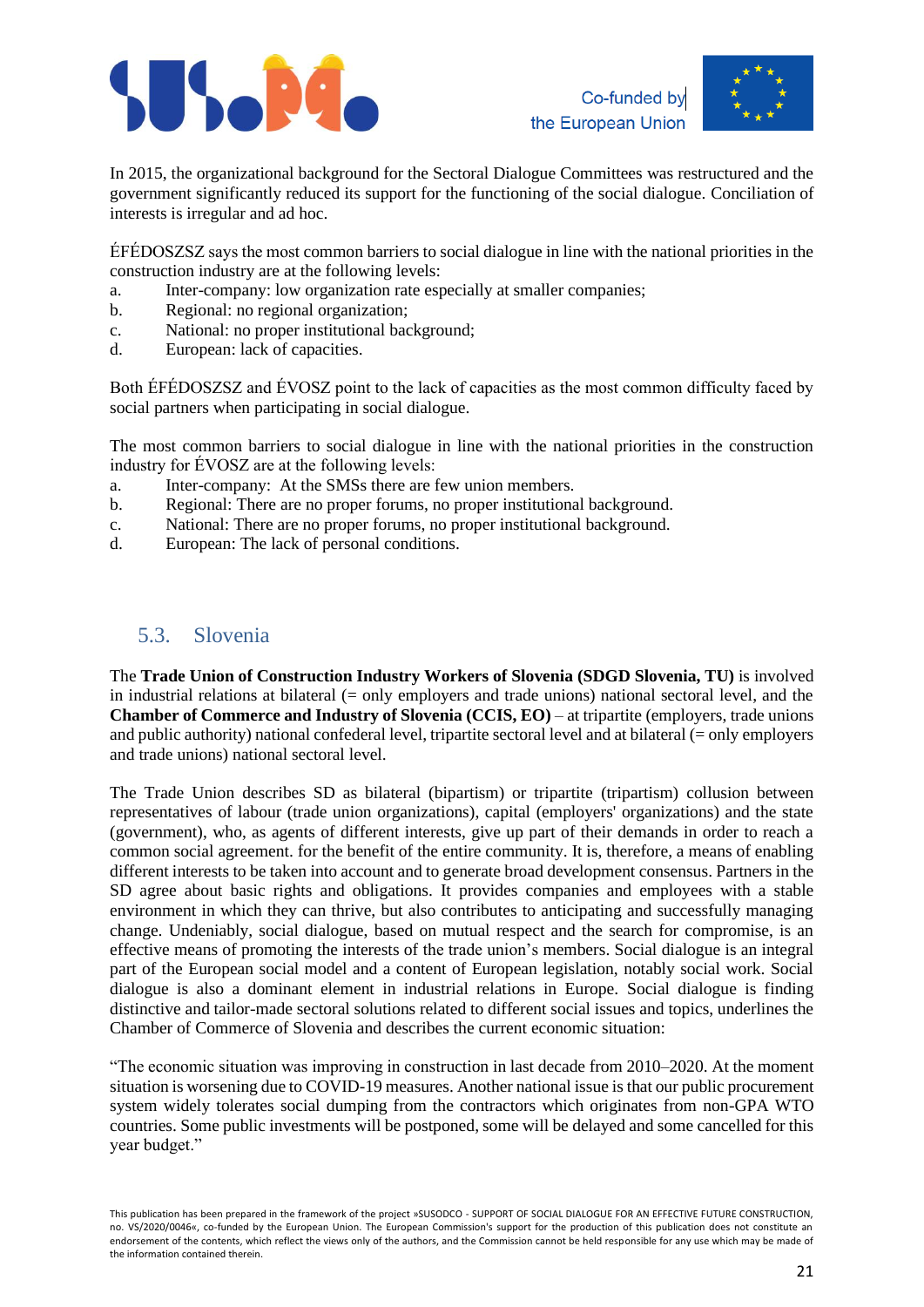



The key topics/needs in the construction industry on the agenda in stakeholders' latest discussions for the Trade Union of Construction Industry Workers of Slovenia are: The need of a new wage system and wage increase; Paritarian funds and Migrant workers' rights.

For the Chamber of Commerce and Industry of Slovenia these are: Stable market and survival of construction companies, Fair competition, Invitation of construction companies from third countries (by the Slovenian state-owned companies and some public authorities).

#### **The trade union in the sector usually conducts SD at inter-company and national level and outlines the factors contributing to effective SD:**

Factor no.1: equality of partners Factor no.2: high level of confidence Factor no.3: mutual respect Factor no.4: responsibility for the implementation of what is accepted

#### **The employers' organization is engaged in SD both at national and European level and is opinion the factors contributing to effective SD are:**

Factor no.1: state support of sectoral SD is missing Factor no.2: extended validity of the collective agreement Factor no.3: common and sound SD priorities Factor no.4: flexibility and adaptation to economic situation Factor no.5: high level of confidence Factor no.6: equality of partners Factor no.7: mutual respect and understanding

SD in Slovenia is conducted by the Economic and Social Council in accordance with the Employment Relationships, the Collective Agreements Act, and the Minimum Wage Act.

The Trade Union of Construction Industry Workers of Slovenia specifies six thematic groups for SD activities:

- 1. Collective agreement and labour law
- 2. Living and working conditions
- 3. Health and safety at work
- 4. Social security and healthcare
- 5. Pension and disability insurance
- 6. Education and training

The Chamber of Commerce and Industry of Slovenia distinguishes the following thematic groups:

- 1. MAIN IMPORTANCE AND FOCUS: existence of social dialogue and signed collective agreement and labour law fit to economy situation;
- 2. establishment of paritarian fund covering holidays, pensions, VET, bad weather, layoffs payments…;
- 3. right skills and competences acquired (education and training);
- 4. attraction of youth and image of the sector, labour shortages;
- 5. sectoral productivity growth (digitalization, developments, innovations, green solutions put in place);
- 6. social security and healthcare, occupational S&H;
- 7. pension and disability insurance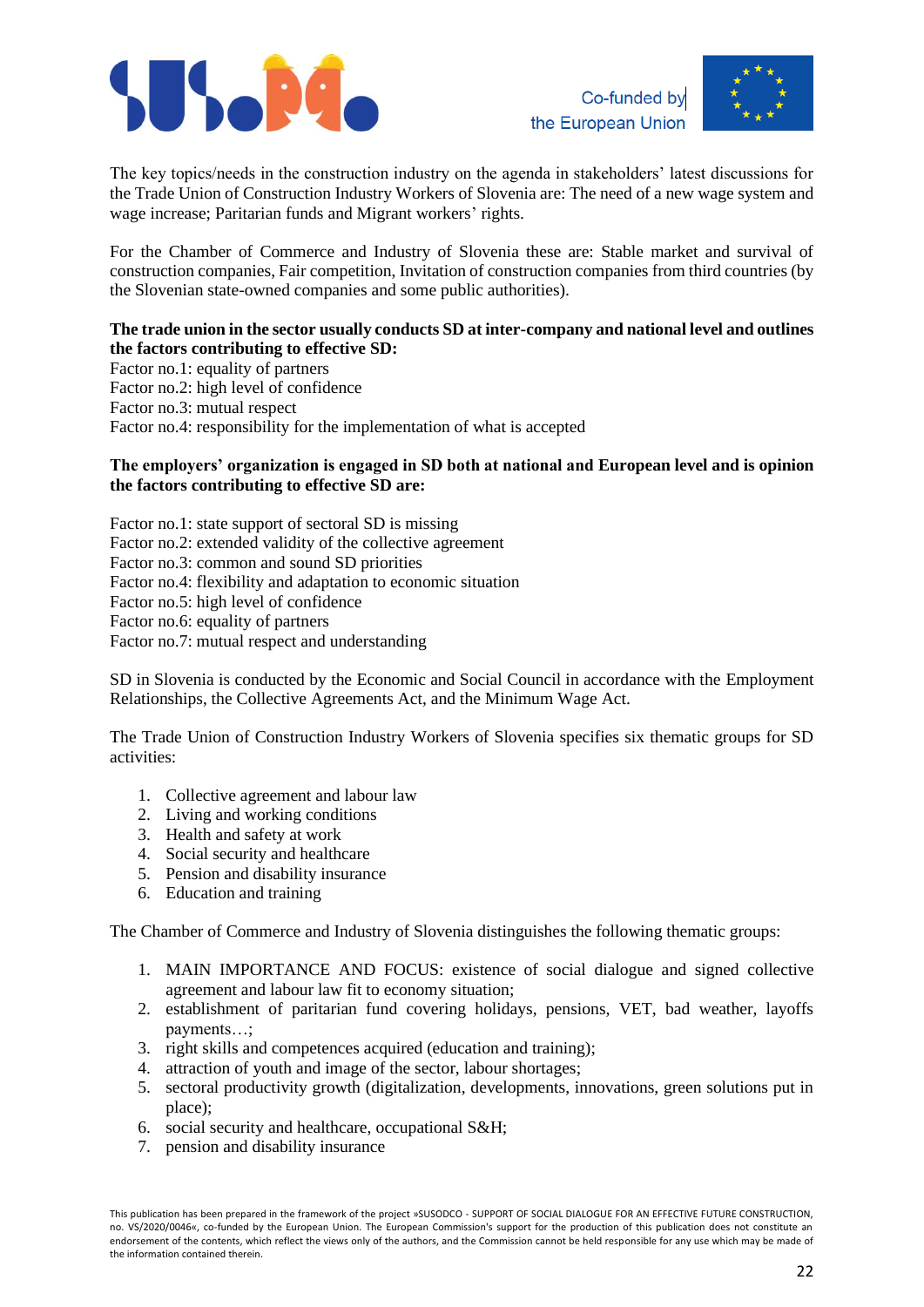





No **social fund** exists in the construction industry in Slovenia. The Trade Union and the branch organisation in the sector are starting activities, trying to change legislation (prepare foundations for paritarian funds in the legislation) and educating all the involved parties.

There is no special sectoral **pension scheme** in the construction industry in the country. The Slovenian pension system is a three-pillar system, with the dominant role still played by the first, public pillar. This part of the system is mandatory. Benefits are calculated in line with the pay-as-you-go mechanism and financed through contributions paid by employees. The second pillar (voluntary occupational pension plan) is in Slovenia represented by pension funds mostly financed by employers and supported by the state with tax incentives. It is a form of saving for old age by which the insured person or the employer finances a monthly or yearly premium.

The Trade Union of Construction Industry Workers of Slovenia is included in the system of national vocational qualifications and education and the Chamber of Commerce and Industry of Slovenia supports VET and lifelong education and training as this is a basis for growth of productivity. Many EU and national funded projects are going on, offering different VET, covering social skills, vocational skills, occupational H&S skills, green skills, etc.

The role of social partners for ensuring healthy and safe working conditions involve participation in the legislative process, requesting stricter occupational H&S measures which have to be recognized and paid by the investor, guiding and informing construction companies about trends, new legislation, free tools and materials developed and ready to be used, communicating with occupational S&H inspectors and reacting accordingly, sharing good practices etc.

The viewpoint of the Trade Union of Construction Industry Workers of Slovenia is that the most important roles of social partners for reducing undeclared labour and ensuring equal working conditions in the sector are to inform workers and prepare reports to inspectors.

According to the Chamber of Commerce and Industry of Slovenia: "In properly regulated EU (west) countries and with a good average standard this does not present any problem. However grey economy is national theft and should be minimised. Decent work following at least minimum social standards and decently paid services should be national priority."

The Trade Union of Construction Industry Workers of Slovenia points out three priorities at national level in the sector which are most in line with the Multiannual Action Programme for the Sectoral European Social Dialogue of the Construction Industry:

- 1. New wage system
- 2. Change legislation of collective agreements
- 3. Establish paritarian founds

The priorities for the other social partner – the Chamber of Commerce and Industry of Slovenia are the following:

- 1. Fair competition on national market, third countries should not be favoured due to lowest tenders price for construction projects
- 2. Support of the sector by the public procurement authorities and respect of valid collective agreement regulations
- 3. Establish paritarian founds
- 4. Adaptive and flexible social dialogue

Both of the Slovenian respondents pointed to the long tradition of collective bargaining as a strong point of SD in the construction industry in the country and to the small number of members on both sides of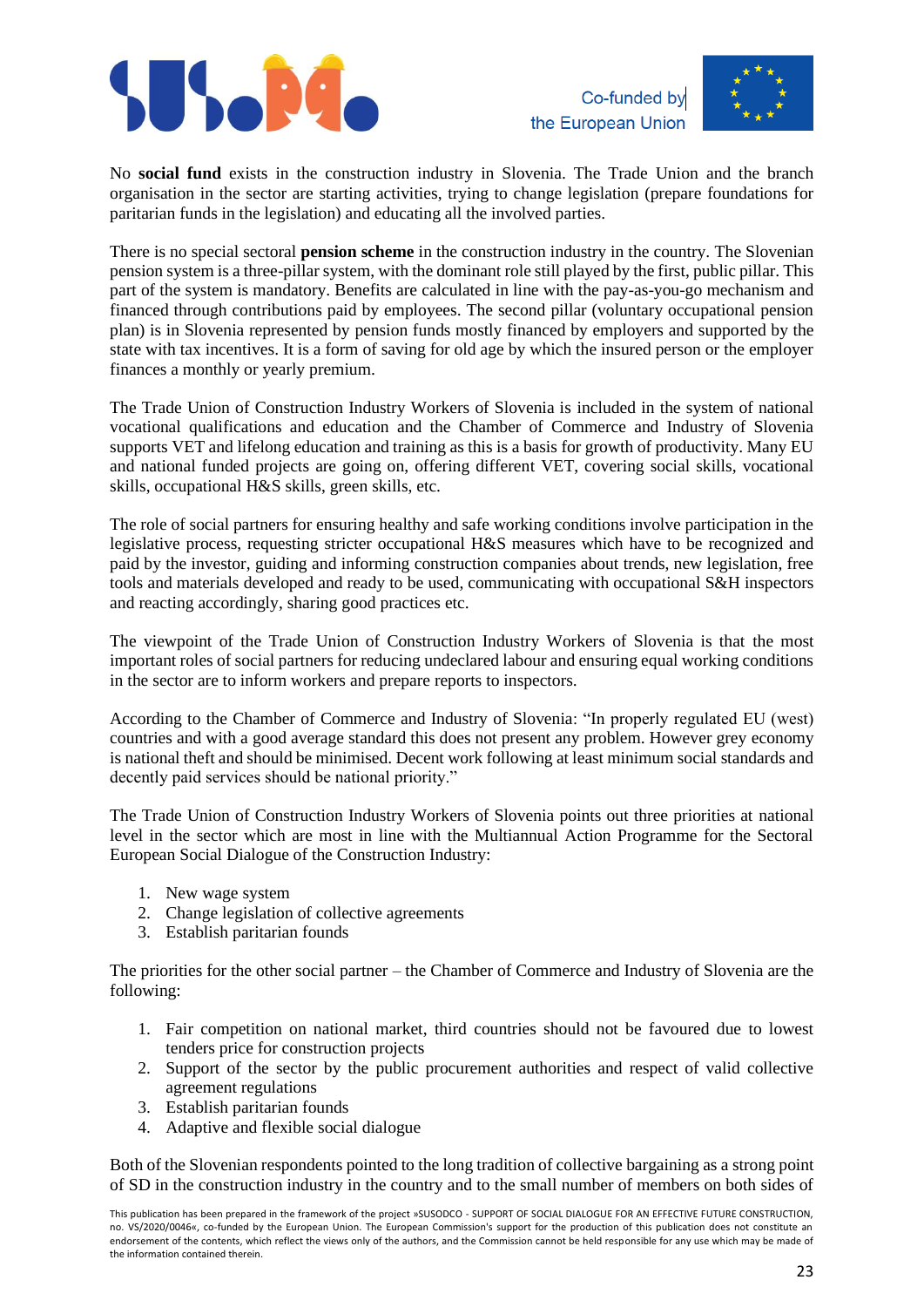





the social dialog as a weakness due to the fact that the majority of larger companies were crushed in the last economic crisis. The Chamber of Commerce and Industry of Slovenia added as a weakness unfair public procurement.

According to the Trade Union of Construction Industry Workers of Slovenia, the most common barriers to social dialogue in line with the national priorities in the sector are at inter-company level because small companies don't have a trade union and at national level because not enough companies are members of the social partners institution. The opinion of the trade union is that the most common difficulties faced by social partners when participating in social dialogue are the unwillingness to negotiate on certain topics and the poor involvement of companies and workers in interest organizations – representative problems.

The Chamber of Commerce and Industry of Slovenia says that the most common barriers to social dialogue in line with the national priorities in the construction industry are at national level (not enough companies are members of the social partners institution, lack of support from ESS). They believe it would be of great help if the sectoral umbrella organisations in Brussels (SD partners at European level) would be more active and cooperated more closely with organisations at the national level, especially in activities with public authorities.

### <span id="page-23-0"></span>5.4. Croatia

The Trade Union of Construction Industry of Croatia is involved in industrial relations at tripartite (employers, trade unions and public authority) national confederal level and at bilateral (= only employers and trade unions) national sectoral level.

The other SD partner at national is the Croatian Employers' Association (HUP-UPG) and supporting partner in this project.

The key topic on the agenda in stakeholders' latest discussions for the Trade Union of Construction Industry of Croatia were the negotiations for a new Collective Bargaining Agreement (CBA) for the sector and establishing a model for monitoring CBA from the labour inspectorate.

#### **The Trade Union conducts SD at inter-company and national level and believes that the factor contributing to effective SD dialogue in the construction industry is partners' awareness that they can arrange some topics better than in Labour law.**

There is no regulatory framework for conducting social dialogue in the Construction Sector at national level in Croatia. SD is going on in two thematic groups:

- 1. CBA negotiations
- 2. Social committee for construction industry

No **social fund** exists in the construction industry in Croatia. The Trade Union of Construction Industry of Croatia and the Croatian Employers' Association- Construction Employers' Association ran EU project SOGRADI 2015-2017, to research and find interests in construction sector for setting up a social fund.

There are no supplementary **pension schemes** in Croatia and no legal framework either.

VET in Croatia is organized by employers without the participation of social partners.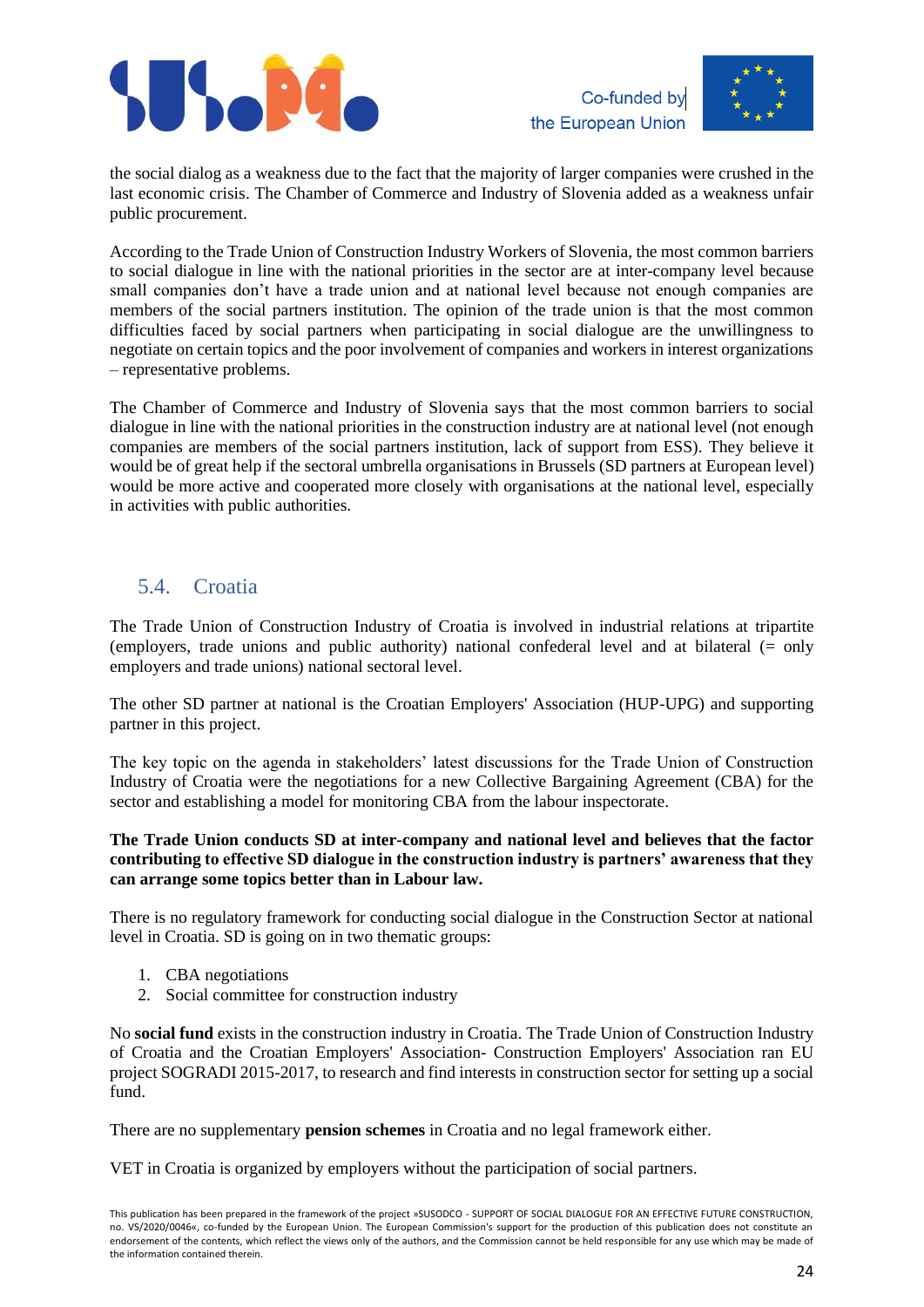



However, they do participate in many joint activities for raising awareness and promoting the establishment of social fund for health and safety.

The Trade Union of Construction Industry of Croatia claim that social partners demand respecting CBA for the sector, while many employers pay and report minimum salary and the rest of the remuneration is undeclared.

Further on, the sectoral trade union specified the following priorities at national level that are most in line with the Multiannual Action Programme for the Sectoral European Social Dialogue of the Construction Industry:

- 1. Fostering a culture of H&S
- 2. Improving the functioning of the labour market, fighting against social fraud, Strengthening industrial relations and the capacity of social partners
- 3. Vocational training

According to the Trade Union of Construction Industry of Croatia the fact that social dialogue has existed for 25 years is a strong point, while the low density of both social partners, without a proper recognition by the government, is a weakness of social dialogue in the sector at national level.

The Trade Union of Construction Industry of Croatia sees the most common barriers to social dialogue in line with the national priorities in the sector at national level because of low density and the most common difficulty faced by social partners when participating in social dialogue – the lack of a social dialogue framework (it is only ad hoc).

# <span id="page-24-0"></span>5.5. Cyprus

The **Federation of the Building Contractors Associations of Cyprus** (OSEOK, EO) is involved in industrial relations at tripartite sectoral level.

The Pancyprian Federation of Labour (PEO), the Cyprus Workers' Confederation (SEK) and the Democratic Labour Federation of Cyprus (DEOK) are the trade unions' participants in SD in Cyprus.

The key topic on the agenda in stakeholders' latest discussions for the Federation of the Building Contractors Associations of Cyprus is the Legislation of main provisions of the Sector's Collective Agreement – Gradual replenishment of worker's wages having been deducted during the period of the financial crisis – Renewal of the sector's Collective Agreement.

#### **The Federation conducts SD at national level and identifies the following factors contributing to effective SD in the construction industry:**

Factor no.1: Talks in good faith Factor no.2: Mutual understanding Factor no.3: Willing to negotiate Factor no.4: Success in deciding on issues of agreement and on issues of disagreement Factor no.5: Respond to Minister's mediation Factor no.6: Willing to compromise

The Industrial Relations Code (Procedures to be followed in case of disagreement) is the legal framework for conducting SD in the construction sector at national level.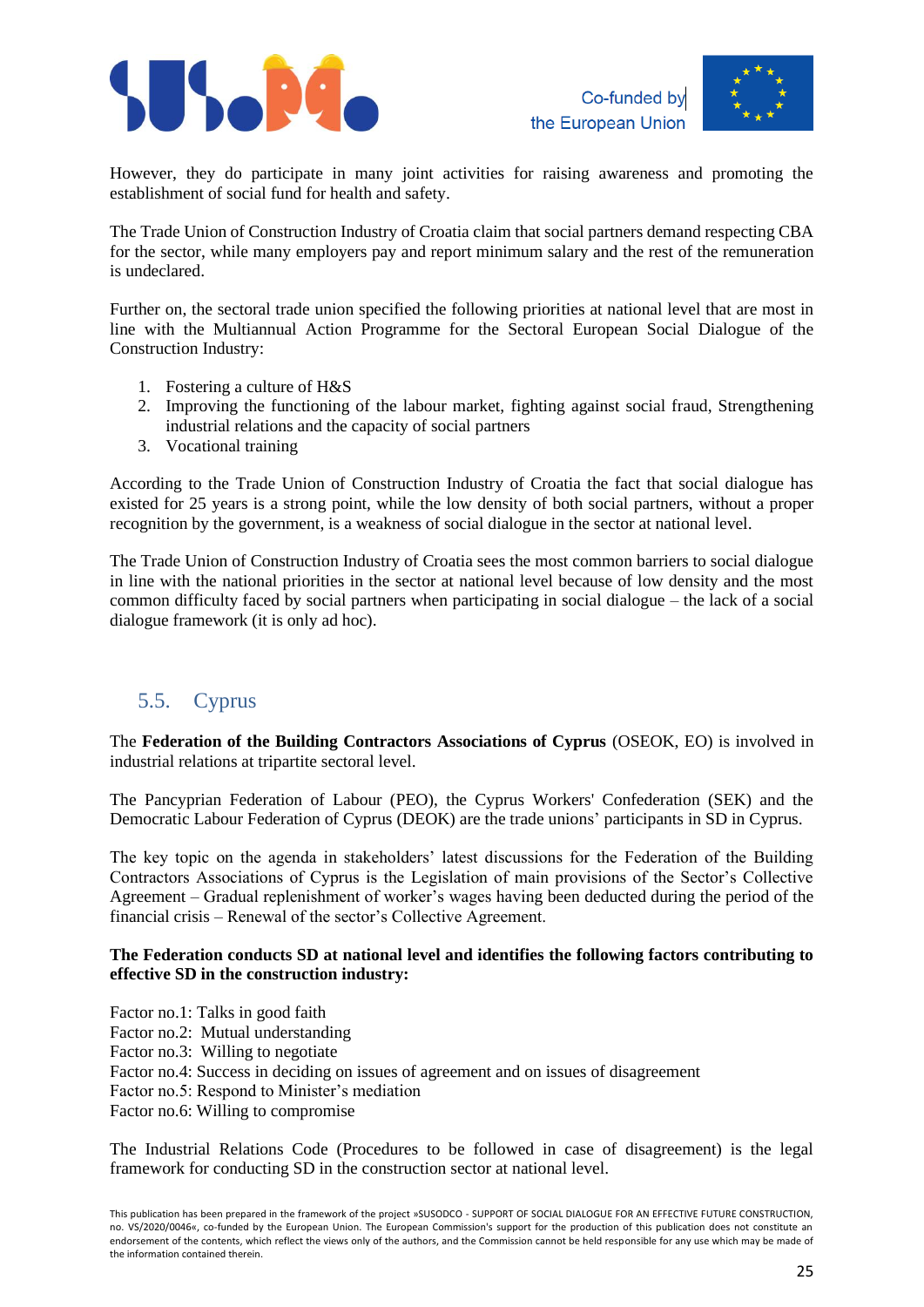





The Federation of the Building Contractors Associations of Cyprus specifies six thematic groups for SD activities:

- 1. Argumentation on Trade Unions' demands/claims
- 2. Argumentation on Employers' demands/claims
- 3. Decision on issues of agreement and/or disagreement
- 4. Evaluation of Trade Unions' demands/claims
- 5. Evaluation of Employers' demands/claims
- 6. Decision on final Vice-versa proposals

No **social fund** in the construction industry exists in Cyprus, whilst a Provisional Fund Scheme was implemented on a voluntary basis, until the Law of the Establishment, Activities and Supervision of Professional Pension Institutions, [Nr.10 (I) /2020] entered into force on 10.02.2020.

The Federation of the Building Contractors Associations of Cyprus is of the opinion that supplementary **pension schemes** are absolutely important in the absence of legal frameworks, whilst in many cases building workers facing myoskeletal problems (due to the nature of the work) have to retire earlier. Similar clauses regarding contractors are met (but not implemented) into the Contactors Associations Statues.

Measures for VET in Cyprus include seminars, funded or co-funded by the Human Resource Development Authority of the Ministry of Labour Welfare and Social Insurance (with the Employers monthly contribution on payrolls).

The role of social partners for ensuring healthy and safe working conditions in the construction sector in Cyprus is to initiate trainings and inspections by the Ministry, aimed to reduce the number of work accidents and to ensure safe and healthy workplaces. Health and safely awards are given to successful companies, to encourage taking H&S measures and training on H&S issues.

Reducing undeclared labour and ensuring equal working conditions in the construction industry is considered an issue of high importance in Cyprus, too, and social partners have set up a permanent committee, to take measures and actions in common, to combat undeclared work in the country.

According to the Federation of the Building Contractors Associations of Cyprus the priorities at national level in the construction industry that are most in line with the Multiannual Action Programme for the Sectoral European SD of the Construction Industry are:

- 1. Tackling undeclared work
- 2. Promote digitalisation in the construction industry
- 3. Promoting a positive image of the construction industry
- 4. Implementation and application of the European Green Deal
- 5. Assessing the impact of (digital) platform work in the European construction industry
- 6. Third countries companies on the EU construction market
- 7. Promoting sustainable employment, and tackling the challenges of ageing workforce

The Federation of the Building Contractors Associations of Cyprus identifies the vice-versa presentation of claims/demands based on experts' evaluation, and professional support thanks to the availability of professional/experts' advice as the strength of social dialogue in the sector at national level. A weak point, according to the Federation is the "take it or leave it" effect, in Ministry's Mediation procedures, leading to final Ministry's proposal and the reason for it is the lack of a second level board of jurisdiction, (e.g. construction court).

This publication has been prepared in the framework of the project »SUSODCO - SUPPORT OF SOCIAL DIALOGUE FOR AN EFFECTIVE FUTURE CONSTRUCTION, no. VS/2020/0046«, co-funded by the European Union. The European Commission's support for the production of this publication does not constitute an endorsement of the contents, which reflect the views only of the authors, and the Commission cannot be held responsible for any use which may be made of the information contained therein.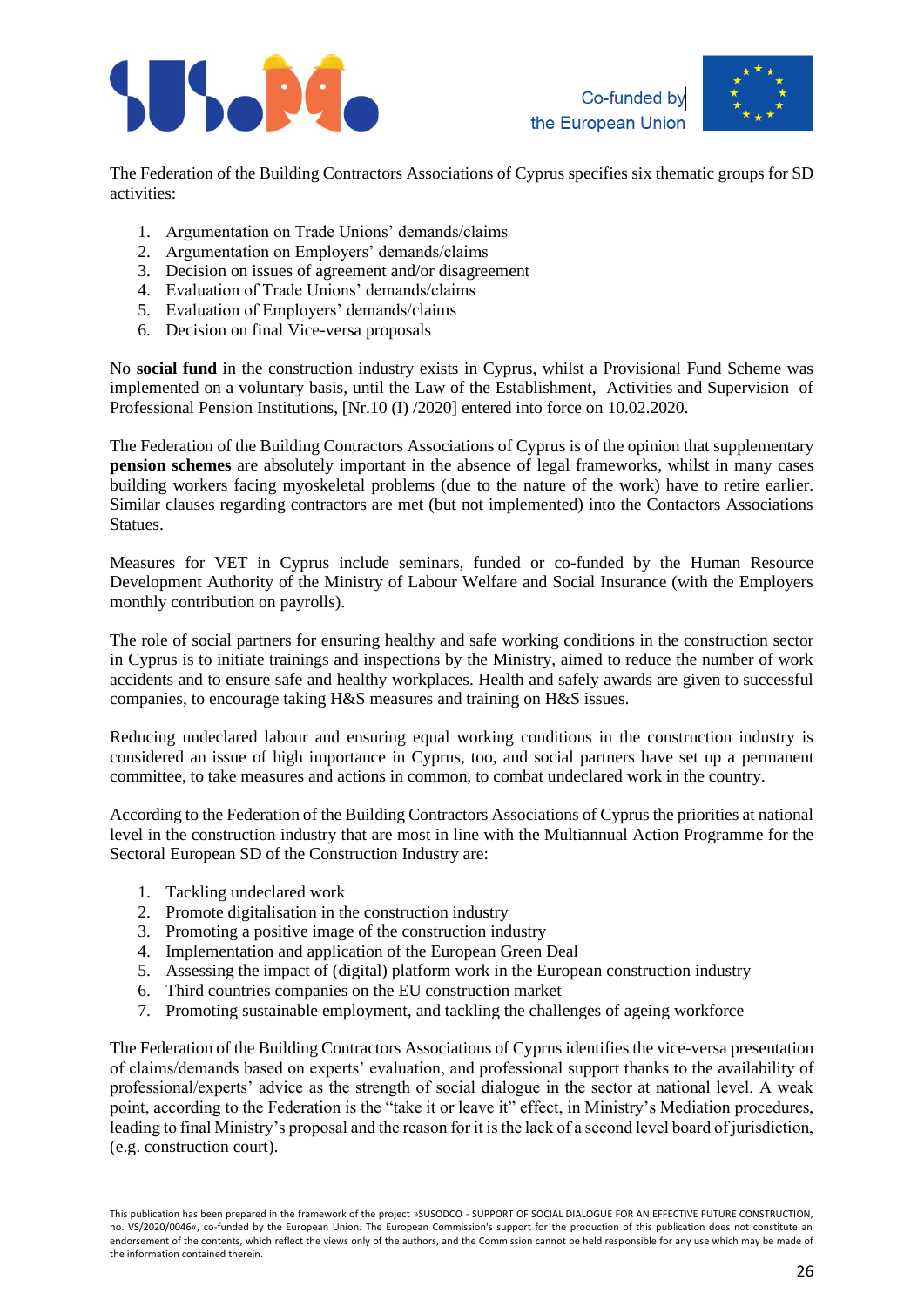





The Federation of the Building Contractors Associations of Cyprus says the most common barriers to social dialogue in line with the national priorities in the construction industry is at inter-company level due to unfair competition & conflict of interest amongst MEs, SMEs and SEs. The Federation points out the following most common difficulties faced by social partners when participating in social dialogue:

Difficulty no.1: To represent the interests of companies of all sizes

Difficulty no.2: To take in account the companies' needs and difficulties

Difficulty no.3: Productivity to be taken in account for the improvement of wages

Difficulty no.4: Threat of strikes

Difficulty no.5: Implementation and application of the European Green Deal and Promoting sustainable employment and tackling the challenges of ageing workforce are not SD issues yet.

### <span id="page-26-0"></span>5.6. Greece

**Panhellenic Association of Engineers Contractors of Public Works (PEDMEDE, EO),** Greece is involved in industrial relations at tripartite sectoral level and at bilateral (= only employers and trade unions) national sectoral level.

The General Confederation of Greek Workers (GSEE) and the Civil Servants' Confederation (ADEDY) are the trade union participants in SD in the country.

PEDMEDE points to the following key topics/needs in the construction industry that are on the agenda in stakeholders' discussions: Digitalization of the construction sector; Building Information Modelling (BIM); Circular economy in the construction sector, including Construction and Demolition Waste (CDW) Management; Renovation and maintenance; Energy efficiency; New generated skills needs and related training provision; Tackling undeclared work; Health and safety at work; Competition between European and Chinese construction market/ third countries entering the EU market; Making construction sector attractive for young people, so that they choose to get involved and therefore tackle the ageing of workforce.

#### **The Association conducts SD at both national and European level and points out the following factors contributing to effective SD in the construction industry:**

Factor no.1: Mutual understanding of the issues and topics encountered by all sides of negotiation parties, as well as demands expressed by both parties to be logical and feasible.

Factor no.2: Accordance and compliance with the National regulatory framework.

Factor no.3: The existence of a stable and effective regulatory framework in National context, that promotes, enables and supports SD.

Factor no.4: Mutual trust and reliance between the parties involved, i.e. industrial relations actors (employers' representatives and trade unions) and government representatives occasionally.

Factor no.5: The capacity for cooperation and coordination with a view to expanding particularly the content of SD to address new issues.

Factor no.6: Establishment of developing a comprehensive common vision for labour relations in the country in full conformity with the principles of freedom of association and the effective recognition of collective bargaining.

Factor no.7: To establish a functioning model of SD on all issues of concern with a view to promoting collective bargaining, social cohesion and social peace in full conformity with the Convention

This publication has been prepared in the framework of the project »SUSODCO - SUPPORT OF SOCIAL DIALOGUE FOR AN EFFECTIVE FUTURE CONSTRUCTION, no. VS/2020/0046«, co-funded by the European Union. The European Commission's support for the production of this publication does not constitute an endorsement of the contents, which reflect the views only of the authors, and the Commission cannot be held responsible for any use which may be made of the information contained therein.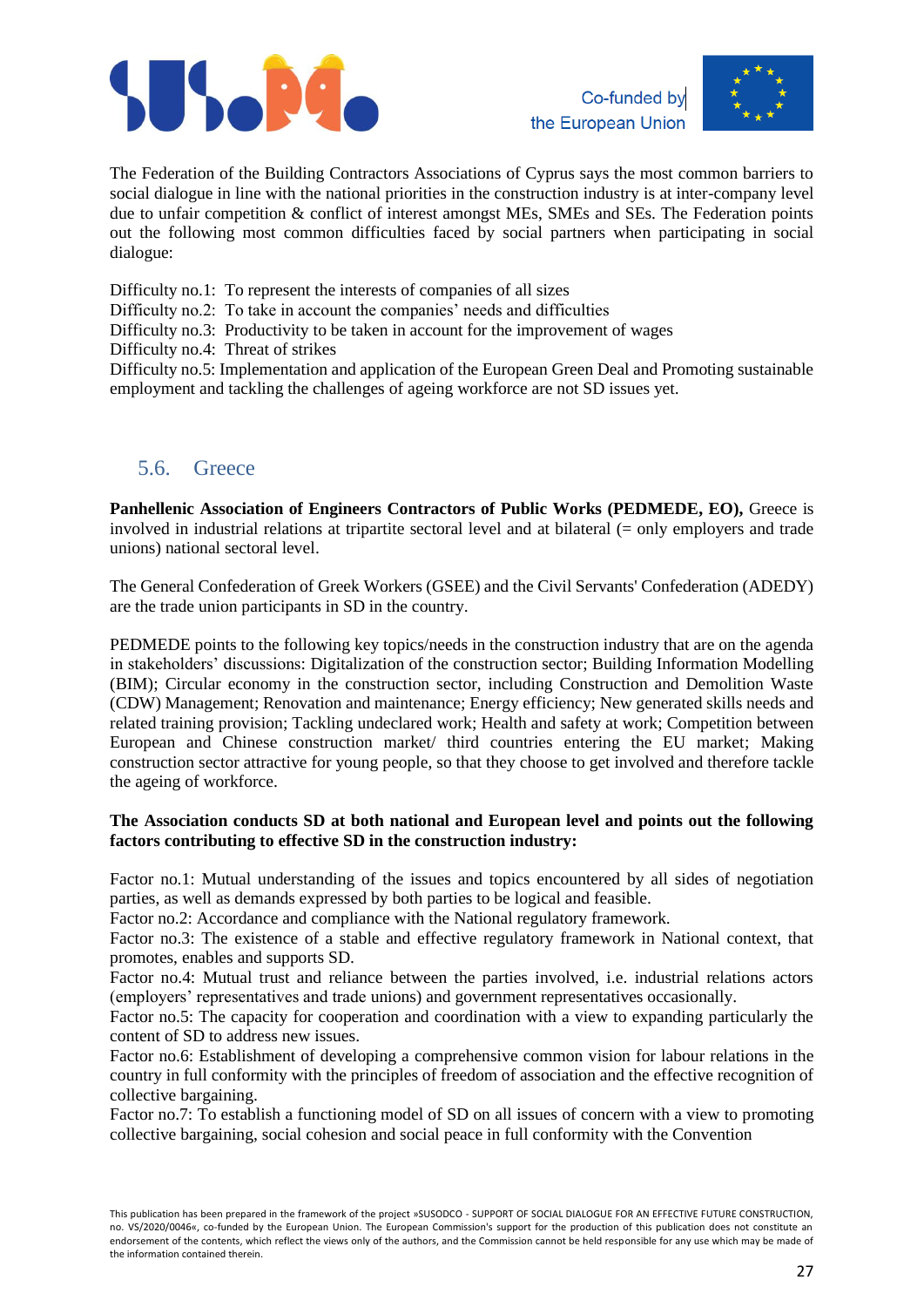



*Source used: Evaluating the effects of the structural labour market reforms on collective bargaining in Greece, ILO, 2016*

Collective bargaining law 1876 / 1990 - Free collective bargaining and other provisions are part of the legislative framework for conducting SD in the construction sector in Greece.

Panhellenic Association of Engineers Contractors of Public Works (PEDMEDE), Greece, specifies that the following committees operate and are active currently, organized in thematic groups as follows:

- 1. Committee of Extroversion and International issues
- 2. Committee of the legislation framework in construction sector
- 3. Committee of Insurance issues
- 4. Committee of Taxation issues
- 5. Committee of Innovation and communication

The aforementioned committees deal with the respective issues encountered in the Construction Sector, including Social Dialogue activities.

No **social fund** exists in the construction industry in Greece and the Association claims that despite the enhanced awareness in establishing a social paritarian fund in the construction sector, this concept and process is still in a very initial stage and it is not mature enough to become an action plan.

**Public pensions** in Greece are designed at national level to provide incomes to Greek pensioners upon reaching retirement. They are provided by public funds and pensioner's contributions during working years. Still, there are no supplementary pension schemes applying in the construction sector.

Under the Lifelong Learning Act (Law 3879/2010), the specialties offered in public vocational training and the sectors under which they are classified is determined by decision of the Minister for Education in accordance with the needs of the national and local economy and proposals of regional administrations, competent ministries and social partners.

In Greece, businesses and the social partners play an active role in continuing vocational training. The social partners implement vocational training programmes for their members and for other groups of citizens. Most of these programmes are covered by co-financing from the European Social Fund. The social partners have lately assumed an even larger role in planning and implementing vocational training actions funded by the European Social Fund. These actions address sectoral or local/regional labour market needs and combine training with guidance and counselling services and work placements to provide on-the-job experience.

#### *Source used: Vocational education and training in Greece, Cedefop, 2014*

The practical experience reflected by the personal view of representatives of PEDMEDE is the following:

The Greek VET system (Non-formal VET) lacks a holistic approach that embraces sectorial labour market demands, especially for the construction industry. Occasionally, social partners in the construction, as well as the rest sectors submit proposals for training needs/ training programs upon several calls for proposals EU funded (mainly funded by the European Social Fund, in the framework of NSRF). Overall, VET is not been implemented in Greece in an organised level and upon an action plan that focuses in meeting the sectorial challenges in education and training, but through potential training programmes that cover partially the existing training needs.

This publication has been prepared in the framework of the project »SUSODCO - SUPPORT OF SOCIAL DIALOGUE FOR AN EFFECTIVE FUTURE CONSTRUCTION, no. VS/2020/0046«, co-funded by the European Union. The European Commission's support for the production of this publication does not constitute an endorsement of the contents, which reflect the views only of the authors, and the Commission cannot be held responsible for any use which may be made of the information contained therein.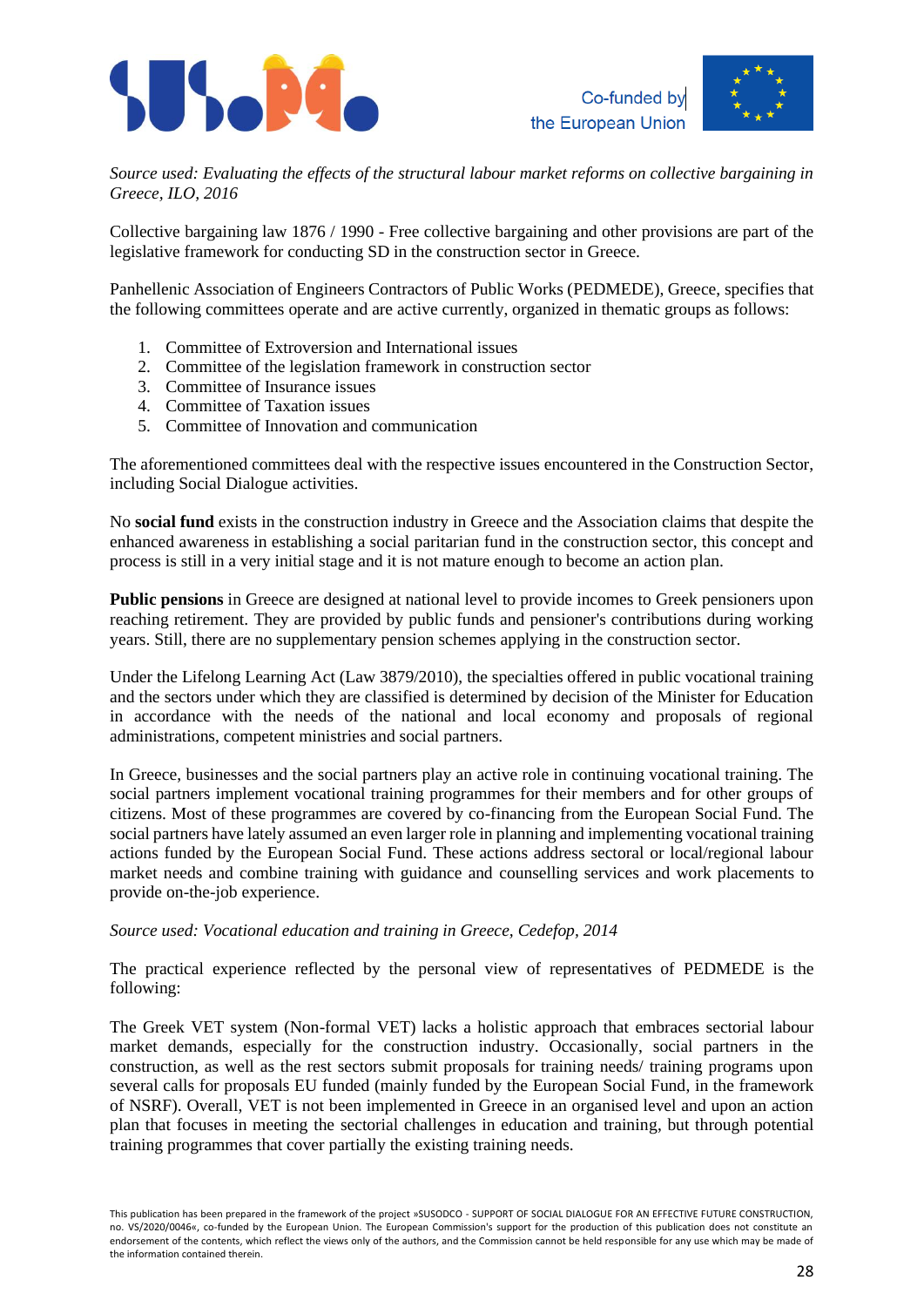



Commenting on the role of social partners for ensuring healthy and safe working conditions in the construction industry in Greece, PEDMEDE specifies that a new National Occupational S&H Strategy for the 2016-2020 period has been recently introduced,

responding to the vision for "creating safer, healthier and more productive workplaces in the private and public sector that will ensure the health and will promote the well-being of workers, while contributing in parallel to the sustainability of the enterprises and supporting the development of the economy", and launched by the Ministry of Labour and Social Affairs, in order to establish officially the "National Occupational Health and Safety System".

Among the key priority axes highlighted in the Strategy for ensuring OSH and consequently for establishing the new National OSH Strategy 2016-2020 was that of strengthening the role of the OSH social partners and of the workers participation (Axis  $11<sup>th</sup>$ ).

Special emphasis on the involvement of social partners is placed on undertaking specific initiatives for the general promotion of OSH issues and in particular the promotion of new legislative interventions or the strengthening of the implementation of the legislation at local, National and European level, as well as in sectoral and company level.

The ways of empowerment mainly include the upgrading and reorganization of the consulting institutions (SYAE and SKEEE), the cooperation with institutes and research bodies of the social partners, the active participation of the social partners in the consultation on OSH issues, along with the State for planning and implementation of policies and actions for the promotion of OSH issues.

*Source used: OSH system at national level – Greece*

Undeclared work has always been a significant feature of the Greek economy, characterised by a relatively high level of self-employment and a large share of micro- and small businesses. Addressing undeclared work is a complex task, particularly for a country in a difficult socioeconomic situation marked by high unemployment, a poor business environment and a high tax burden.

Undeclared work is widespread in the construction sector, Panhellenic Association of Engineers Contractors of Public Works points out. Considering this, construction sector's social partners have raised awareness on the subject matter. Undeclared work in the construction sector is included in the top priority themes in the agenda of the construction sector issues, as well as predominant in collective bargaining discussions.

*Source used: Country Report Greece 2019 Including an In-Depth Review on the prevention and correction of macroeconomic Imbalances, European Commission* (available at: [https://ec.europa.eu/info/sites/info/files/file\\_import/2019-european-semester-country-report](https://ec.europa.eu/info/sites/info/files/file_import/2019-european-semester-country-report-greece_en.pdf)[greece\\_en.pdf\)](https://ec.europa.eu/info/sites/info/files/file_import/2019-european-semester-country-report-greece_en.pdf).

*Factsheet on Undeclared Work – GREECE, European Commission (available at:*  [https://www.google.com/url?sa=t&rct=j&q=&esrc=s&source=web&cd=&ved=2ahUKEwiu8P](https://www.google.com/url?sa=t&rct=j&q=&esrc=s&source=web&cd=&ved=2ahUKEwiu8P-zx9jpAhVlo4sKHeOnBYYQFjAAegQIBxAB&url=https%3A%2F%2Fec.europa.eu%2Fsocial%2Fajax%2FBlobServlet%3FdocId%3D18164%26langId%3Den&usg=AOvVaw2IFuLEyyMjQJrK8JznTJ_r)[zx9jpAhVlo4sKHeOnBYYQFjAAegQIBxAB&url=https%3A%2F%2Fec.europa.eu%2Fsocial%2Faja](https://www.google.com/url?sa=t&rct=j&q=&esrc=s&source=web&cd=&ved=2ahUKEwiu8P-zx9jpAhVlo4sKHeOnBYYQFjAAegQIBxAB&url=https%3A%2F%2Fec.europa.eu%2Fsocial%2Fajax%2FBlobServlet%3FdocId%3D18164%26langId%3Den&usg=AOvVaw2IFuLEyyMjQJrK8JznTJ_r) [x%2FBlobServlet%3FdocId%3D18164%26langId%3Den&usg=AOvVaw2IFuLEyyMjQJrK8JznTJ\\_r](https://www.google.com/url?sa=t&rct=j&q=&esrc=s&source=web&cd=&ved=2ahUKEwiu8P-zx9jpAhVlo4sKHeOnBYYQFjAAegQIBxAB&url=https%3A%2F%2Fec.europa.eu%2Fsocial%2Fajax%2FBlobServlet%3FdocId%3D18164%26langId%3Den&usg=AOvVaw2IFuLEyyMjQJrK8JznTJ_r) *).*

Panhellenic Association of Engineers Contractors of Public Works has indicated the following priorities at national level in the construction industry that are most in line with the Multiannual Action Programme for the Sectoral European SD of the Construction Industry:

1. Strengthen, reinforce and promote industrial relations in the construction industry at all levels

This publication has been prepared in the framework of the project »SUSODCO - SUPPORT OF SOCIAL DIALOGUE FOR AN EFFECTIVE FUTURE CONSTRUCTION, no. VS/2020/0046«, co-funded by the European Union. The European Commission's support for the production of this publication does not constitute an endorsement of the contents, which reflect the views only of the authors, and the Commission cannot be held responsible for any use which may be made of the information contained therein.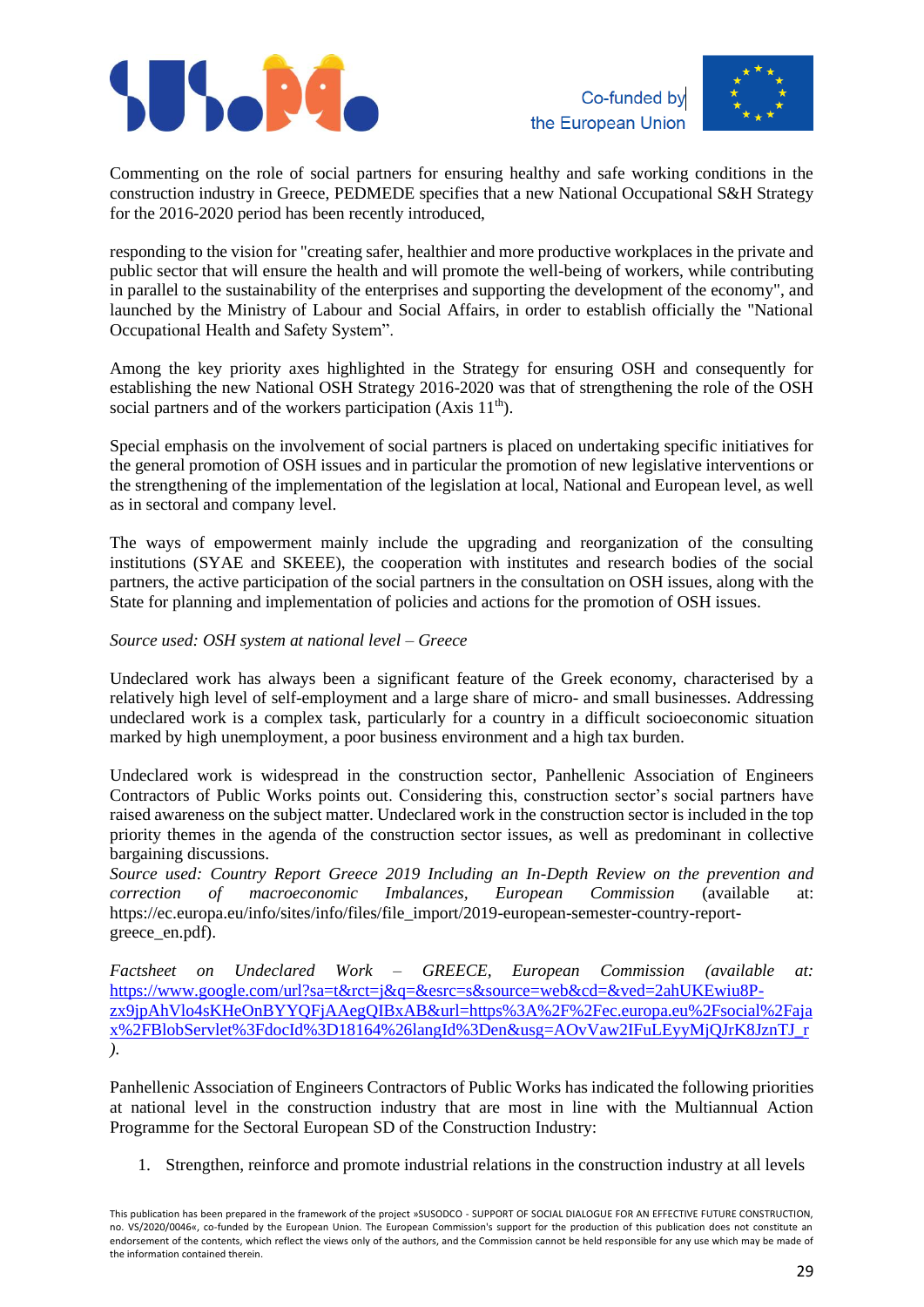





- 2. Contribute to the implementation and application of the European Green Deal in the European Construction Industry
- 3. Promote digitalisation in the construction industry
- 4. Promote a positive image of the construction industry
- 5. Initiatives for attracting and retaining young and female workers in the construction industry
- 6. "Greening" of the economy and jobs
- 7. Validation of informal and non-formal training

PEDMEDE specifies the following strengths and weaknesses of social dialogue in the construction industry at national level:

#### **Strengths**

- Significant influence on policy makers in several cases.
- Strong relationships and closer links with the government are gradually being cultivated.
- Autonomy of social partners to social dialogue in bilateral level.
- Involvement in European social dialogue is encouraged gradually by social partners in the construction industry, considering the major challenges that the construction sector faces.
- Facilitation of the involvement of social partners on formal consultation and policy-making boards.
- The existence of the Organization for Mediation and Arbitration (OMED) for dealing with disputes in specific issues, between employers' and workers' side.
- Lately, establishing a sectoral collective bargaining framework along with an affective social dialogue seems to be reactivating, with significant initiatives and willingness from social partners of both parties.

#### **Weaknesses**

- Lack of representation, declining membership in social partner organisations difficulties to attract new members, considering it is not obligatory. The transition to voluntary membership has negatively affected both employers' and workers' representative organisations in construction industry.
- The level of commitment by public authorities to involve workers' and employers' organisations is low.
- The low degree of consensus among the different parties along with heterogeneous approaches makes it difficult to come to a common ground.
- The reforms that took place during the crisis period reforms resulted to low collective agreement coverage (mainly in national level, and very limited in sectoral level) and social dialogue has not been a common/regular practice.
- The antagonistic positions of several social partners in the construction sector (multiple trade unions and employer's organisations) put a strain on social partner relations and the overall model.
- Limits in organisational and operational capacity.
- The lack of human and financial resources often prevents the social partners from carrying out more extensive situation analysis which is necessary in order to provide grounds for one or another decision, measure or initiative they propose. This also results to lack of commitment in a long-term involvement.
- Lack of training sessions and capacity building programmes on the topic for social partners.

### *Source used: The role of social partners in the design and implementation of policies and reforms, European Commission (available at:*

<https://ec.europa.eu/social/BlobServlet?docId=16464&langId=en>*).*

This publication has been prepared in the framework of the project »SUSODCO - SUPPORT OF SOCIAL DIALOGUE FOR AN EFFECTIVE FUTURE CONSTRUCTION, no. VS/2020/0046«, co-funded by the European Union. The European Commission's support for the production of this publication does not constitute an endorsement of the contents, which reflect the views only of the authors, and the Commission cannot be held responsible for any use which may be made of the information contained therein.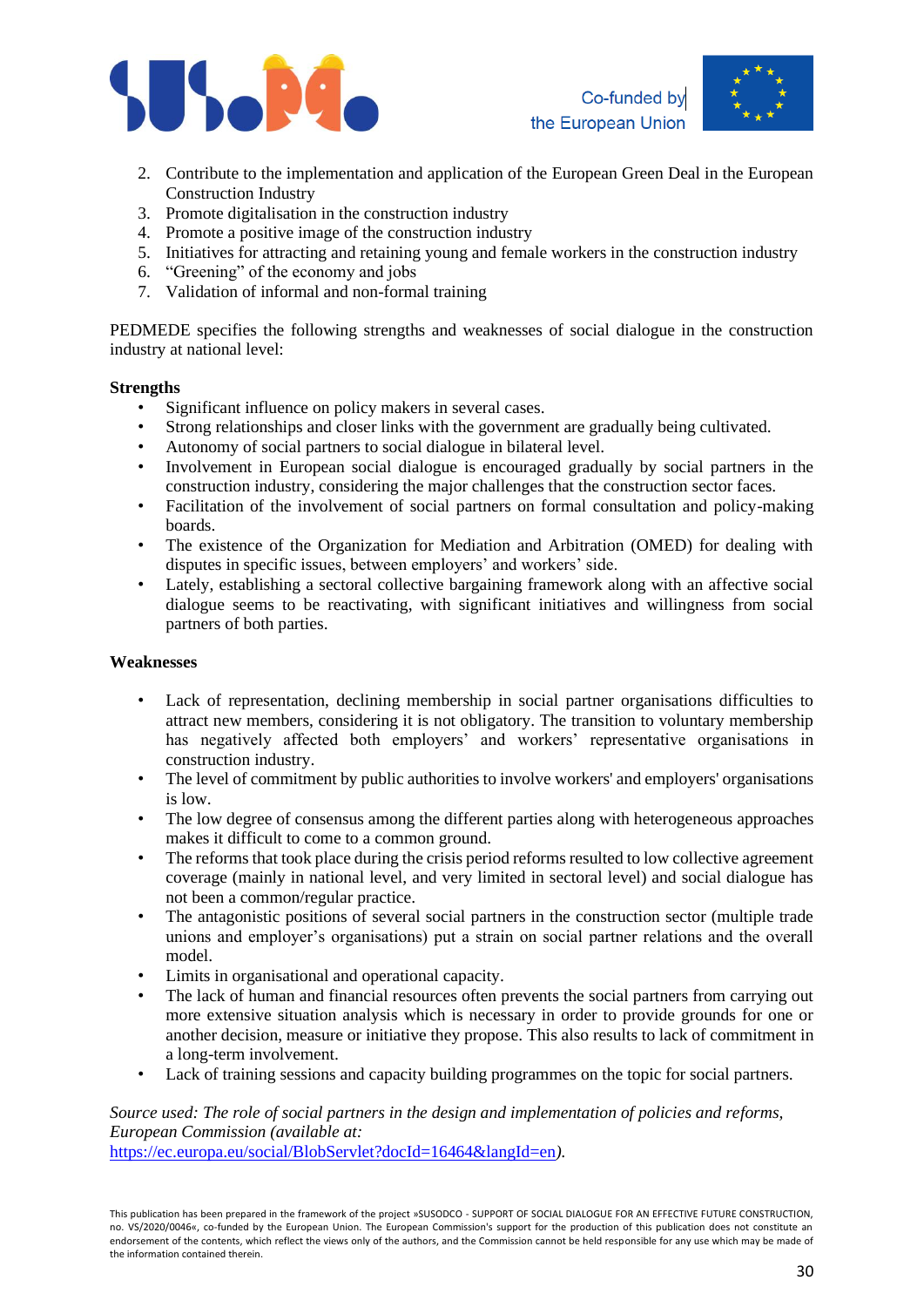





According to Panhellenic Association of Engineers Contractors of Public Works, the most common barriers to social dialogue in line with the national priorities in the construction industry at the following levels:

a. Inter-company: The SD at this level in Greece is very limited.

b. Regional: The SD is mostly conducted at sectoral level.

c. National: Efficient and sustainable SD is very limited without the active support of the state. At times, relevant and strong SD initiatives cannot be implemented due to slow and/or insufficient involvement of the government and the respective ministries, or/ and the active involvement of social partners.

d. European: The EU SD initiatives are easier implemented in Greece.

PEDMEDE specifies the following most common difficulties faced by social partners when participating in social dialogue:

Difficulty no.1: Lack of representation, declining membership in social partner organisations difficulties to attract new members, considering it is not obligatory. The transition to voluntary membership has negatively affected both employers' and workers' representative organisations in construction industry.

Difficulty no.2: The low degree of consensus among the different parties along with heterogeneous approaches makes it difficult to come to a common ground.

Difficulty no.3: The antagonistic positions of several social partners in the construction sector (multiple trade unions and employer's organisations) put a strain on social partner relations and the overall model. Difficulty no.4: Limits in organisational and operational capacity.

Difficulty no.5: The lack of human and financial resources often prevents the social partners from carrying out more extensive situation analysis which is necessary in order to provide grounds for one or another decision, measure or initiative they propose. This also results to lack of commitment in a longterm involvement.

# <span id="page-30-0"></span>5.7. Comparability between country results

The following conclusions have been made by comparing country results.

#### **Common strengths**

- Slovenia, Croatia, Greece and Bulgaria identify the long tradition in SD. All these countries have established a sectoral collective bargaining framework and enjoy freedom of bargaining.
- Bulgaria and Greece declare that strong relationships and closer links with the government are being established with good public discussions. The parties are listening to their problems and approaching a moderate compromise to find a solution.
- Only Croatia identifies the professional support due to experts' advice as the strength of SD in the sector at national level.
- Only Hungary shares the opinion that there are no real strengths of SD in the construction industry.

#### **Common weaknesses**

- Low level of representation (BG) and lack of representation (GR);
- The government does not treat social partners as important stakeholders; indifference on the part of the government (HU); not enough recognized by the government (CR);
- The Collective labour agreements have a very limited impact  $-$  only 30-35% of the workers are included (BG); low collective agreement coverage (GR);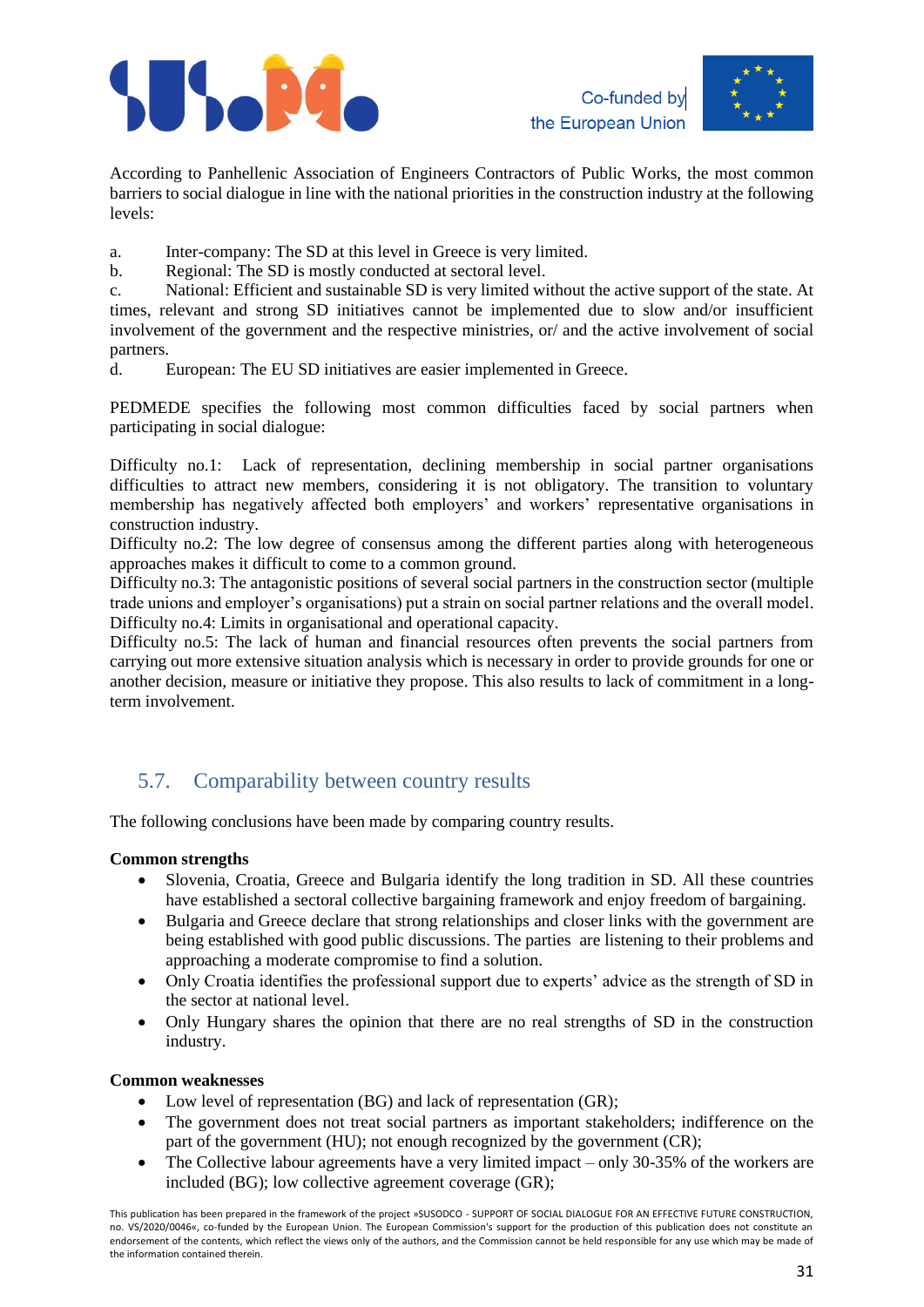



• Small number of members on both sides of the SD (SL); declining membership in social partner organisations (GR);

The other identified weaknesses are specific and diverse and no common conclusions could be reached. The common problem of lack of qualified staff mobilizes countries for common action.

#### **Recommendations:**

Comparing the most common barriers and difficulties specified by the respondents, the following recommendations could be made:

- SD at Inter-company level should be expanded, attracting smaller companies which are not represented by trade unions as members of the social partners' institutions;
- Reducing the share of the grey sector in the industry should be a priority;
- Policies have to be made, projecting measures against unfair competition  $\&$  conflict of interest amongst MEs, SMEs and SEs;
- Encouraging the establishment of regional organisations;
- Active support of the state is needed for an efficient and sustainable SD;
- EU level SD partners need to be more active at national level, especially in activities with public authorities;
- Implementation and application of the European Green Deal, promoting sustainable employment, tackling the challenges of ageing workforce are not should become SD issues;
- Speed up implementation of trade unions' recommendation at national level:
- Diversification of financial and human resources:
- Application of flexible approached to negotiate on key topics of SD interest;
- Setting up a stable SD framework;
- Attracting new members;
- Support the organisational and operational capacity.

### <span id="page-31-0"></span>6. The construction industry at times of crisis

On 21st April 2020, EFBWW and FIEC published **joint recommendations "to counteract the negative impact and consequences of the current COVID-19 crisis for the construction industry**", prioritizing the health, safety and hygienic conditions of the constructions workers.

EFBWW and FIEC underline that the focus of the national, regional and local social partners of construction should be on ensuring a safe and healthy work environment for contractors, workers and society, in accordance with national health, safety and hygienic recommendations. EFBWW and FIEC underscore the necessity to discuss the current COVID-19 situation in good faith and trust between workers and management in each construction company, with the aim of finding the best possible solution for all, allowing activity to continue without jeopardizing workers' health and safety.

EFBWW and FIEC urge all employers' and workers' organisations of the construction industry to work together with the national, regional and local governments in order to do everything possible:

- to absorb and curb the negative social and economic consequences of this COVID-19 crisis and its possibly longer-term impact, in order to avoid job losses;
- to keep construction companies viable and functioning where possible, fully respecting the health, safety and hygienic measures in place;
- to ensure that specific measures are put in place so that all contractors and construction workers are adequately protected against all health, safety and hygienic hazards at the workplace.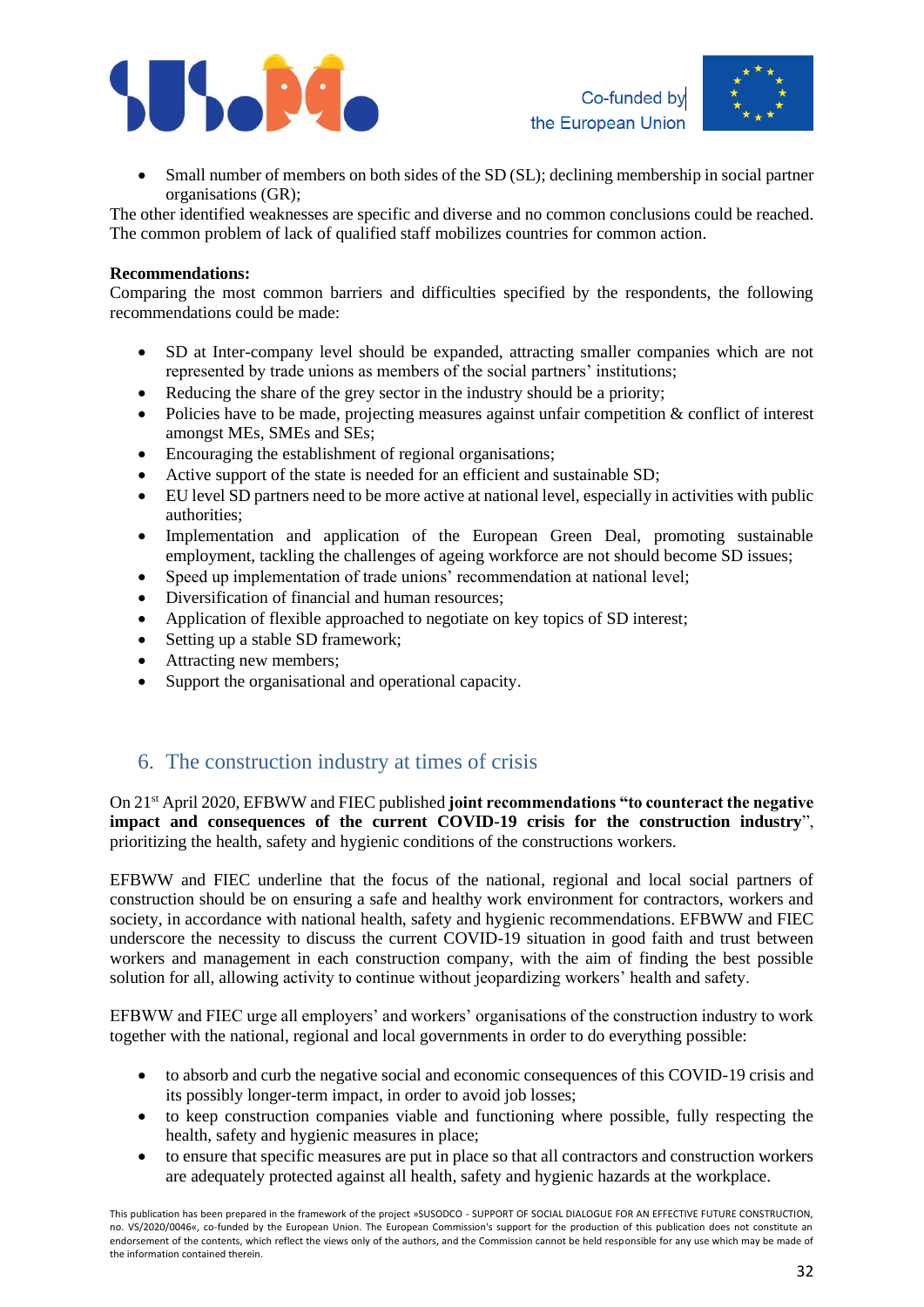





Therefore, EFBWW and FIEC strongly urge the national employers' and workers' organizations of the construction industry to negotiate jointly and with the national/regional/local authorities swift practical solutions in order to allow a continuation of construction activities, in strict compliance with the national restrictive measures, during the current exceptional circumstances. Where needed, these measures will have to be defined in the strictest and most precise way by the social partners (e.g. through a concerted risk analysis prior to the restart of activities) always keeping the health and safety of workers, and therefore of society as a whole, as the highest priority.

For EFBWW and FIEC the first priority is that work can continue in a safe way. Therefore, they urgently ask all their affiliated organisations to take the current COVID-19 threat very seriously and take all precautions needed which simultaneously guarantee the sustainability and viability of the construction companies, while securing income, social protection, well-being and health of their construction workers.

When implementing strategies for exiting the COVID-19 crisis, the highest standards of occupational safety and health need to be guaranteed. For this the EU health and safety Directives (amongst them the 89/391 Directive on health and safety), need to be respected. In this respect, the European social partners of the construction industry ask the European Commission to issue guidelines on preventive measures, e.g. risk assessments and prevention plans.

EFBWW and FIEC ask for an open dialogue with the European institutions and between the national social partners of the construction industry in order to identify and implement appropriate measures allowing a quick recovery after the crisis, inviting their national affiliates to do the same at their level. Meanwhile, the construction sector remains committed to effectively play its key role in the long-term sustainability of the European economy and in the achievement of the goals of the Green Deal.

In his recent video message, Mr. Tom Deleu, General Secretary of EFBWW, specifies the next steps to prepare the recovery from the COVID-19 crisis, underlining that 'workers and trade unions in the construction sectors are going through difficult times at this moment, and the hard and long recession ahead of us, indicated by European statistics.

"The EFBWW, together with its affiliates will step up its lobby work and other activities to support affiliates and to push the European institutions in a more social direction", says Mr. Tom Deleu.

The EFBWW has prepared a motion and a document with 26 concrete demands for the coming 12 months to guide the economic recovery in the COVID-19 era. The Executive Committee adopted these documents at its meeting on  $26<sup>th</sup>$  May, 2020. The demands focus on three subjects:

- Occupational health and safety
- European Green Deal and economic relaunch
- Better protection and treatment of Posted workers

All the 26 EFBWW demands can be read here:<https://bit.ly/3h4nmk>

National trade unions' representatives posted their views on the COVID-19 crisis and its aftermath on EFBWW's Linkedin portal [https://www.linkedin.com/company/efbww.](https://www.linkedin.com/company/efbww)

Most of them share the opinion that new framework conditions in the interests of workers should be created, respecting international labour standards. COVID-19 endangers the health of workers in all aspects of working life and the social partners must adopt a joint strategy and take coordinated action to protect all the workers. There is a lot to be done at a national level, but the institutions within the EU must be pushed to work in a more sustainable and social direction, according to the syndicates in the sector which are on the frontline to help workers. Trade unions are adamant they will take steps to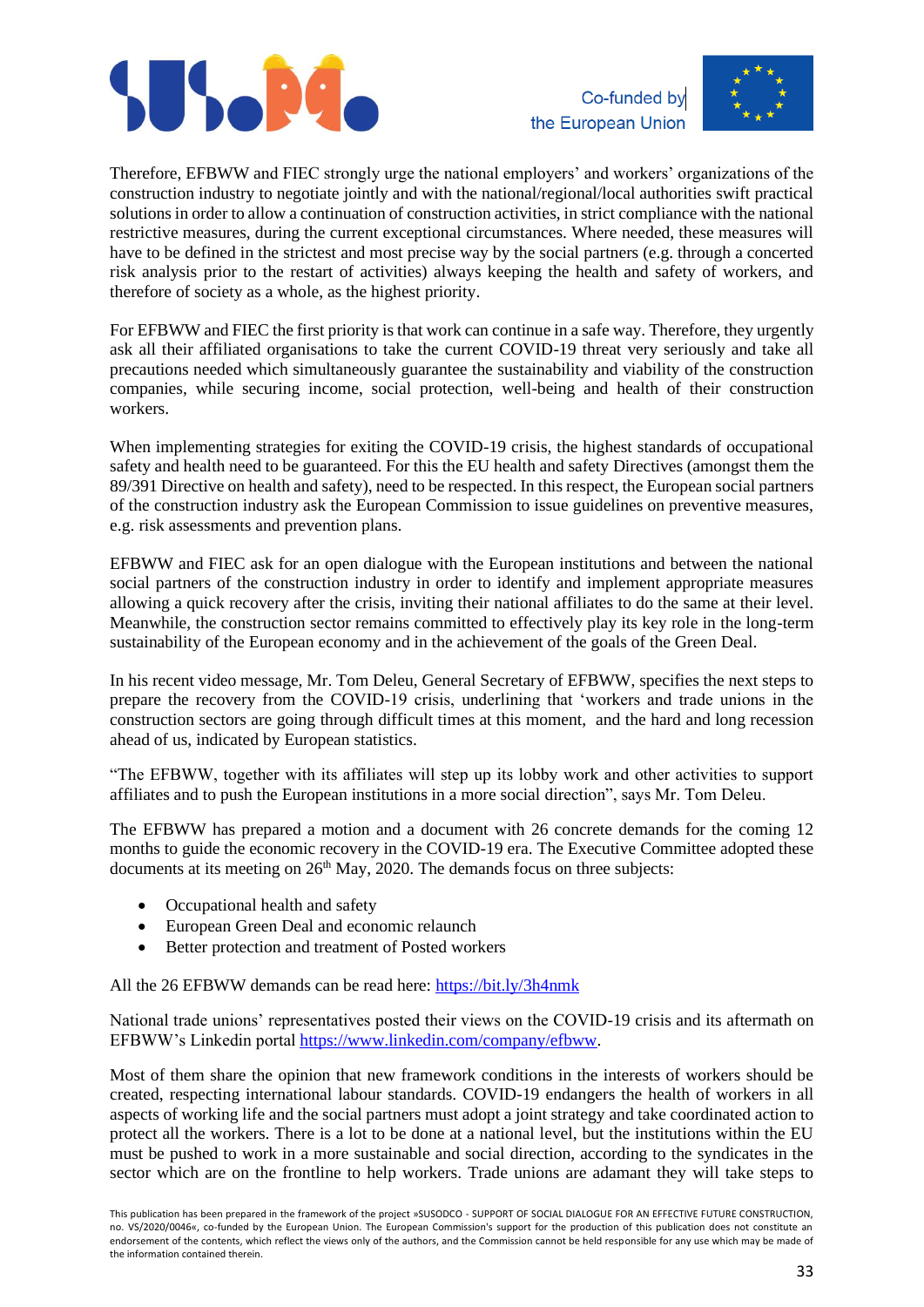





influence the economic and political agenda, taking up their responsibility to help and find sustainable answers for the construction industry companies to survive.

It's worthwhile quoting Mr. Johan Lindholm, Vice President for Europe of Building and Wood Worker's International (BWI):

"We continue to do everything that is possible to support our members around Europe. We can hopefully force companies and governments to secure income and safe working conditions for our members. It is our job to ensure that our members don't become the victim of the economic effects of this crisis. Nobody can solve this situation alone. That's why it's crucial that we stay connected and we are dedicated to do that.

I'm convinced the construction sector can lead the way to economic recovery. How do we boost our economies? How do we keep the workforce going? The right Government policies and their programmes are needed quickly.

I urge politicians to take this opportunity to invest in a more inclusive and sustainable development, prioritize and invest in green infrastructure and better working conditions."

Considering the COVID-19 pandemic and its overall impact on the economy and on the construction industry in particular, ITPIO has included in the Questionnaire some questions regarding social partners' plans and measures for reaction in a state of emergency, at times of crisis and unforeseen situations like the on-going pandemic of coronavirus disease, as well as approaches to mitigate the coming economic crisis and recession.

None of the respondents from all the six countries have developed plans for reaction in a state of emergency, at times of crisis and unforeseen situations in order to protect stakeholders in the sector.

The **Podkrepa Federation** points to the following **urgent measures** that have already been taken by the social partners in the construction industry at national level for operation at times of crisis:

- 1. Change in safety and work plans for construction and assembly activities during the COVID-19 pandemic
- 2. List of measures to be implemented by the state at national level for overcoming the crisis in the construction industry
- 3. Holding bilateral and tripartite meetings to discuss economic recovery measures for the sector

The respective **urgent measures** indicated by **BCC** are the following:

- 1. Creating lobbies for the protection of the interest of the construction companies
- 2. Donations in case of crisis (floods, incidents, etc.)
- 3. Willingness for rapid organization of the construction industry in cooperation with the government for emergency response during crises

BCC has also projected measures at national and European level:

National level measure no. 1: BCC expressed its position that the construction should nevertheless proceed in line with the strong anti-epidemic measures. The sector is systemically important for the country's economy and employs more than 200,000 workers and employees. Suspending construction activities would mean that the workers and their families would not be able to pay loans, bills and buy basic goods and medicine. As for the large EU infrastructure projects, the suspension may result in extension of project duration and financial corrections.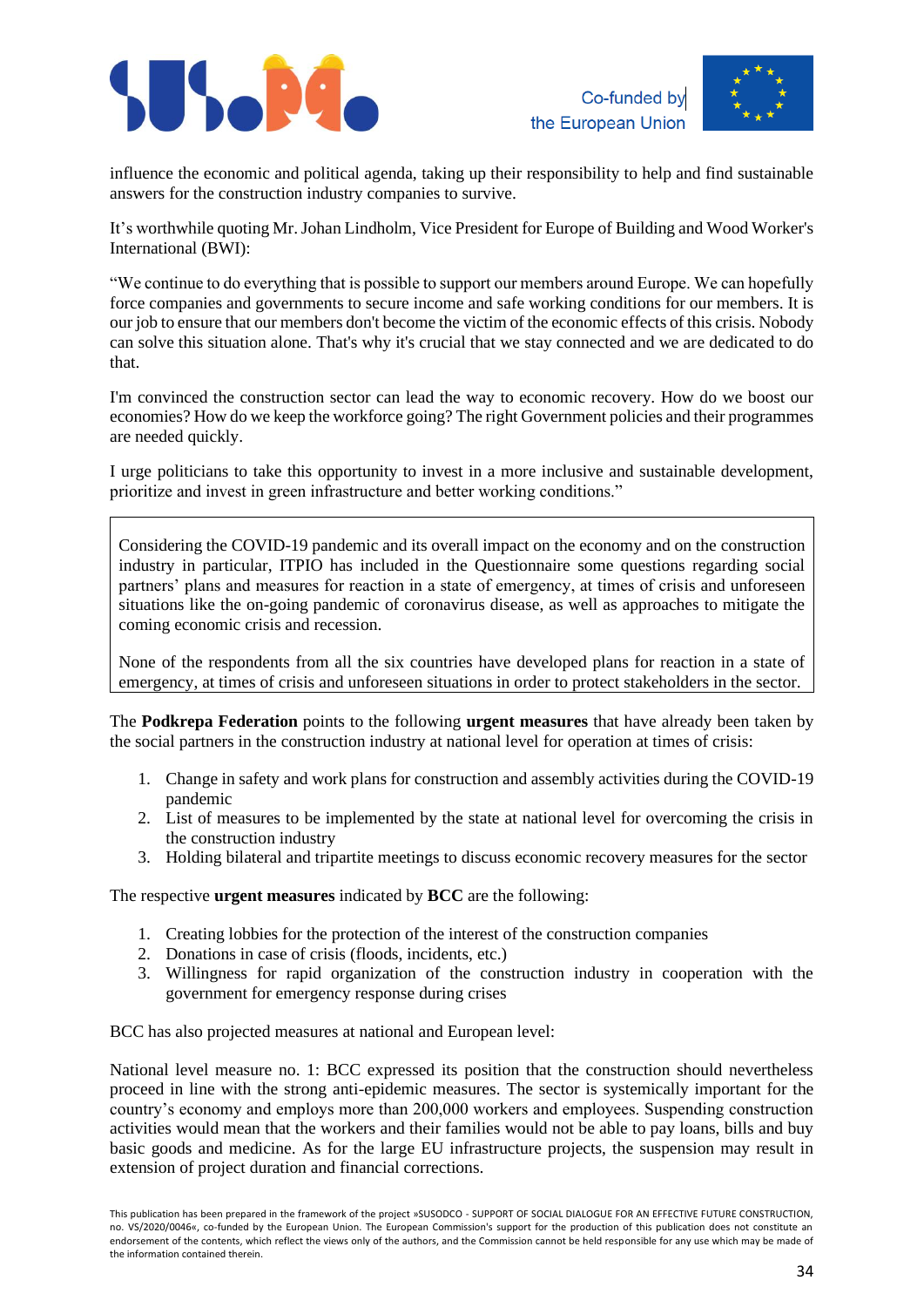





National level measure no. 2: BCC advised that the public authorities should not cancel tenders for public procurement where possible.

National level measure no. 3: BCC circulated a guide of binding measures to prevent and restrict the spread of coronavirus in construction companies, construction sites, storage areas, office buildings, logistics centres, etc.

National level measure no. 4: BCC also presented measures to limit the spread of coronavirus during the work process, at the work premises, warehouses areas, office buildings, logistics centres and construction sites.

European level measure no. 1: BCC is actively participating in the COVID-19 debates and its impact on the construction sector, through its vice-presidency in FIEC. At EU level, BCC is raising the flag that the investment activities and the construction works should continue with the strict adherence to the health and safety requirements at work. BCC managed to convince its French, Italian and Spanish colleagues that putting the construction at hold might have severe impact on the European economy.

The Podkrepa Federation proposes the following measures at EU level:

European level measure no. 1: Continuation of all European Union funded infrastructure improvement programmes

European level measure no. 2: Determining the construction sector as a priority for EU

The social partners have already outlined more than 20 concrete measures to overcome the effects of the crisis. In the tripartite dialogue in which the state also participates, the views of trade unions and employers are the same. However, the mitigation measures are impossible without the State's support, which might be one of the barriers to quality crisis measures in Bulgaria, BCC underlines.

The Hungarian respondents – the trade union EFEDOSZSZ and the employers' organization  $EVOSZ$ point to recommendations to reduce health and business risks as an urgent measure. According to EFEDOSZSZ, no further extraordinary measures are needed at present since the construction industry kept on working throughout the state of emergency and no increased number of diseases were reported.

At EU level, EFEDOSZSZ will propose public investment programmes to keep jobs and ÉVOSZ proposes boosting public and community orders.

EFEDOSZSZ is of the opinion that social partners are not capable to implement flexible approaches to mitigate the coming economic crisis and recession in the construction industry because they lack the money, the personnel and the influence.

Social partners in Slovenia – **the Trade Union of Construction Industry Workers of Slovenia** and **the Chamber of Commerce and Industry of Slovenia** have already taken some **urgent measures** at national level at the current time of crisis – the COVID-19 pandemic:

- 1. Partial salary compensation
- 2. Write-off of payment of contributions and taxes
- 3. Compensation for all workers

Both the trade union and the employers' organisation have proposed measures at national level for operation of the construction industry with regard to the extreme working conditions like those imposed by the coronavirus:

National level measure no. 1: urgent measures should apply to all workers, in all forms of employment National level measure no. 2: companies that do not comply with preventive measures must be stopped until the security conditions are in place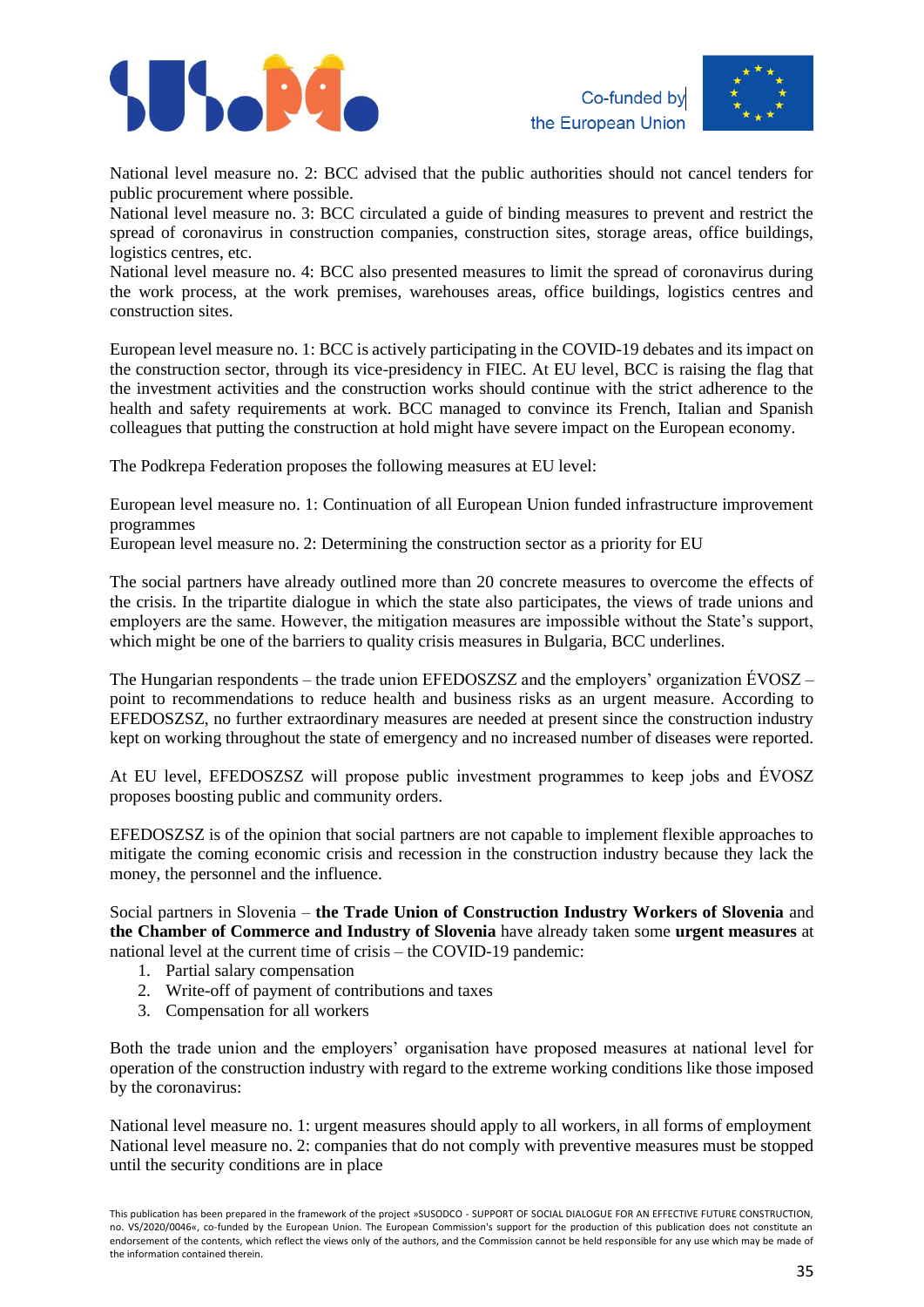





National level measure no. 3: the employer must arrange for the living conditions of the migrant workers to meet the security requirements

National level measure no. 4: opening the borders for posted workers (in EU)

National level measure no. 5: protect social dialogue achievements in public procurement in Slovenia

National level measure no. 6: special analysis prepared for contractors how to make additional OSH costs recognised and claimed those back (from investor) due to extreme working conditions and unprecedented condition of work due to implementation of work during the COVID-19 pandemic. Deadlines in contracts are set and delays will most probably occur due to reorganization of process of work on the construction site with regards to ensuring social distance (1.5 m) when working, eating, disguising, resting, changing equipment etc. Business conditions are limited and harsher. Investors are afraid of a tight financial situation and will try to save even more resources, most probably they will also procure less since budget will be reduced and new investment priorities set.

The Chamber of Commerce and Industry of Slovenia proposes the following measures for operation of the sector with regard to the extreme working conditions imposed by the coronavirus at EU level:

European level measure no. 1: recognition of higher declared construction costs due to work process being dramatically changed, productivity reduced, costs for PPE unprecedentedly increased (force majeure confirmed and followed)

European level measure no. 2: execution of penalties withheld

European level measure no. 3: continuation of investments across Europe

European level measure no. 4: protection of EU market (construction, building materials industry)

According to the employers' organisation, however, the social partners have not cooperated scientifically yet on these topics and we will soon need to address them. Projections are that COVID-19 will probably last for at least a year or two. Till then, new (temporal – with limited duration) solutions fit for both sides to enable survival of construction companies and decent work and regular salaries to employees will have to be found.

The Trade Union notes that they are poorly prepared for any kind of crisis and emergency. In such situations, redundancies usually occur. They often do not even receive payment for work already done. That is why they also encourage the creation of paritarian funds, as they would help mitigate situations in a crisis.

People can only overcome a crisis if they agree with social dialogue how they will do it and how to share their burdens fairly. Well-developed social dialogue is key to getting out of the crisis and a prerequisite for faster development.

The Chamber of Commerce and Industry of Slovenia underscores that COVID-19 is a totally new challenge for social partners in the construction industry, for which nobody was prepared. The Chamber appreciates FIEC activities collecting practices and experiences across EU and lobbying for employers' and employees' interest to continue working in accordance with the national public health institutions' instructions.

The Trade Union of Construction Industry of Croatia pointed to the cutting of salaries in 2012 as urgent measures that have already been taken by the social partners in the construction industry at national level at times of crisis.

Measures that the trade union will propose at national level for operation of the construction industry with regard to the extreme working conditions imposed by the coronavirus include:

National level measure no. 1: Tripartite agreement or collective agreement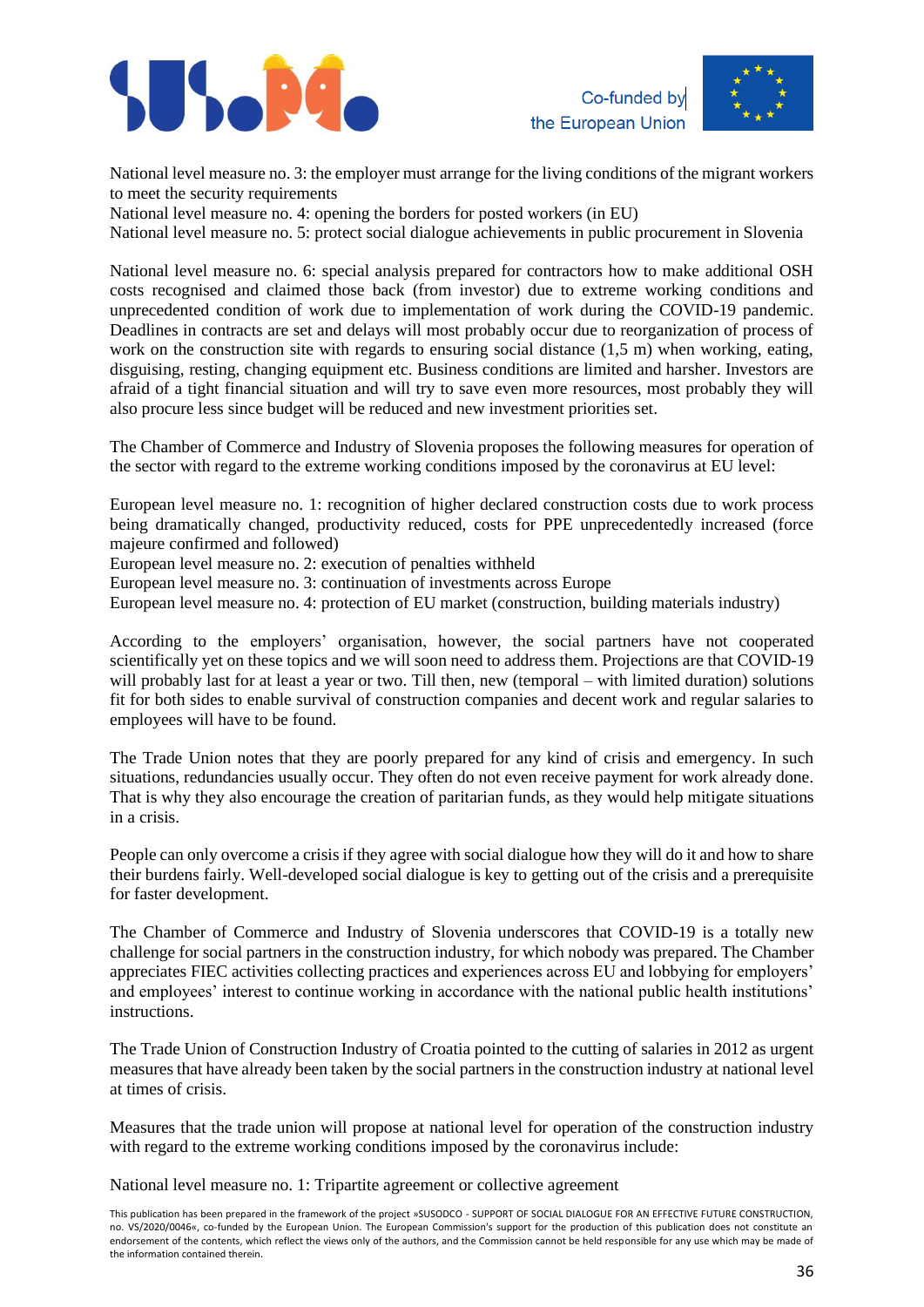



National level measure no. 2: Suspension of payment of profits and dividends to shareholders

However, no joint measures have been projected by social partners and different proposals have been sent.

In **Cyprus, urgent measures** that have already been taken by the social partners in the construction industry at national level for operation at times of crisis include:

- 1. Ensure employees posts (Governmental Scheme)
- 2. Support to construction companies (Governmental Scheme)
- 3. Protection measures against COVID-19
- 4. Provision of protection means against COVID-19
- 5. Suspension/ reduce of tax payments.

Urgent measures 1-5 resulted to the sufficient operation of the construction sector, which under the COVID-19 circumstances, remains the only sector able to operate and contribute to the GDP and to employment.

At national and European level, the following measures will be proposed:

Measure no. 1: Ensure and promote co-funded projects Measure no. 2: Support construction sector able to continue operating Measure no. 3: Extend the duration of supporting Schemes

#### **Panhellenic Association of Engineers Contractors of Public Works, Greece** specified the following **urgent measures**:

- 1. Measures supporting the economy, including aid package amounting to 6.8 billion euros or 3.5% of GDP – and including a 800-euro benefit for 1.7 million private-sector employees that have been suspended from their employment contracts and a freeze on their value added tax and debt payments to the state for four months. The aid is meant to buffer 800,000 affected businesses on the condition that there are no dismissals. Additionally VAT and tax debt payments of businesses had been suspended for April. The measures also foresee the extension of financial aid for 700,000 self-employed and small business owners.
- 2. Labour contractual issues: In case (a) the employees are entitled to a special purpose compensation of  $\epsilon$  800 paid by the State. The employees will receive full social security insurance provided by the State.
- 3. Special allowances for self employed  $(800\epsilon)$  directly affected by the crisis.
- 4. Tax provisions to businesses affected by the crisis, including expansion of deadlines concerning Social Security contributions, commercial cheques, rental payments.

Especially for the construction sites, strict measures have been taken and announced by the Ministry of Infrastructure and Transport to limit the spread of COVID-19 on construction sites and public works, focusing on special safety and hygiene measures that workers and all persons involved in construction sites and works should follow.

The aforementioned measures were taken by the Greek Government at National level. The measures concern all economic sectors, with strong emphasis on the sectors and the type of business mostly affected by the economic crisis due to the COVID-19 pandemic, including the construction one.

Social partners and especially PEDMEDE highlighted the direct impact of the crisis in the construction sector, such as difficulties faced in construction sites, difficulties in transportation for construction works purposes due to the restriction in circulation (an obligatory measure imposed by the Government for all

This publication has been prepared in the framework of the project »SUSODCO - SUPPORT OF SOCIAL DIALOGUE FOR AN EFFECTIVE FUTURE CONSTRUCTION, no. VS/2020/0046«, co-funded by the European Union. The European Commission's support for the production of this publication does not constitute an endorsement of the contents, which reflect the views only of the authors, and the Commission cannot be held responsible for any use which may be made of the information contained therein.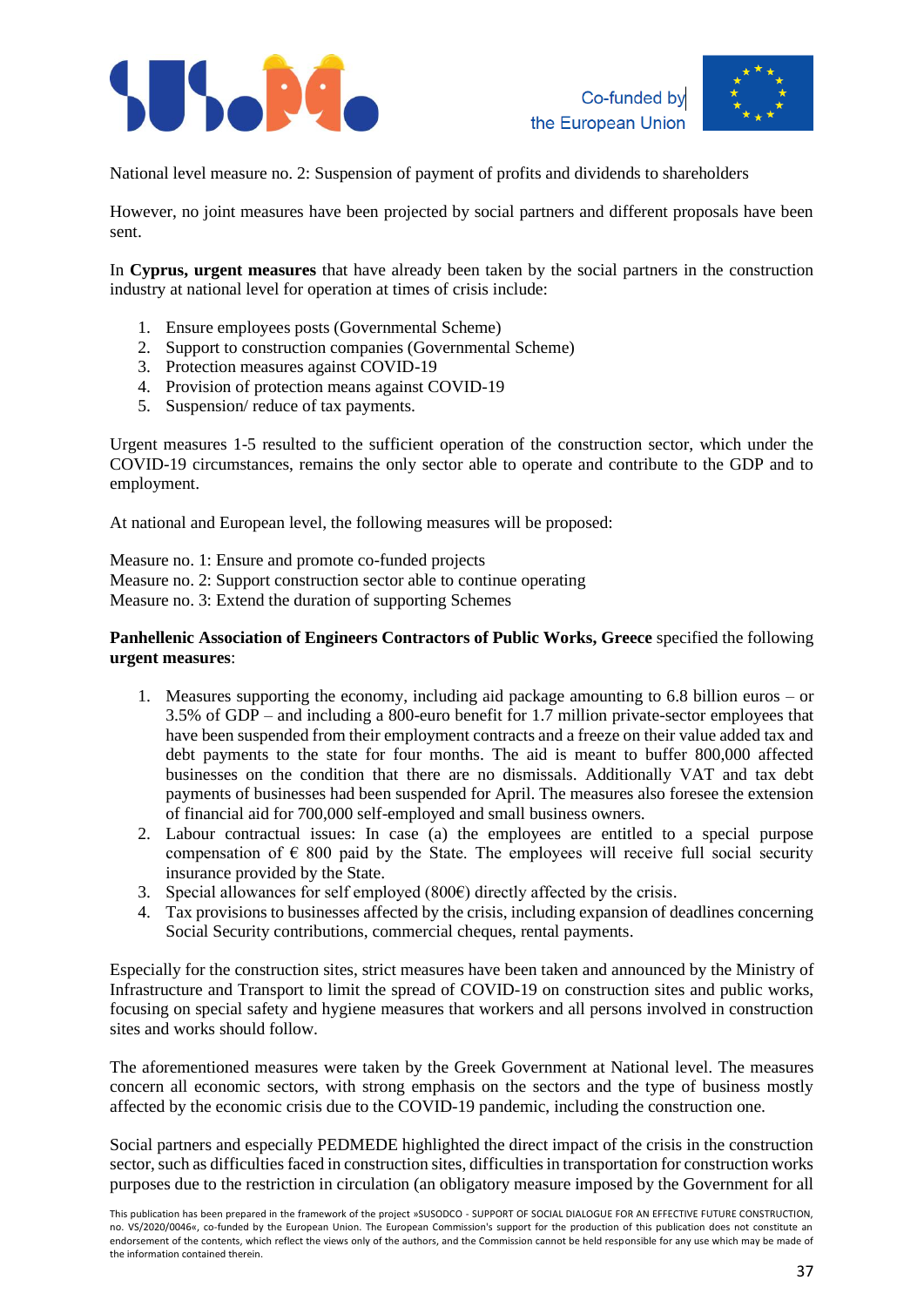



citizens), the consequent delay of the delivery of construction works and projects and so on. In this light, special effort was placed in encouraging policy makers to integrate measures to deal with the abovementioned issues.

The Greek respondent pointed out two measures to be proposed at national level: National level measure no. 1: Adjustment of the effects of contract delays due to COVID-19 (force majeure)

National level measure no. 2: Special compensation for the contractual issues that have arisen in the executed Public Contracts due to the increased execution costs due to the strict hygiene and safety measures and the costs of restarting and reorganizing the construction sites.

The projected measures at EU level are as follows:

European level measure no. 1: Creating added value jobs and positively contribute to the recovery of local economies

European level measure no. 2: Delivering the growth strategy of the European Green Deal and transforming the EU into a carbon neutral continent through, amongst others, a Sustainable Built Environment.

European level measure no. 3: Renovating the EU building stock and ensuring a better quality of living for people as citizens by increasing comfort, better air/indoor environment quality, energy efficiency, affordable and accessible housing, easy mobility and connectivity.

European level measure no. 4: Improving competitiveness, mobility across Europe and the safety of EU citizens through the maintenance of existing infrastructures and the construction of new infrastructures.

PEDMEDE underscores that in general, lack of capacity and resources of social partners, along with absence of a well-structured, a well-organized and a stable framework for establishing social dialogue among social partners (both sides) and the government are core barriers that result to less flexibility of social partners in the construction industry, as well as lack of potential for immediate reaction in emergency cases.

# <span id="page-37-0"></span>7. National SD Activities and comparison with the EU level document Multiannual Action Programme for the Sectoral European Social Dialogue of the Construction Industry

**In their Multiannual Action Programme for the Sectoral European Social Dialogue of the Construction Industry (2016 – 2019) the European social partners, EFBWW and FIEC confirm the importance of a strong and autonomous European social dialogue for the construction industry in order to develop a sustainable construction industry. EFBWW and FIEC underline the key role of the construction industry to the EU economy, creating new jobs, driving economic growth, and providing solutions for societal, climate and energy challenges.**

EFBWW and FIEC have set several main priorities in the Multiannual Action Programme for the Sectoral European Social Dialogue of the Construction Industry: demographic changes, taking account of an ageing workforce; initiatives for youth employment; vocational training; fostering a culture of H&S, and improving the functioning of the labour market.

**The demographic changes and in particular the ageing of the population and of the workforce, combined with the difficulties observed in several Member States to attract and maintain young people in the construction industry**, are becoming important challenges both for companies and for workers, EFBWW and FIEC point out.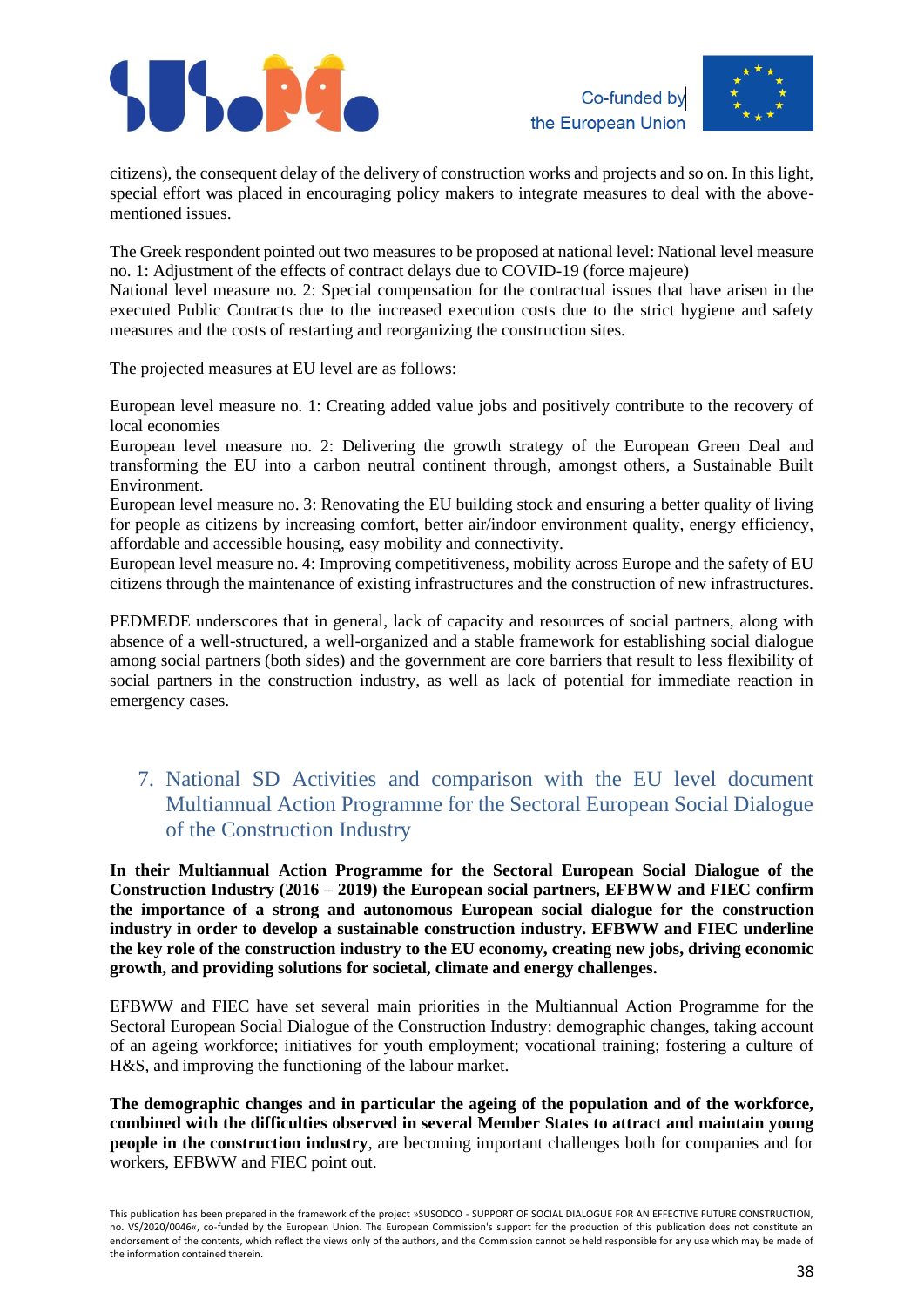



Just a few of the respondents to the SUSODCO Questionnaire, however, have mentioned tackling the challenges of ageing workforce as a priority: the Bulgarian Construction Chamber, the Federation of the Building Contractors Associations of Cyprus, and Panhellenic Association of Engineers Contractors of Public Works, Greece. At the same time, the employer's organisation from Cyprus confesses that this is not among SD issues yet.

Demographic changes, with an ageing workforce and difficulties in attracting young people into the sector highlight the need of training schemes in order to reduce the 'skills gap', i.e. the difference between the skills available and the ones that are effectively needed by the work process. Addressing the issue of anticipation of skills needs is of significant importance both for the competitiveness of construction companies, as well as for employment in the sector.

**The need for professional qualification and VET has been recognized by all respondents**. The Podkrepa Federation says these have been topics on the agenda in stakeholders' latest discussions and the Bulgarian Construction Chamber points to vocational training while anticipating skills needs as its first priority in the SD and social partners are collaborating in this field, implementing projects together. Nevertheless, the trainings are mostly implemented at organizational level, BCC adds.

According to respondents from Hungary, VET is also among the key topics in the construction industry on the agenda in stakeholders' latest discussions and specific steps were taken in the country by the Ministry of Innovation and Technology and the National Chamber of Industry and Commerce for promotion of a VET reform, a proposal being made to define the range of basic construction professions, to select experts to develop the new curricula of these professions and to comment on the developed curricula.

Both the Chamber of Commerce and Industry of Slovenia and the Trade Union of Construction Industry Workers of Slovenia identify VET as a thematic group for SD activities, underlining that this is a basis for growth of productivity and the importance of the acquisitions of right skills and competences. Many EU and national funded projects are going on, offering different VET, covering social skills, vocational skills, occupational H&S skills, green skills, etc.

In Greece, businesses and the social partners play an active role in continuing vocational training. The social partners implement vocational training programmes for their members and for other groups of citizens, planning and implementing vocational training actions that address sectoral or local/regional labour market needs and combine training with guidance and counselling services and work placements to provide on-the-job experience.

However, representatives of PEDMEDE are of the opinion that the Greek VET system (non-formal VET) does not embrace sectorial labour market demands, especially for the construction industry and overall, VET is not been implemented in Greece in an organised level and upon an action plan that focuses in meeting the sectorial challenges in education and training, but through potential training programmes that cover partially the existing training needs. Therefore, validation of informal and nonformal training is one of the priorities at national level in the construction industry that are in line with the Multiannual Action Programme for the Sectoral European Social Dialogue of the Construction Industry. Initiatives for attracting and retaining young and female workers in the construction industry are also among PEDMEDE's priorities.

The Federation of the Building Contractors Associations of Cyprus specifies that measures for VET in the country include seminars, funded or co-funded by the Human Resource Development Authority of the Ministry of Labour Welfare and Social Insurance.

In Croatia alone VET is organized by employers without the participation of social partners.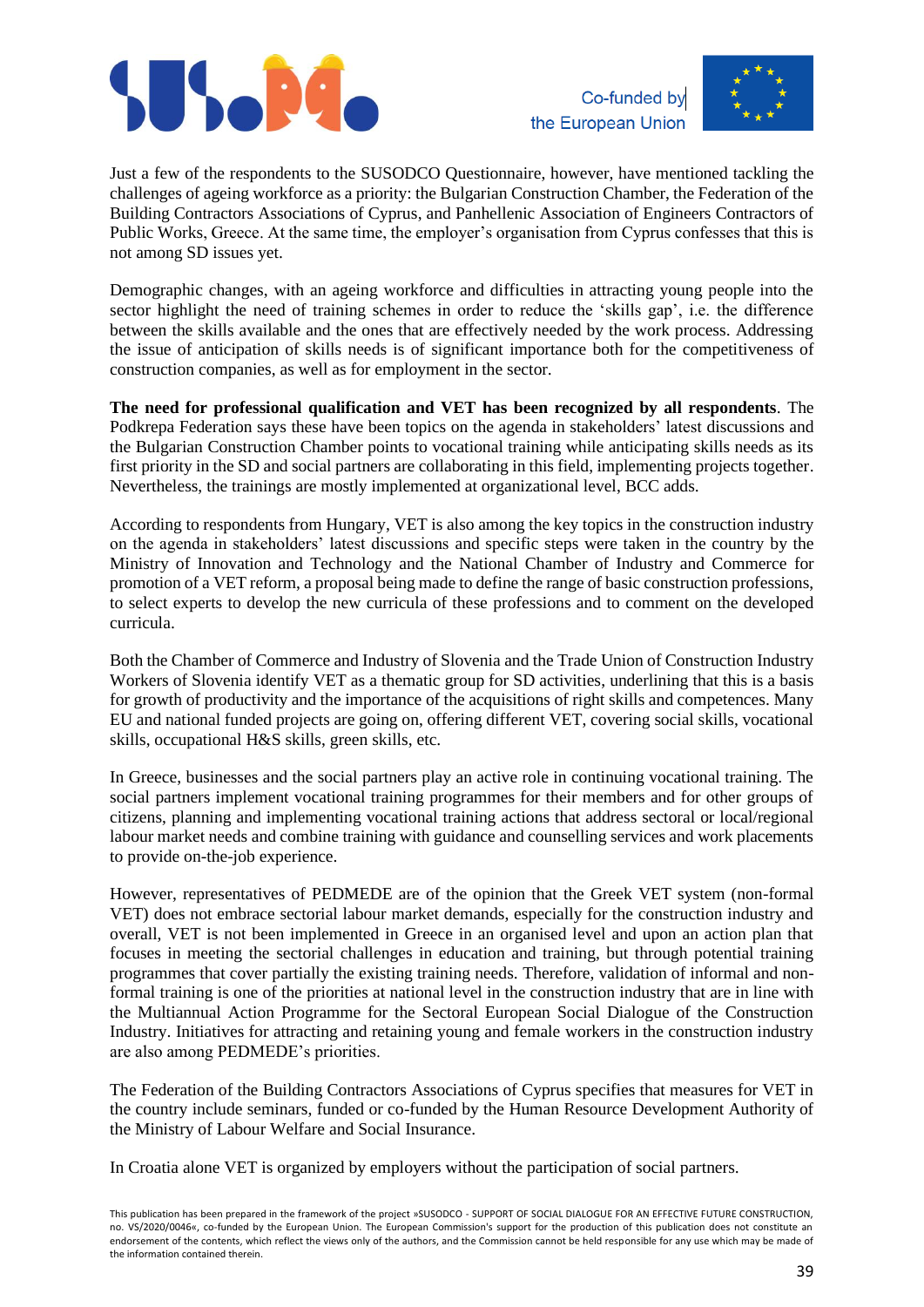





**Despite the overall reduction in the number of work-related accidents, improving health and safety in the workplace continues to be an important field of action for the construction sector** and is therefore, one of EFBWW's and FIEC's main priorities. It also remains a priority because of the dynamic of construction work that potentially produces new emerging risks.

The improvement of health and safety can also be achieved through promoting the development of a real culture of health and safety within each company, with the involvement of all the concerned stakeholders and in particular the workers.

Health and safety at work is an important topic for SD with a strong social impact Both the Podkrepa Federation and BCC recognize the significant role of social partners in the construction industry for promoting a culture of occupational health and safety (H&S). They are actively involved in the process of design and the implementation of the H&S policies at national level. BCC, however, notes the alarming statistics of the Labour Inspectorate on the percentage of occupational accidents in the sector and is working r to ensure the quality implementation of the provisions of the H&S legislation in the sector. BCC is actively participating in the COVID-19 debates and its impact on the construction sector, sharing its stance that investment activities and construction works should continue with strict adherence to the health and safety requirements at work and the Podkrepa Federation urges for a change in safety and work plans for construction and assembly activities during the COVID-19 pandemic.

In Hungary, occupational health and safety is a key topic on the agenda of discussions in the construction industry. However, no special measures regarding the COVID-19 crisis have been mentioned by the social partners.

Health and safety at work is an important topical subject of SD in Slovenia where the Trade Union of Construction Industry Workers and the Chamber of Commerce and Industry have proposed measures at national level for operation of the construction industry with regard to the extreme working conditions due to the coronavirus.

The role of social partners for ensuring healthy and safe working conditions in the construction sector in Cyprus is to initiate trainings and inspections by the Ministry, aimed to reduce the number of work accidents and to ensure safe and healthy workplaces. H&S measures and training on H&S issues are being encouraged. In the present context of the coronavirus pandemic, urgent protection measures against COVID-19 are taken.

A National Occupational S&H Strategy for the 2016–2020 period was introduced in Greece, aimed to create safer, healthier and more productive workplaces in the private and public sector that will ensure the health and will promote the well-being of workers, while contributing in parallel to the sustainability of the enterprises and supporting the development of the economy. Social partners are undertaking specific initiatives to promote occupational S&H issues and actively participate in consultations on these issues.

**Improving the functioning of the labour market is among the main priorities in EFBWW's and FIEC's Multiannual Action Programme**, including: Posting of workers; Combating undeclared work; Fighting against social fraud; Strengthening industrial relations and the capacity of social partners, Third countries companies on the EU construction market, etc.

**The EFBWW and FIEC apply a policy of zero tolerance against unfair and illegal practices in the construction industry and address the issue by appropriate measures for combating 'undeclared work'** as well as initiatives to this end at national and European level, in a broad partnership with the various actors concerned, i.e. labour inspectorates, national authorities or social funds.

This publication has been prepared in the framework of the project »SUSODCO - SUPPORT OF SOCIAL DIALOGUE FOR AN EFFECTIVE FUTURE CONSTRUCTION, no. VS/2020/0046«, co-funded by the European Union. The European Commission's support for the production of this publication does not constitute an endorsement of the contents, which reflect the views only of the authors, and the Commission cannot be held responsible for any use which may be made of the information contained therein.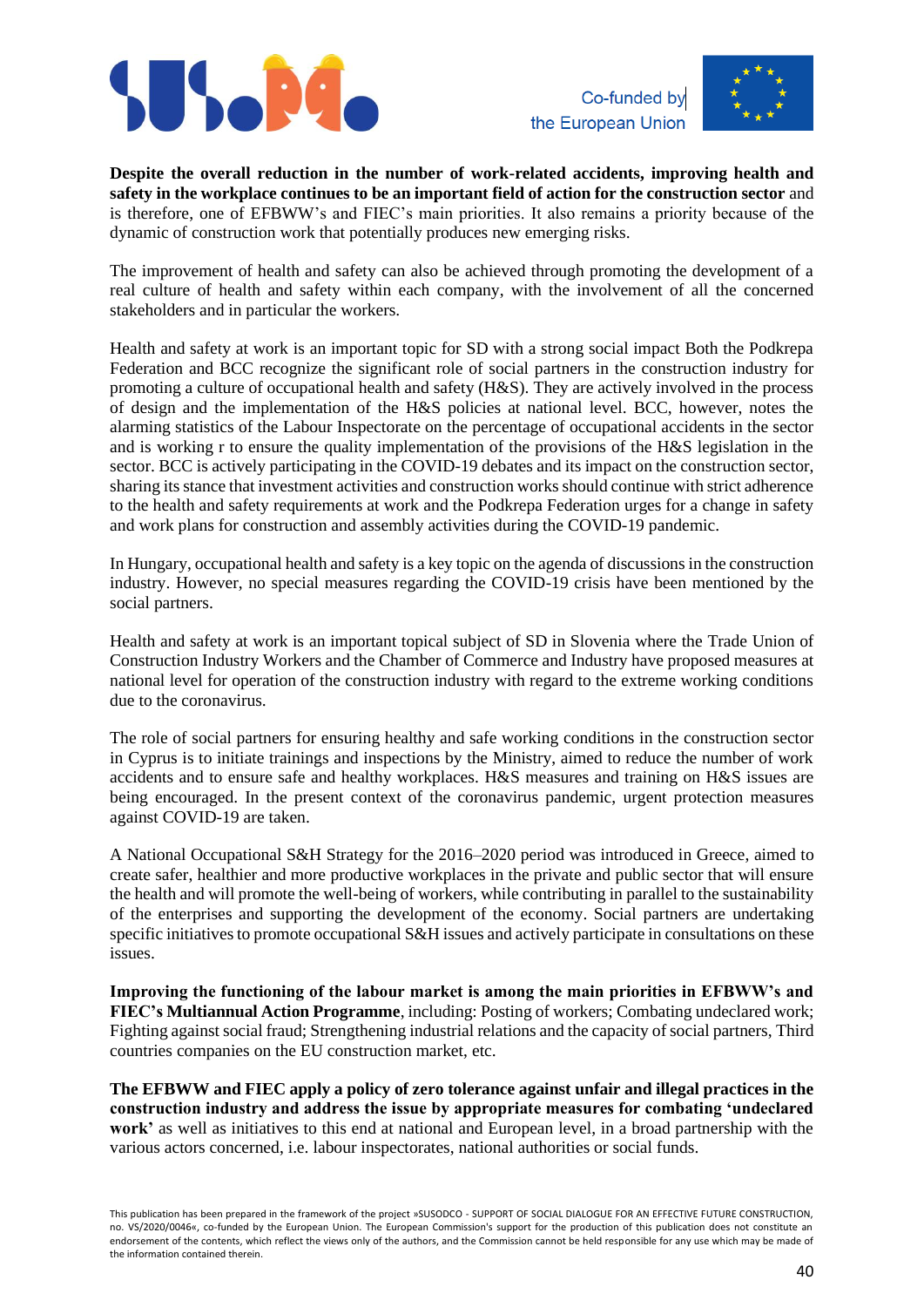





Fighting the undeclared work pattern is one of the key topics of SD discussions and a priority in the SD in the construction industry. Combating undeclared work is among the priorities of the Multiannual Action Programme for the Sectoral European Social Dialogue of the Construction Industry. According to the Podkrepa Federation, the construction sector is quite vulnerable regarding the undeclared labour issue. Therefore, the fight against it is one of the core topics in every negotiation and collective bargaining agreement in the sector. Reducing the share of the grey sector in the industry is also among the priorities of the Podkrepa Federation. BCC is actively involved in the discussions related to undeclared work.

According to ÉFÉDOSZSZ, the main role of social partners in Hungary for reducing undeclared labour and ensuring equal working conditions in the construction industry would be the creation and adaptation of a generally binding collective agreement. Unfortunately, the current legislation prevents this.

The Trade Union of Construction Industry Workers of Slovenia is of the opinion that the most important roles of social partners for reducing undeclared labour and ensuring equal working conditions in the sector are to inform workers and prepare reports to inspectors.

The Trade Union of Construction Industry of Croatia claims that social partners demand respecting CBA for the sector, while many employers pay and report minimum salary and the rest of the remuneration is undeclared.

Reducing undeclared labour and ensuring equal working conditions in the construction industry is considered an issue of high importance in Cyprus, too, and social partners have set up a permanent committee, to take measures and actions in common, to combat undeclared work in the country. According to the Federation of the Building Contractors Associations of Cyprus, tackling undeclared work is a key topic on the agenda in stakeholders' discussions and the No 1 priority at national level in the construction industry, in line with the Multiannual Action Programme for the Sectoral European SD of the Construction Industry.

Undeclared work has always been a significant feature of the Greek economy, and is widespread in the construction sector, Panhellenic Association of Engineers Contractors of Public Works points out. Undeclared work in the construction sector is included in the top priority themes in the agenda of the construction sector issues, as well as predominant in collective bargaining discussions.

**Social protection and improving the process and the conditions for posting of workers** have been mentioned among the priorities at national level of the Bulgarian Construction Chamber. **Fighting against social fraud, strengthening industrial relations and the capacity of social partners**, are some the priorities of the Trade Union of Construction Industry of Croatia. The 1<sup>st</sup> priority for PEDMEDE is to **strengthen, reinforce and promote industrial relations in the construction industry at all levels**.

Third countries' companies in the EU construction market are on the list of priorities of the Federation of the Building Contractors Associations, Cyprus, while the Chamber of Commerce and Industry of Slovenia points as its  $1<sup>st</sup>$  priority fair competition on the national market, saying third countries should not be favoured due to lowest prices in tenders for construction projects.

Promoting a positive image of the construction industry and digitalisation in the sector are priorities for both the Federation of the Building Contractors Associations, Cyprus and PEDMEDE, as well as **implementation and application of the European Green Deal** in the European Construction Industry.

The Chamber of Commerce and Industry of Slovenia and the Trade Union of Construction Industry Workers of Slovenia also indicate as a priority the **establishment of paritarian funds**, while for the Podkrepa Federation a priority is the establishment of a 'Bad weather' fund.